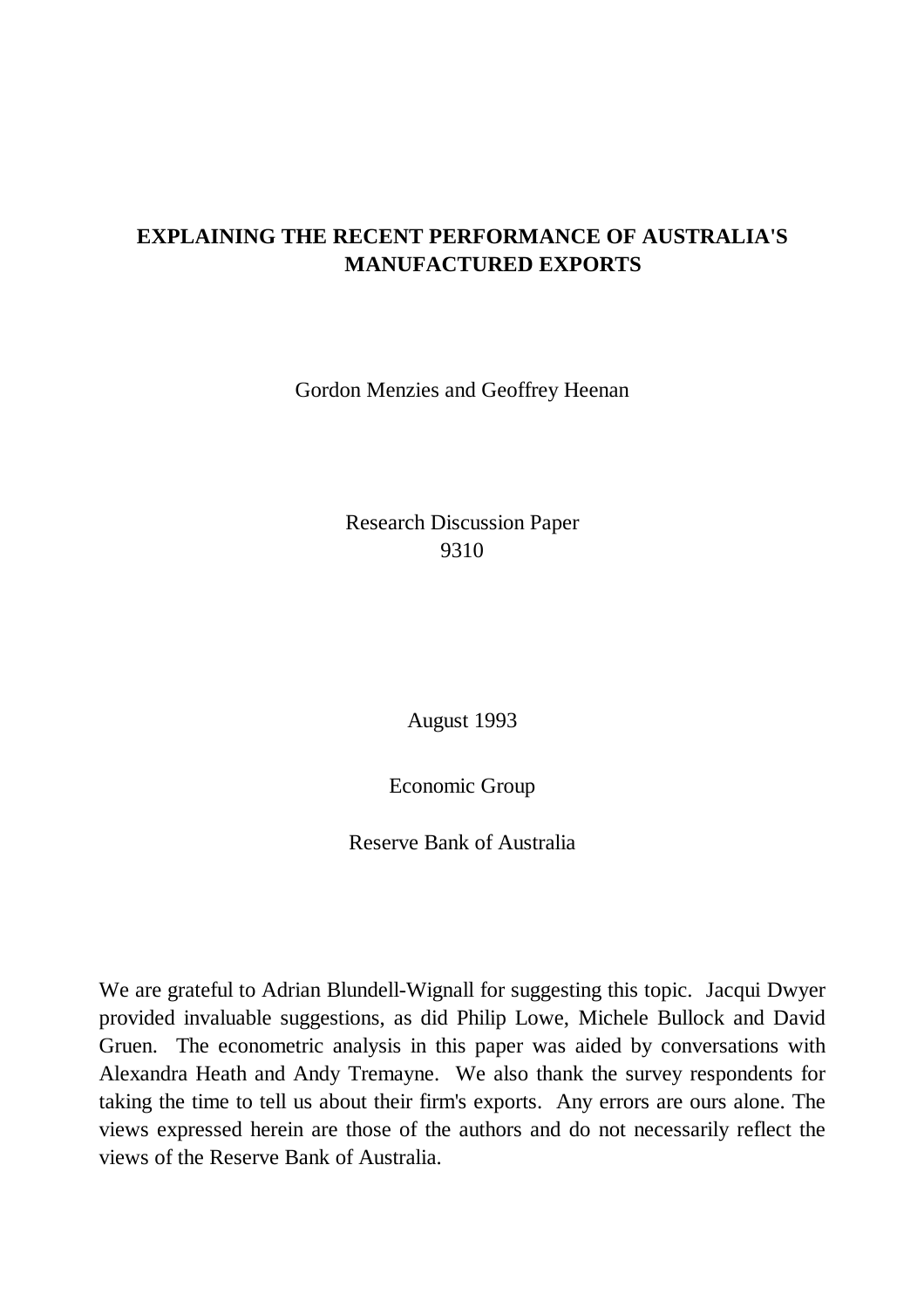#### **ABSTRACT**

Australia's manufactured exports have grown rapidly since the mid-1980s. The growth of Australia's trading partners and the overall depreciation of the exchange rate, while important, do not fully explain this growth. This paper seeks to explain the remaining growth in reference to firms' cost structures, in particular their sunk cost structures. A model is developed. It shows how, in the presence of sunk costs, a shock to the economy can cause a permanent increase in the level of exports. This model is applied to Australia's manufactured exports. The results suggest that their recent growth may not be undone, even if the recent economic shocks faced by exporters are reversed.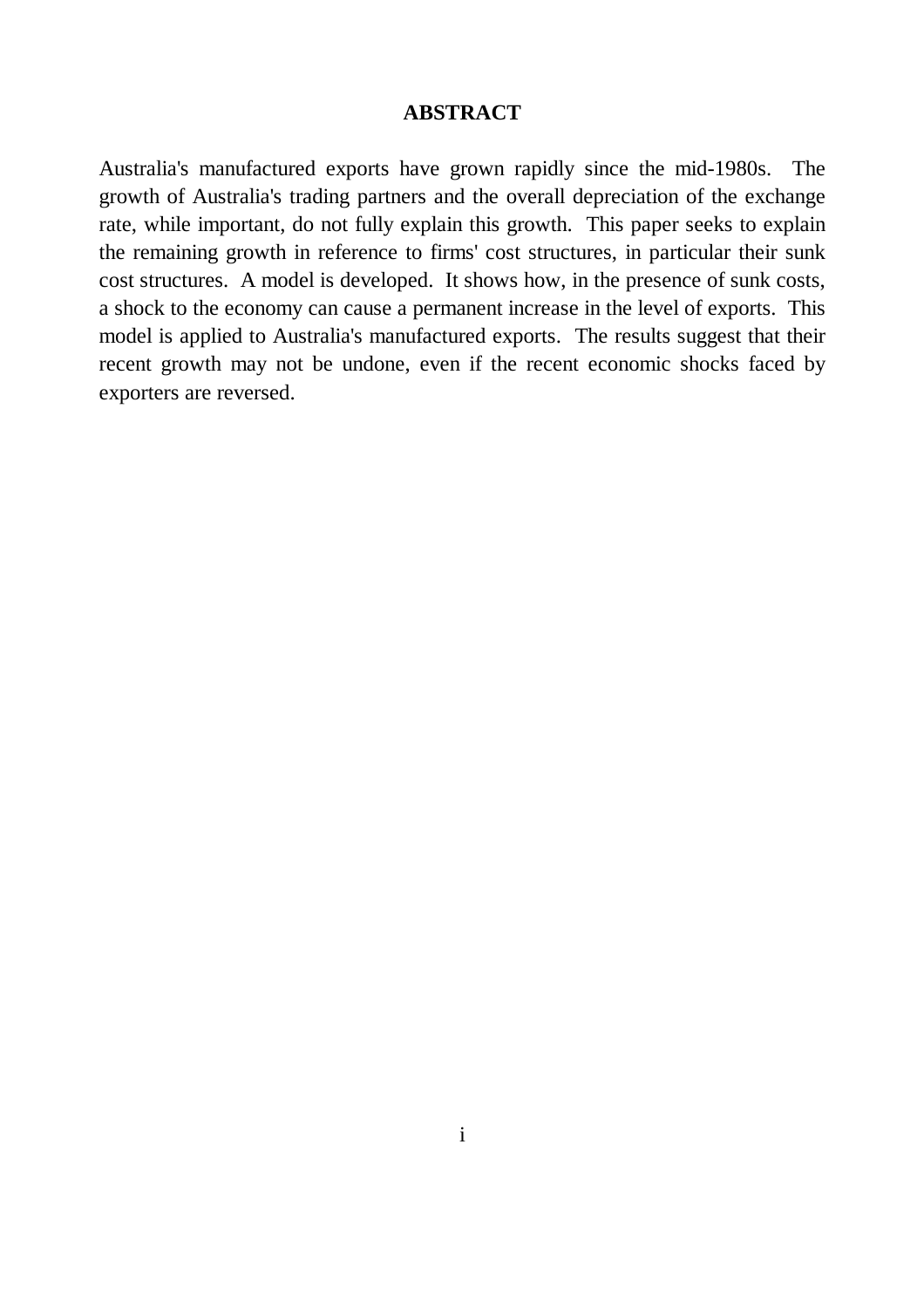## **TABLE OF CONTENTS**

| 1. INTRODUCTION                                         | $\mathbf{1}$   |
|---------------------------------------------------------|----------------|
| 2. MANUFACTURED EXPORTS: THE STYLIZED FACTS             | 3              |
| 3. A SUNK COST MODEL                                    | $\overline{7}$ |
| 3.1 External Shocks: The Exchange Rate and World Demand | 11             |
| 3.2 Internal Shocks: Domestic Demand                    | 13             |
| 3.3 The Vanguard Effect                                 | 15             |
| <b>3.4 Tariff Reductions</b>                            | 16             |
| <b>4. EVIDENCE OF HYSTERESIS</b>                        | 18             |
| 4.1 History in Terms of the Model                       | 18             |
| 4.2 Methodology                                         | 19             |
| 4.3 A Sample Survey of Manufacturing Exporters          | 20             |
| 4.4 An Export Supply Equation                           | 24             |
| 5. CONCLUSION                                           | 28             |
| <b>APPENDIX A: MODEL ASSUMPTIONS</b>                    | 31             |
| APPENDIX B: SAMPLE SURVEY RESULTS                       | 33             |
| <b>APPENDIX C: REGRESSION RESULTS</b>                   | 35             |
| APPENDIX D: DATA SOURCES AND DEFINITIONS                | 40             |
| <b>REFERENCES</b>                                       | 42             |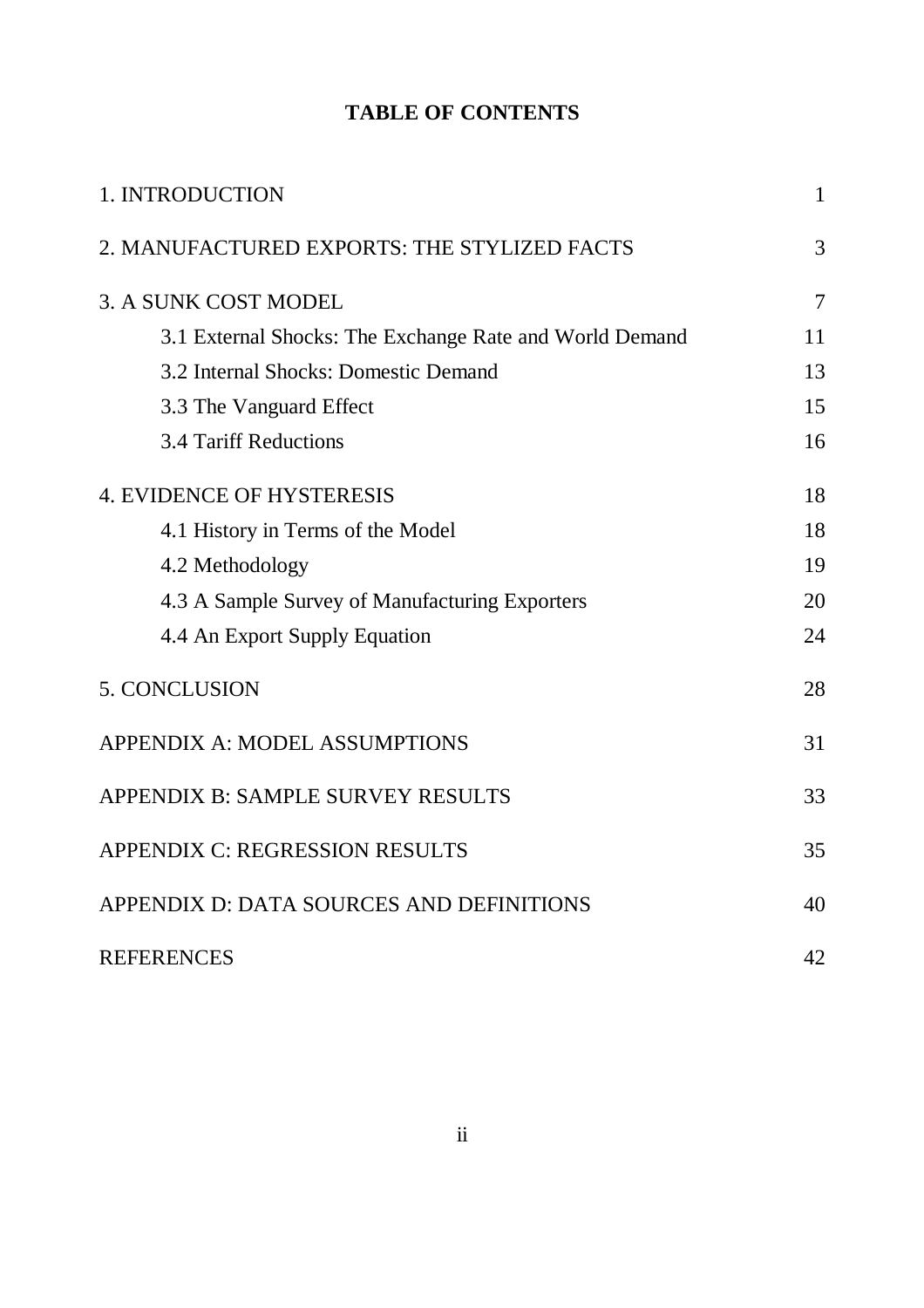## **EXPLAINING THE RECENT PERFORMANCE OF AUSTRALIA'S MANUFACTURED EXPORTS**

### **Gordon Menzies and Geoffrey Heenan**

## **1. INTRODUCTION**

The process of international integration has been accompanied by important changes in Australia's balance of payments. One such change is the marked increase in the nation's export orientation, parallelling an increase in import penetration. Another is the diversification of the type of goods that are exported. Historically, Australia has exported mainly primary commodities. Although such commodities continue to account for the majority of Australia's merchandise exports, manufactured export volumes have grown strongly in recent years. In fact, since the mid-1980s, they have grown at twice the rate of traditional exports. How can the performance of manufactured exports be explained?

In popular discussion it has been argued that Australian exporters of manufactures have established so-called "beachheads" in foreign markets.<sup>1</sup> If so, it can be expected that sales to these markets will not be abandoned readily even when economic conditions faced by exporters change. Thus the pattern of export growth that has emerged since the mid-1980s may persist for some time, contributing to a structural change in the nation's merchandise trade.

There is a growing body of literature that seeks to explain structural changes in patterns of trade in the context of hysteresis.<sup>2</sup> It is argued that, following a shock to an economic system, there is a change in the pattern of trade that fails to be reversed when the shock is reversed (Baldwin 1988; Baldwin and Krugman 1989). Failure to revert to the initial equilibrium arises because agents incur sunk costs when entering a market (Dixit 1989).

The existing literature arose to explain the apparently hysteretic effects of the prolonged swing in the value of the US dollar during the 1980s.<sup>3</sup> It tends to focus

<sup>&</sup>lt;sup>1</sup> The landing of the Allies at Normandy in World War II established a "beachhead".

<sup>&</sup>lt;sup>2</sup> Hysteresis is the failure of a shocked variable to return to its original state when the cause of the shock is fully reversed.

<sup>&</sup>lt;sup>3</sup> For example, Baldwin (1988) found evidence for an altered pass-through of import prices.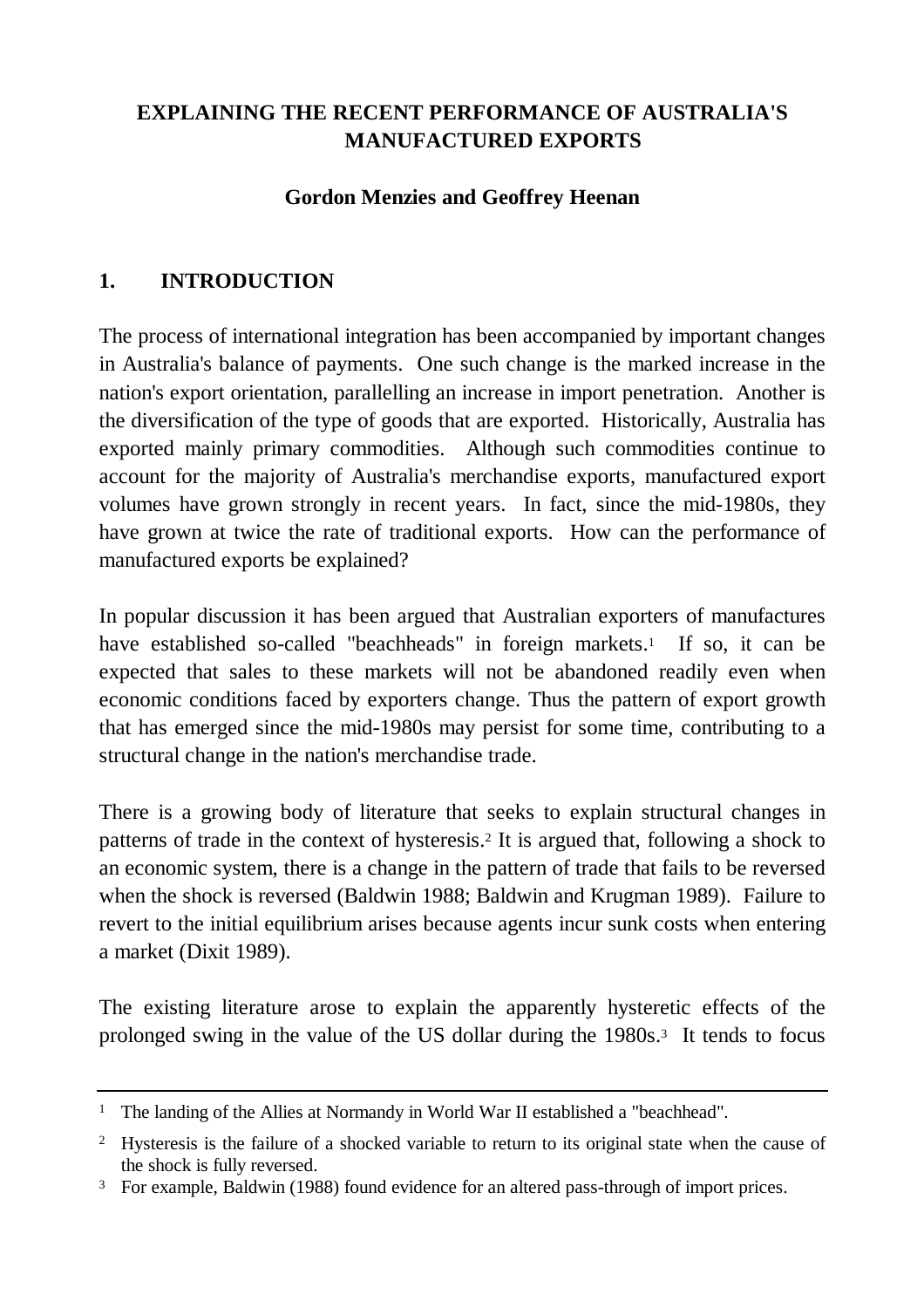on exchange rate movements as the potential source of a permanent change in trade volumes. However, it is plausible that other shocks may also be important. The decision of firms to export will be influenced by the profitability of selling output locally compared with selling to foreign markets. Therefore, changes in world and domestic demand could, in principle, be as important as changes in the exchange rate.

In this paper, a standard export model is altered by allowing for the existence of sunk costs. In the world of the sunk-cost model, agents do not necessarily respond in the standard way to economic forces. Sunk costs effectively create a hurdle that any would-be exporter must surmount. Exporters may not appear to respond to changed incentives (such as tariff reductions) until a threshold value is reached. Furthermore, even if the shock is reversed (as exchange rate and demand shocks can be) they may not abandon their markets, having paid their sunk costs.

The main theoretical result of the model is that both demand and exchange rate shocks to the economic system can generate hysteresis. Another result is that tariff reductions may appear to have no effect on exports until a threshold is reached. An attempt is made to relate this theoretical model to the actual performance of manufactured exports. Econometric and survey data support a structural break in the mid-1980s. A case for hysteresis is developed where the catalysts for change are the historic mid-1980s exchange rate depreciation, the most recent recession and the process of internationalisation begun in the early 1970s (embodied in tariff reductions). It is also suggested that the existence of positive externalities has enabled and will continue to enable new exporters to benefit from the presence of Australian firms already established in overseas markets.

The paper is organised as follows. In Section 2, stylised facts are presented. In Section 3, a sunk cost model is developed. In Section 4, some evidence of hysteresis in Australia's manufactured exports is considered, along with evidence relating to other explanations. Finally, implications and conclusions are drawn.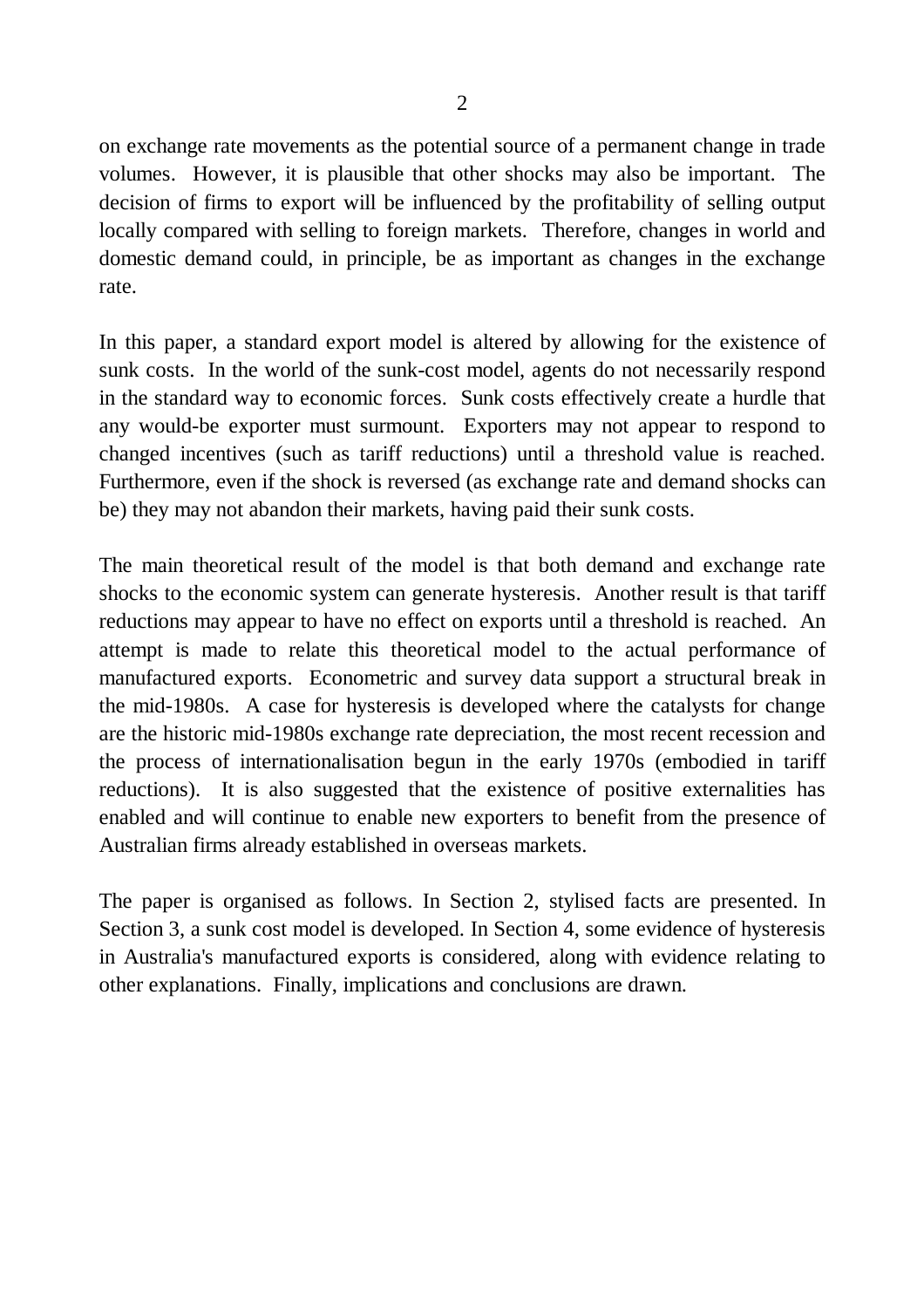#### **2. MANUFACTURED EXPORTS: THE STYLIZED FACTS**

Figure 1 shows real manufactured exports over the past two decades.<sup>4</sup> Since 1985/86 manufactured export volumes have grown by 16 per cent per annum. In fact, they now account for more than 20 per cent of total merchandise exports, compared with under 11 per cent in 1985/86. Reflecting increased international integration, imports have likewise trended upward over the period (Reserve Bank 1992).



**Figure 1: Manufactured Exports**

The timing of major movements in the growth rates of manufactured exports suggests some responsiveness to macroeconomic shocks. For instance, in recent years, there have been substantial swings in Australia's real exchange rate, fluctuations in economic activity and the continued dismantling of trade restrictions. Each of these factors is expected to have impacted on manufactured export growth.

<sup>4</sup> The definition of manufactures used in this paper excludes some simply transformed manufactures, such as iron and steel and non-ferrous metals. It also excludes processed food and beverages. Further details are provided in Appendix D.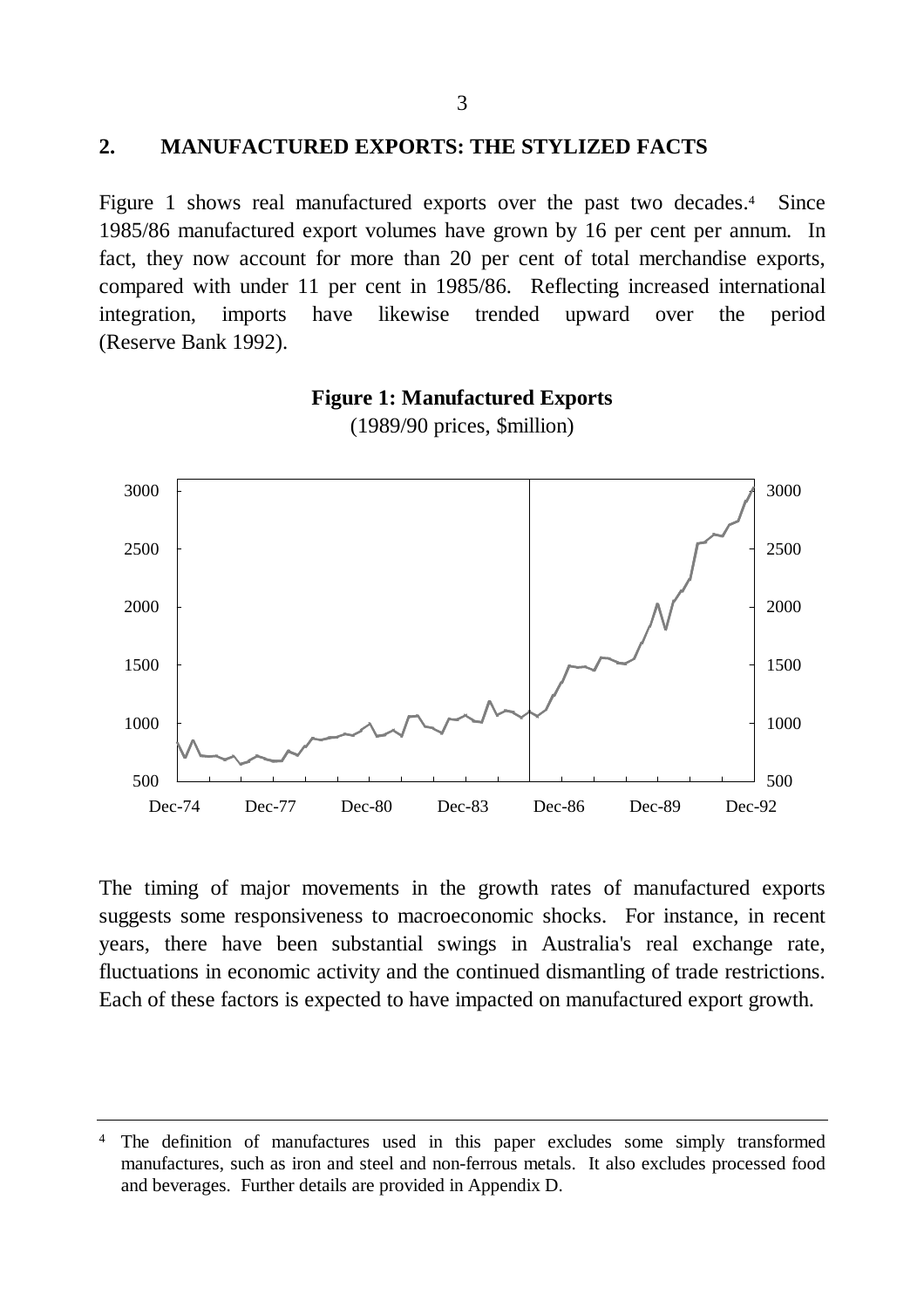Figure 2 shows the relationship between the real trade-weighted exchange rate and the growth of manufactured exports.<sup>5</sup> To varying degrees each of the periods of appreciation correspond to a decline in manufactured export growth. Similarly, episodes of depreciation tend to be associated with accelerations in the growth rate of manufactured exports (albeit lagged). Thus real exchange rate movements appear, in general, to be negatively correlated with the growth in manufactured exports. However, since 1986/87, a situation has emerged where export growth has been sustained *despite* episodes of real appreciation. One possible explanation is that the sharp depreciation of the mid-1980s may have had an hysteretic effect.

#### **Figure 2: Manufactured Exports and the Exchange Rate**



(annual per cent change**6**)

<sup>5</sup> Pitchford (1993) alludes to the controversy surrounding the correct measure of the real exchange rate. This may influence its perceived impact on exports. However, for the sake of simplicity, the measure used in this paper is the real TWI calculated in Jones and Wilkinson (1990).

6 In this section, all series graphed on an annual growth basis are shifted left by one year to compensate for the phase shift introduced by the transformation from levels to annual growth rates. That is, a growth rate attributed to December 1985 on the graph refers to the year-on-year growth between 1985 and 1986.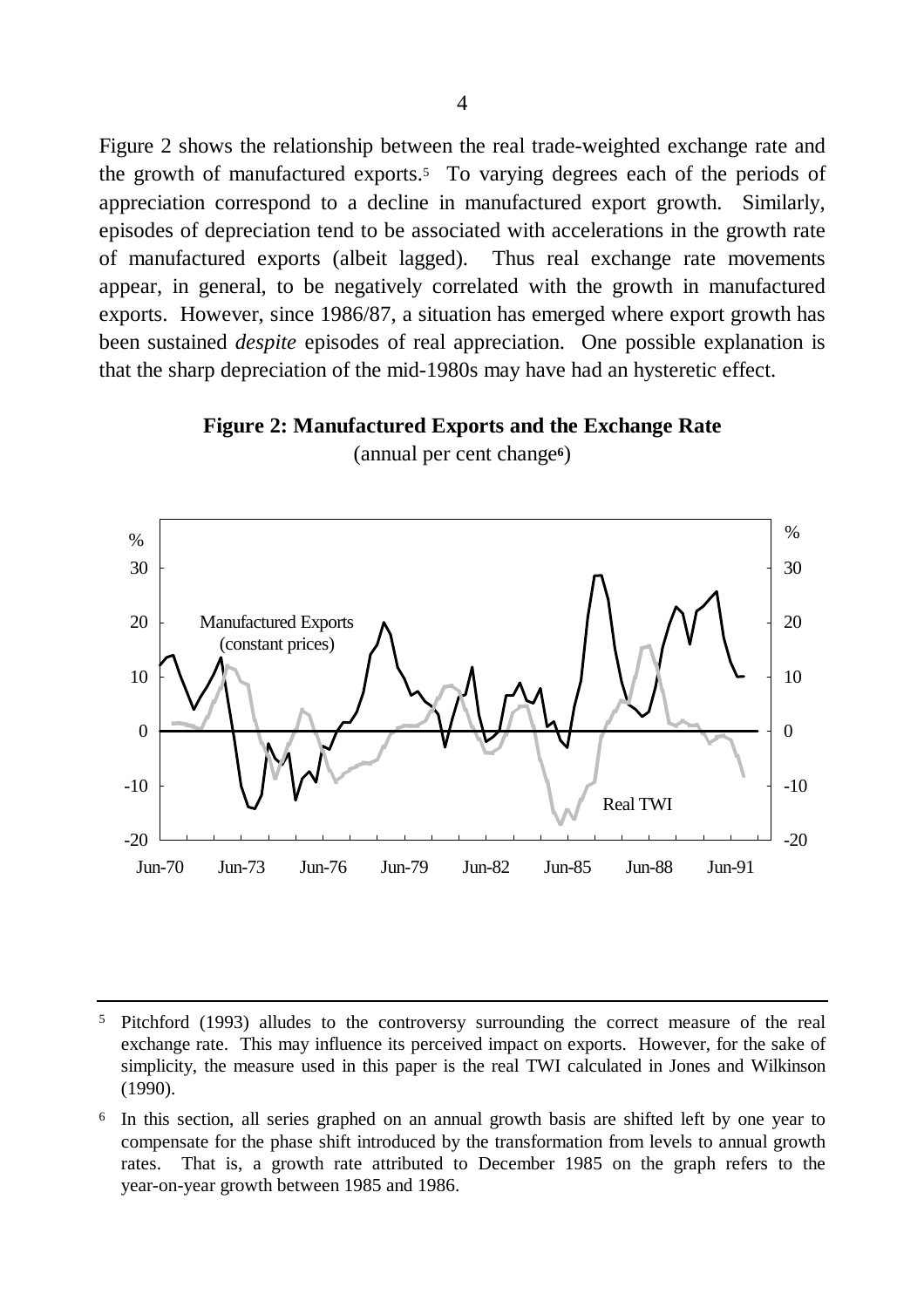Similarly, it has been suggested that the recent recession has been a factor contributing to the surge in export growth; the fall in domestic demand may have caused manufacturers to direct production to overseas markets. However, as shown in Figure 3, no such relationship between exports and domestic demand was evident in the 1982/83 recession.

**Figure 3: Manufactured Exports and Recessions**



(1989/90 prices, exponential trend line)

It might also be expected that export growth would be directly related to economic activity in the markets in which they are sold. Much attention has been paid to the growth in Asia and the attendant expansion of potential export markets in that region. Certainly, as shown in Figure 4, there is a broad positive correlation between the industrial production of Australia's trading partners and export growth. However, recent growth in overseas demand has been associated with higher-thanexpected rates of export growth.<sup>7</sup> Growth in overseas demand, particularly Asian demand, does not appear to fully explain the growth in manufactured exports since the mid-1980s.

The co-movements observed in the series up until the mid-1980s suggest lower elasticities.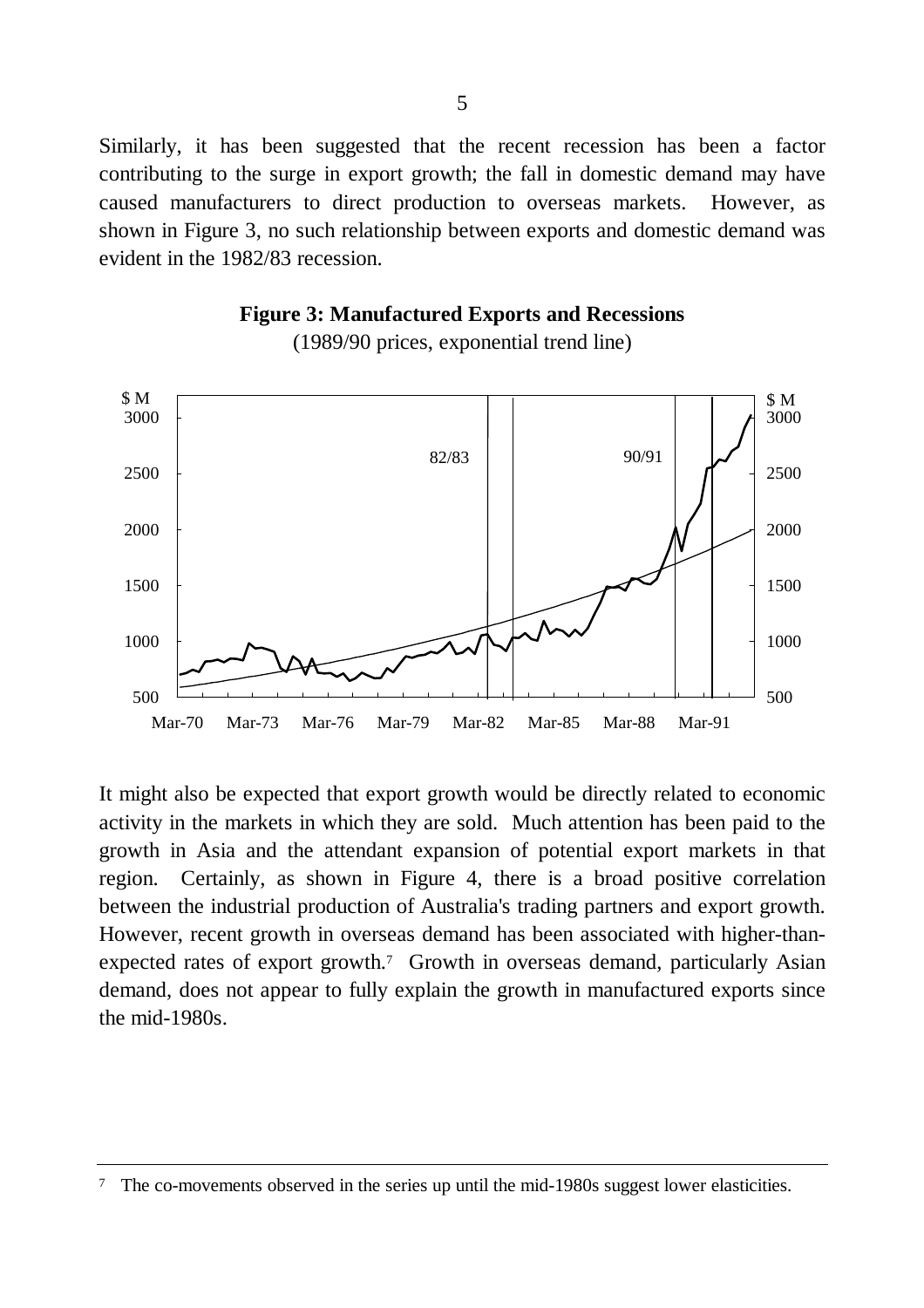# **Figure 4: Manufactured Exports and Overseas Demand**



(annual per cent change)

Finally, increased export orientation may also be a response to the dismantling of trade restrictions. A measure of the effective rate of assistance for manufacturing (based on Plunkett et al. (1992)) is illustrated in Figure 5. The sharp cut in tariffs in 1973 coincided with a fall in exports, whereas the gradual lowering of assistance in the second half of the 1980s was associated with strong export growth.



#### **Figure 5: Manufactured Exports and Protection**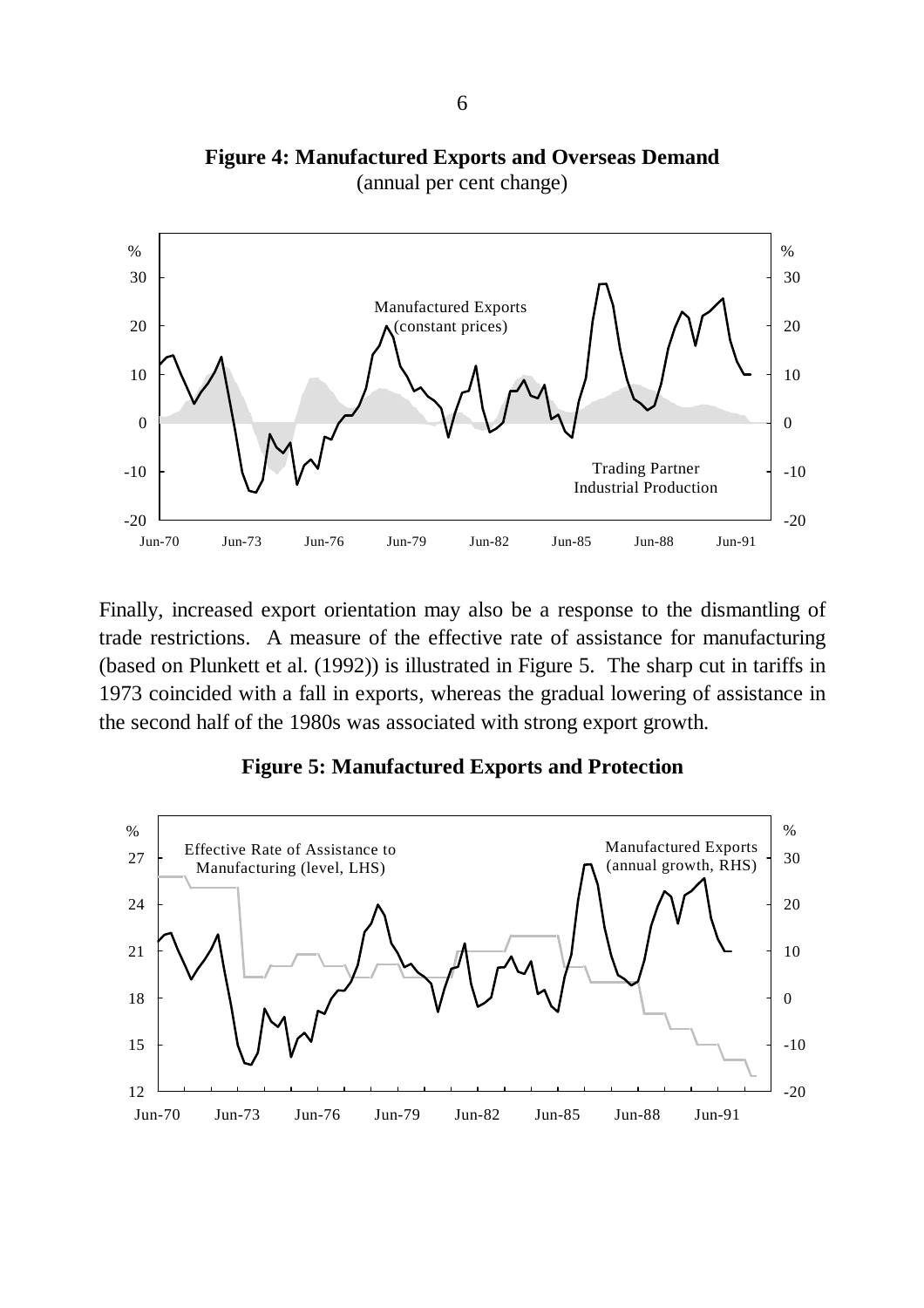It is clear that the growth of manufactured exports in the late 1980s is not easily explained by a *single* cause. However, the graphs have suggested an interesting puzzle. The surge in exports following the mid-1980s depreciation has continued in spite of subsequent episodes of appreciation. Furthermore, the apparent strength of the link between the recent recession and export growth stands in stark contrast to the lack of effect of the 1982/83 recession.

The following sections of the paper explore some potential explanations for these anomalies. Central to the analysis will be a model which allows exporting firms to have sunk costs. That model is now examined.

#### **3. A SUNK COST MODEL**

Consider first the properties of the standard export model. In this model, domestic firms compete in perfectly competitive markets. Entry into the world market is assumed to be costless and there are no transportation costs. Firms are price takers in the world market for traded goods and hence, the local price (*P<sup>L</sup>* ) and the world price  $(P_W)$  are the same when expressed in a common currency. The quantity of goods exported equals the excess of domestic supply over domestic demand, as shown in Figure 6.





What will be referred to as the "sunk cost model" is the standard model with an additional assumption; firms must pay a once-off sunk cost (*C*) when they first export. Exporting will only commence if it improves the expected present value of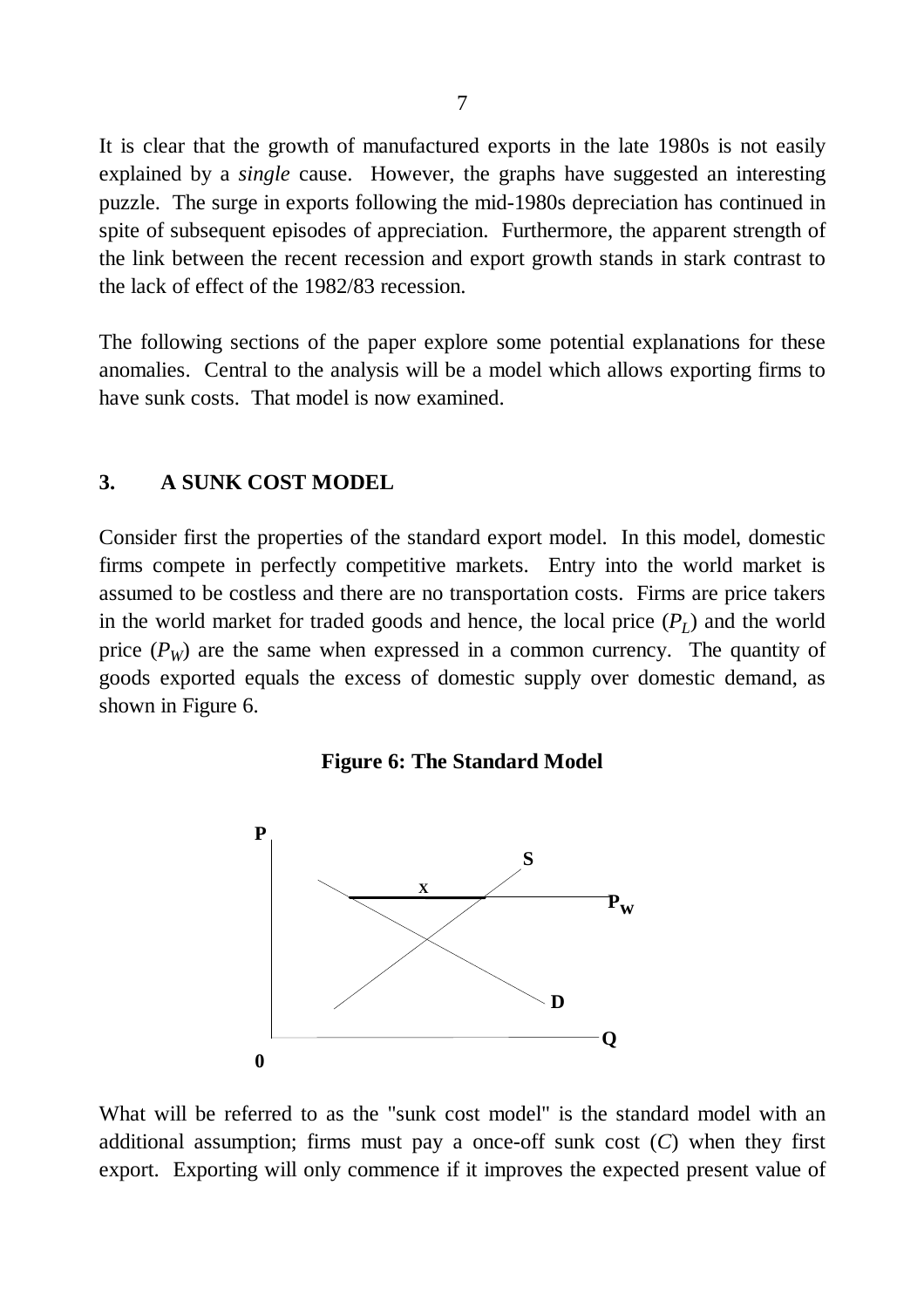profits by at least *C*. In general, the presence of *C* drives a wedge between the local price and the world price. There is no automatic tendency for  $P_L$  to equal  $P_W$ , because there is no profitable way for firms to exploit the difference in prices.

#### **Figure 7: The Sunk Cost Model**



In general, models that incorporate sunk costs are characterised by a "band of inaction" where movements of a causal variable within some band fail to have an effect. For example, an exchange rate band of inaction in an export model refers to a range of values for the exchange rate (the causal variable) that will not motivate firms to commence or cease exporting. The so called "lower bound" of the band of inaction is the value of the exchange rate that will make local firms export for the first time, while the "upper bound" is the value of the exchange rate that will make hitherto exporting firms cease exporting.<sup>8</sup>

In the sunk cost model of this paper, the causal variable is the price differential  $P_W$ <sup> $P_L$ </sup>. A high value of the differential (the upper bound) will motivate firms to commence exporting, while a low value (the lower bound) will motivate exporting firms to cease exporting and instead sell their output on the domestic market. Movements of the price differential within the band of inaction (i.e. between the upper and lower bounds) will not change the number of exporting firms. For simplicity, the upper bound will be referred to as *d*, while the lower bound will be

The exchange rate in this example is expressed as the foreign currency price of the local currency.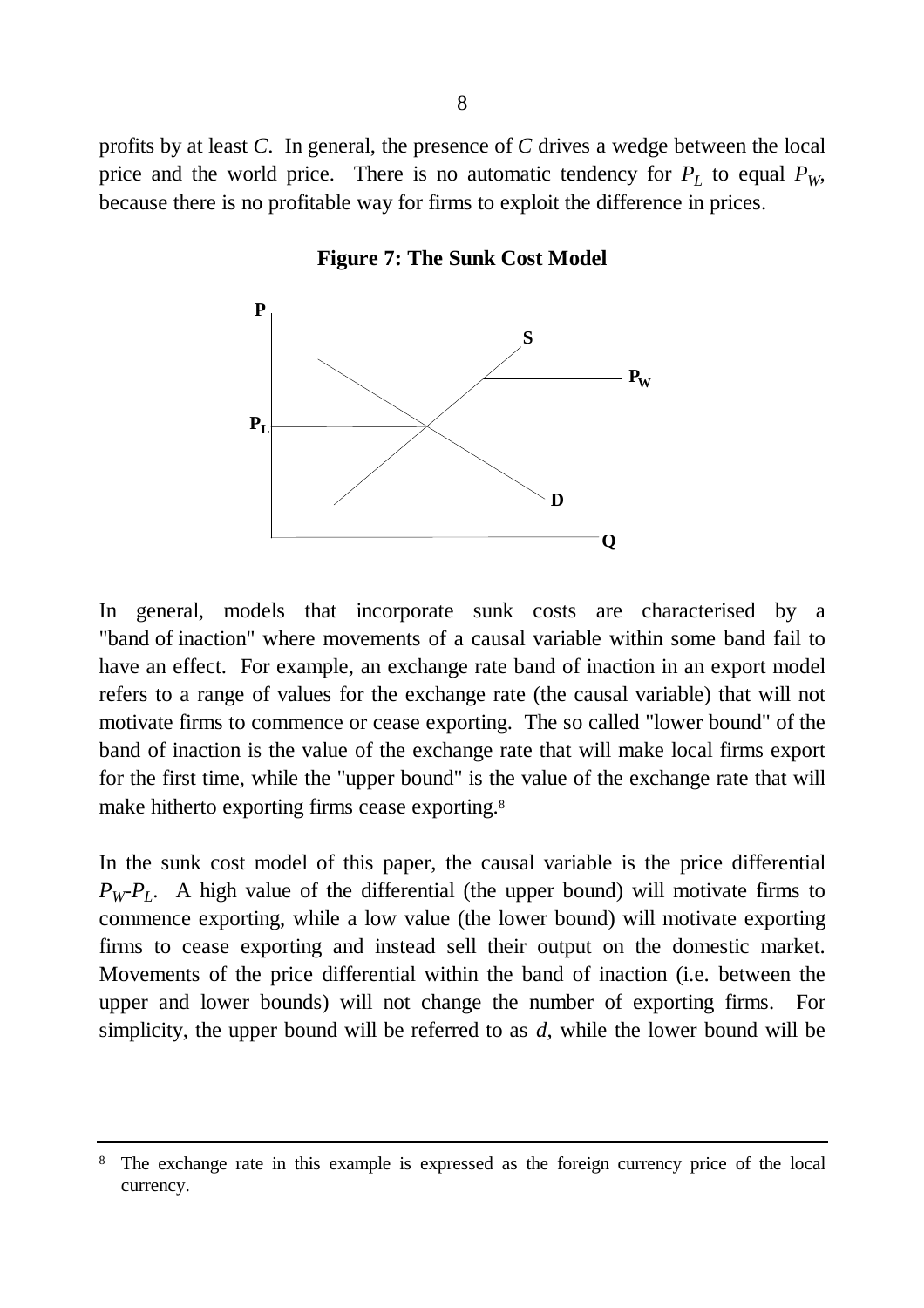assumed to be zero.<sup>9</sup> Subsequently, a change in the number of firms involved in exporting will be referred to as a "change in market structure".

Dixit (1989) discusses the factors that influence the width of a band of inaction. In his model, the degree of variation in the causal variable is shown to be a surprisingly important determinant of the width of the band; the greater the variation the wider the band. Using numerical examples, he also argues that variability in a causal variable can create a wide band of inaction *even if the sunk costs are quite small*. 10 This insight becomes important when evidence is presented for the existence of sunk costs.

To see how variability can influence the band of inaction, imagine that  $P_W P_L$  is a random walk. For expository ease, assume that a firm faces this choice in each period: it can pay the sunk cost and then export forever or it can sell domestically and put off till the next period the decision about when to enter the export market. Further assume that, for the first time,  $P_WP_L$  has risen to a level high enough for potential exporters to just cover the sunk cost *C*. That is, the expected present value of exporting now is zero.<sup>11</sup> The current price differential would be the top of the band of inaction (i.e. exports would commence) if the future value of  $P_WP_L$  was not expected to vary. However, in the presence of future variability it is *not* optimal to export immediately. Since it is possible that  $P_W - P_L$  will rise further, a rational firm can do even better by remaining uncommitted for one period. If the price differential does rise, the firm can pay the sunk cost then and get a positive expected present value. If *PW-P<sup>L</sup>* falls next period, it can decide not to pay the sunk cost, and wait a further period. Viewed from the original period, the expected present value of waiting is positive, while the expected present value of exporting immediately is zero.

Nevertheless, this does not imply that there is no upper bound. If  $P_W \cdot P_L$  in the current period is high enough for exporters to cover sunk costs *and earn a return in*

<sup>&</sup>lt;sup>9</sup> In other words, when the local price exceeds the world price a representative firm will cease exporting and instead sell on the domestic market. This is consistent with the simple model in Appendix A, but not with the more sophisticated analysis of Dixit (1989) subsequently discussed in the text.

<sup>&</sup>lt;sup>10</sup> However, sunk costs must be non-zero for there to be a band of inaction.

<sup>11</sup> Here and subsequently, the "present value of exporting" refers to the value of the *extra* profits attainable compared to selling locally.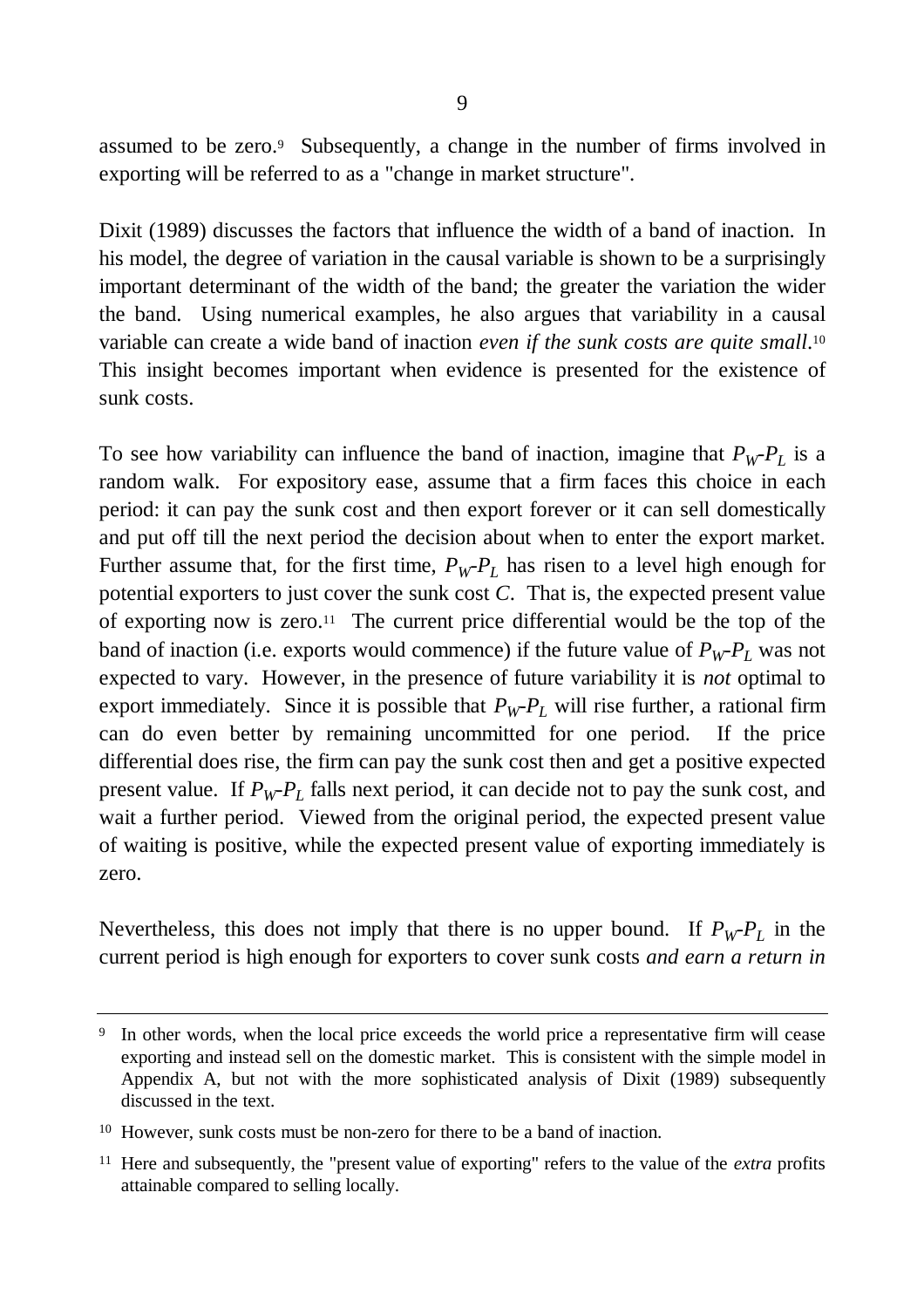*the current period*, there is an opportunity cost of waiting. There is, therefore, a value of  $P_W P_L$  which is so high that the foregone revenue associated with waiting equals the benefit of waiting. A value of  $P_W P_L$  higher than this motivates exports *immediately*. This is the true upper bound (*d*). The band of inaction is, therefore, *wider* because of the variation in the causal variable.<sup>12</sup>

Earlier literature has tended to focus on the exchange rate as the sole source of movements in  $P_WP_L$ . However, changes in world demand or domestic demand will also alter this price differential. Therefore shocks to exports via these causal variables will now be examined.13 The hysteretic effect on exports of a subsequently reversed shock will be shown diagrammatically. The shocks considered will be classified as *external* (changes in world demand or the exchange rate) and *internal* (changes in domestic demand). Some other market-altering shocks will also be considered.

A simple three-period model consistent with the following diagrammatic exposition is described in Appendix A. Firms sell all their output overseas or domestically; they do not sell some in each market. Shifts in market structure are equivalent to shifts in a local supply curve. This curve is the horizontal summation of the marginal cost curves of those firms supplying the local market at a point in time.

Firms make their export decisions sequentially according to the following rules:

| export for the first time if | $(P_W - P_L) >$ | $\overline{d}$ |
|------------------------------|-----------------|----------------|
| cease exporting if           | $(P_W-P_L) < 0$ |                |

In addition, local and exporting firms choose output so that marginal cost is equated to the relevant output price:  $P_L$  and  $P_W$  respectively.

<sup>12</sup> Dixit (1989) also shows how the lower bound falls with increased uncertainty in the causal variable.

<sup>&</sup>lt;sup>13</sup> The issue of how the future variances and covariances of the causal variables effect the width of the band of inaction is sidelined. A formal extension of Dixit (1989) which allows for these variances and covariances is not attempted. The model in Appendix A assumes that firms export as soon as sunk costs can be covered.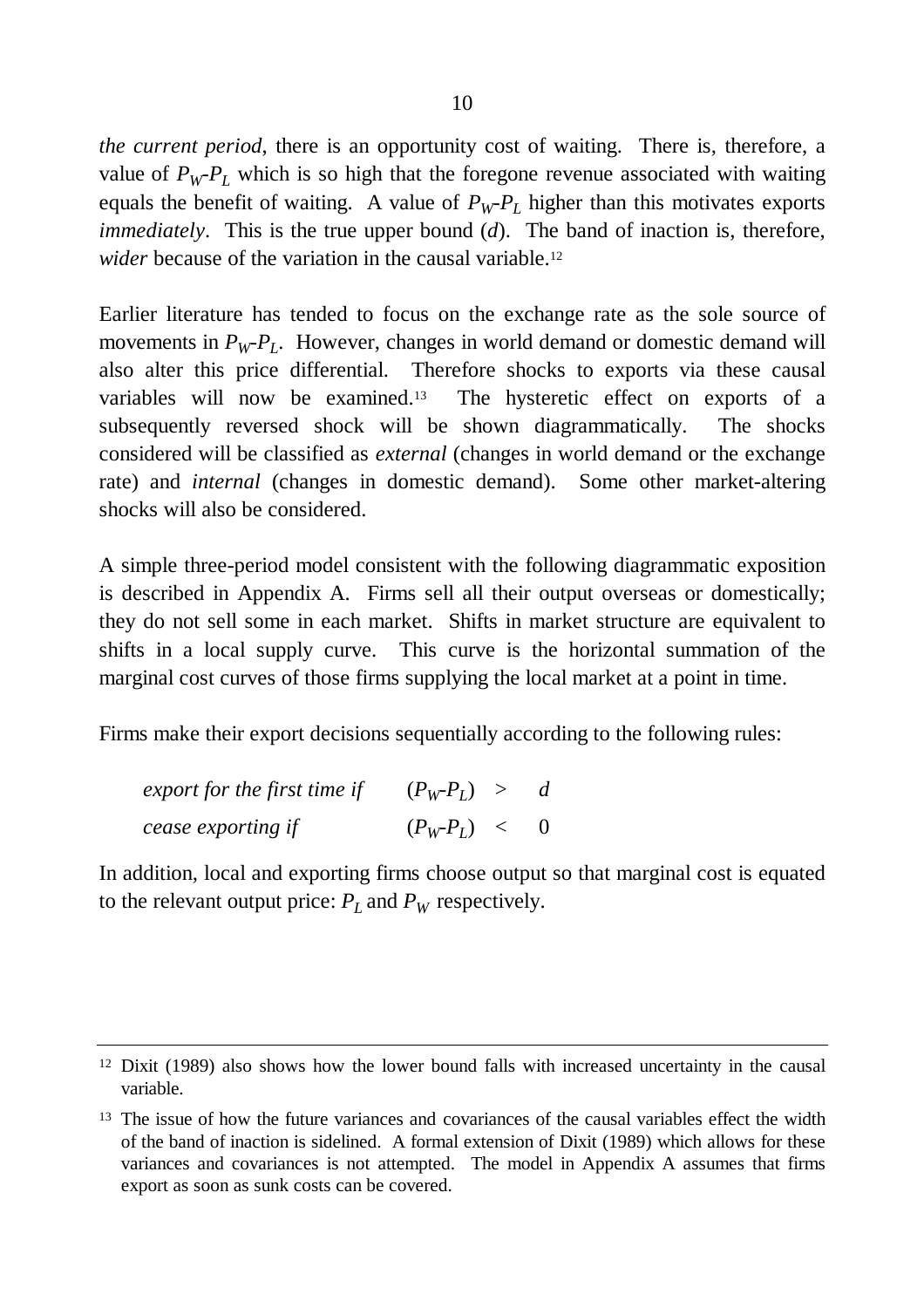#### **3.1 External Shocks: The Exchange Rate and World Demand**

Exchange rate depreciation or an increase in world demand should, other things being constant, be reflected in a rise in the world price of exports, when measured in local currency.<sup>14</sup> The hysteretic effects of such an external shock, and its subsequent reversal, are now shown. Figure 8 shows the situation in period one, before the shock.<sup>15</sup>





Local supply and demand are equated at  $P_L$ , and  $P_W P_L$  is in the band of inaction. There are no exports: the higher price for exports will not compensate a firm adequately over the three periods for its entry cost. In Figure 9, the world price rises due to an external shock.

<sup>&</sup>lt;sup>14</sup> This abstracts from productivity shocks which would effect both the exchange rate and the total supply curve. See Appendix C for a discussion of the associated empirical difficulties.

<sup>&</sup>lt;sup>15</sup> In subsequent diagrams, numerical subscripts denote the time period.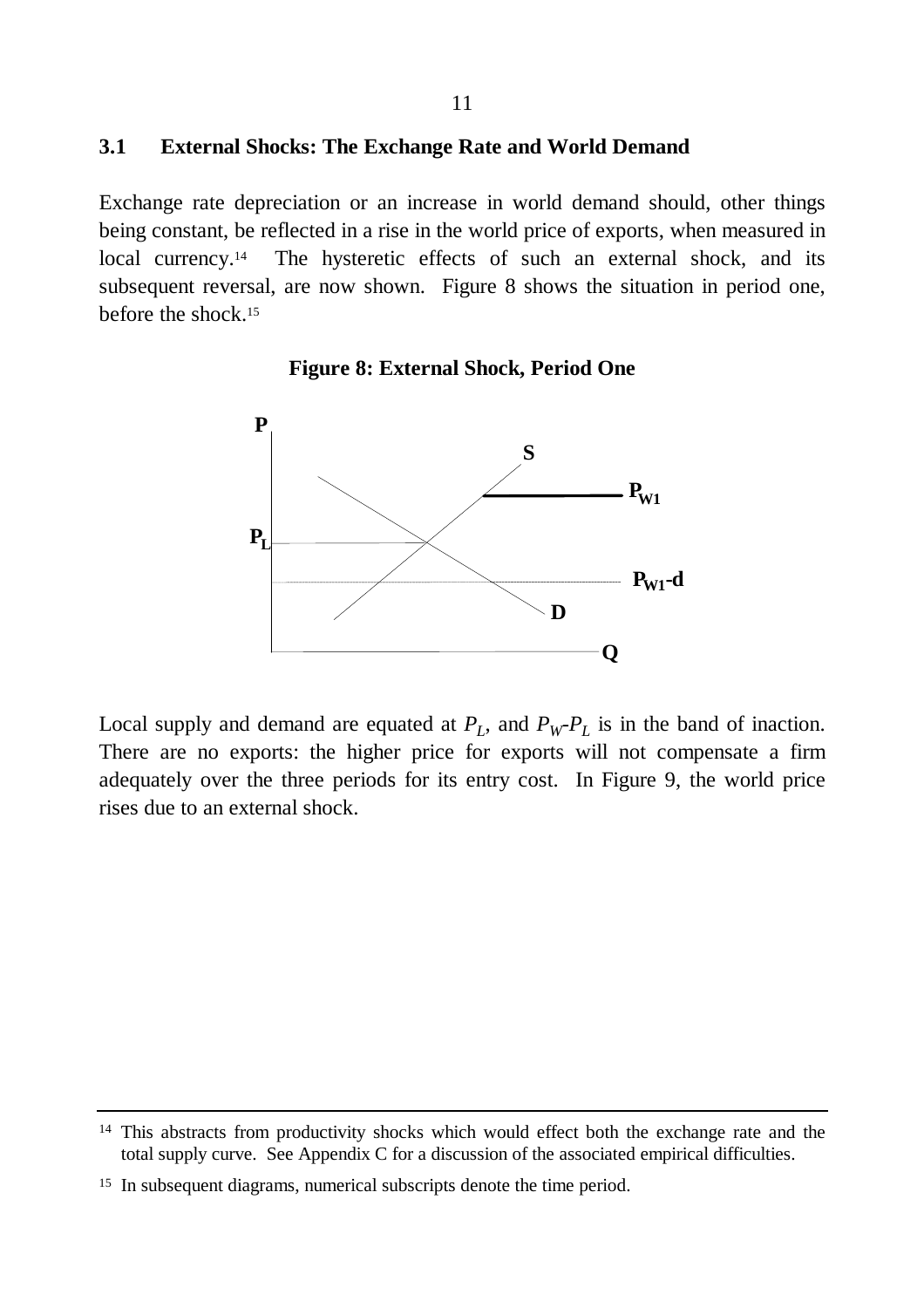

#### **Figure 9: External Shock, Period Two**

The new world price exceeds  $P_L$  (the local equilibrium) by more than  $d$ ; firms will want to export. As firms leave the domestic market one-by-one, domestic supply<sup>16</sup> contracts toward *s<sup>2</sup>* , putting upward pressure on the local price. This process continues until the marginal firm no longer faces a local price that differs from the world price by more than *d*. The new equilibrium has a proportion, *bc/ac*, of exporting firms. However, the level of exports is not *bc*. As exporting firms are producing up to the point where marginal cost equals world price, the level of exports is shown by the segment  $x_2$  between the two supply curves at that price. Now consider the reversal of the shock so that  $P_W$  returns to its initial level (see Figure 10).

As  $P_W$  falls, the differential between  $P_W$  and the new  $P_L$  falls into the band of inaction. It will not be optimal for any *new* firms to export. As  $P_W$  falls each exporting firm will produce less output. Aggregate exports will fall to  $x_3$  as a result. However, *firms that have already paid their sunk costs will continue to export*, so long as the world price is higher than the local one.<sup>17</sup> Thus, despite a reversal of the shock, some exports continue to occur. *There is hysteresis.*

<sup>&</sup>lt;sup>16</sup> If the local price rises above  $P_w$  or falls below  $P_w$ -d, the number of firms supplying the domestic market changes. This is shown graphically by dashing the s line outside these limits.

<sup>&</sup>lt;sup>17</sup> That is, while  $P_W P_L$  exceeds the lower bound of the band of inaction.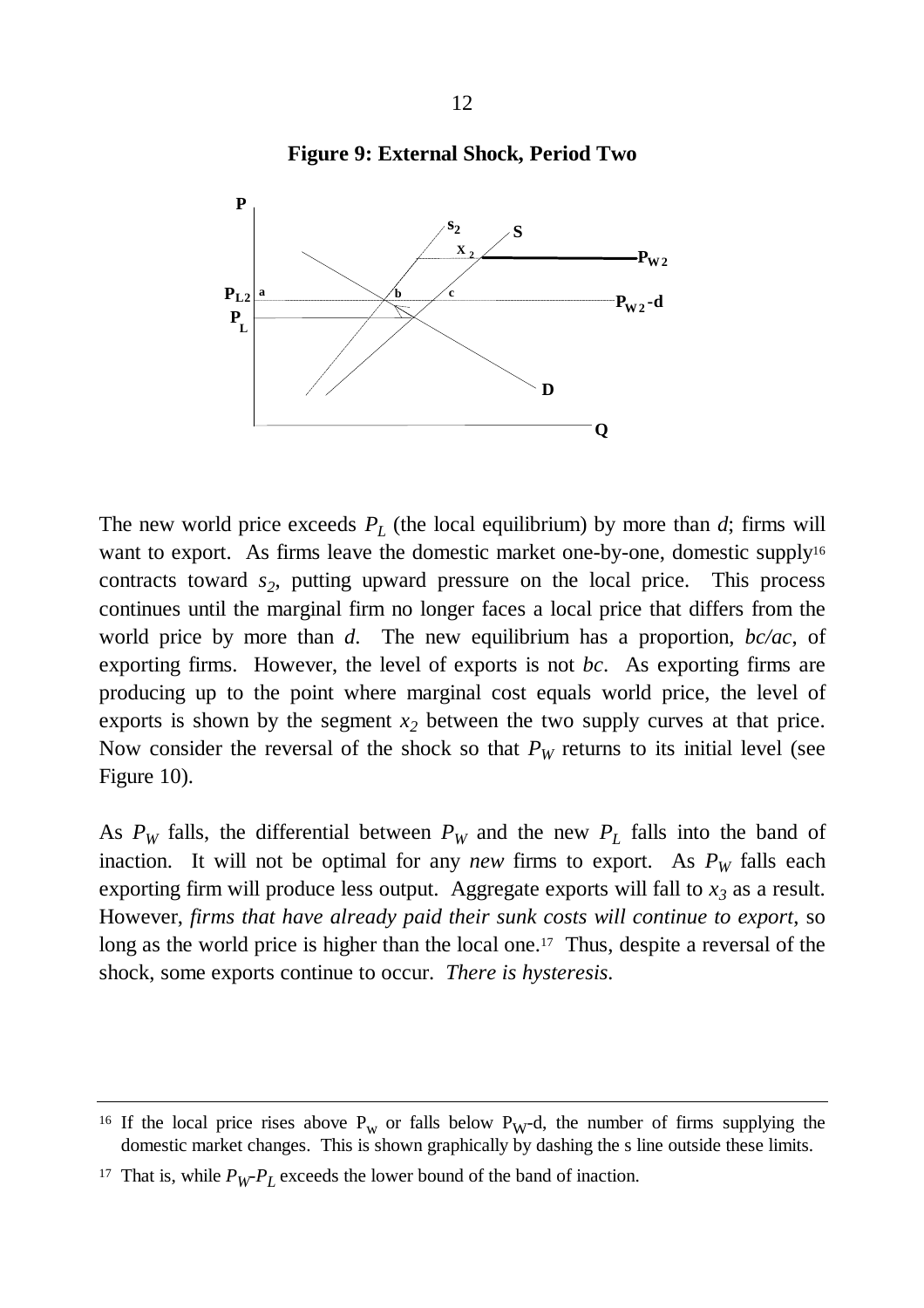



#### **3.2 Internal Shocks: Domestic Demand**

In this section the hysteretic effects of a large decline in domestic demand, and its subsequent reversals, are shown. Figure 11 shows the situation in period one, before the shock. Again, no firm is initially exporting.





In the second period there is a fall in domestic demand so that  $D_1$  shifts to  $D_2$ <sup>18</sup>

<sup>&</sup>lt;sup>18</sup> The local demand for the exportable good shifts in response to GNE.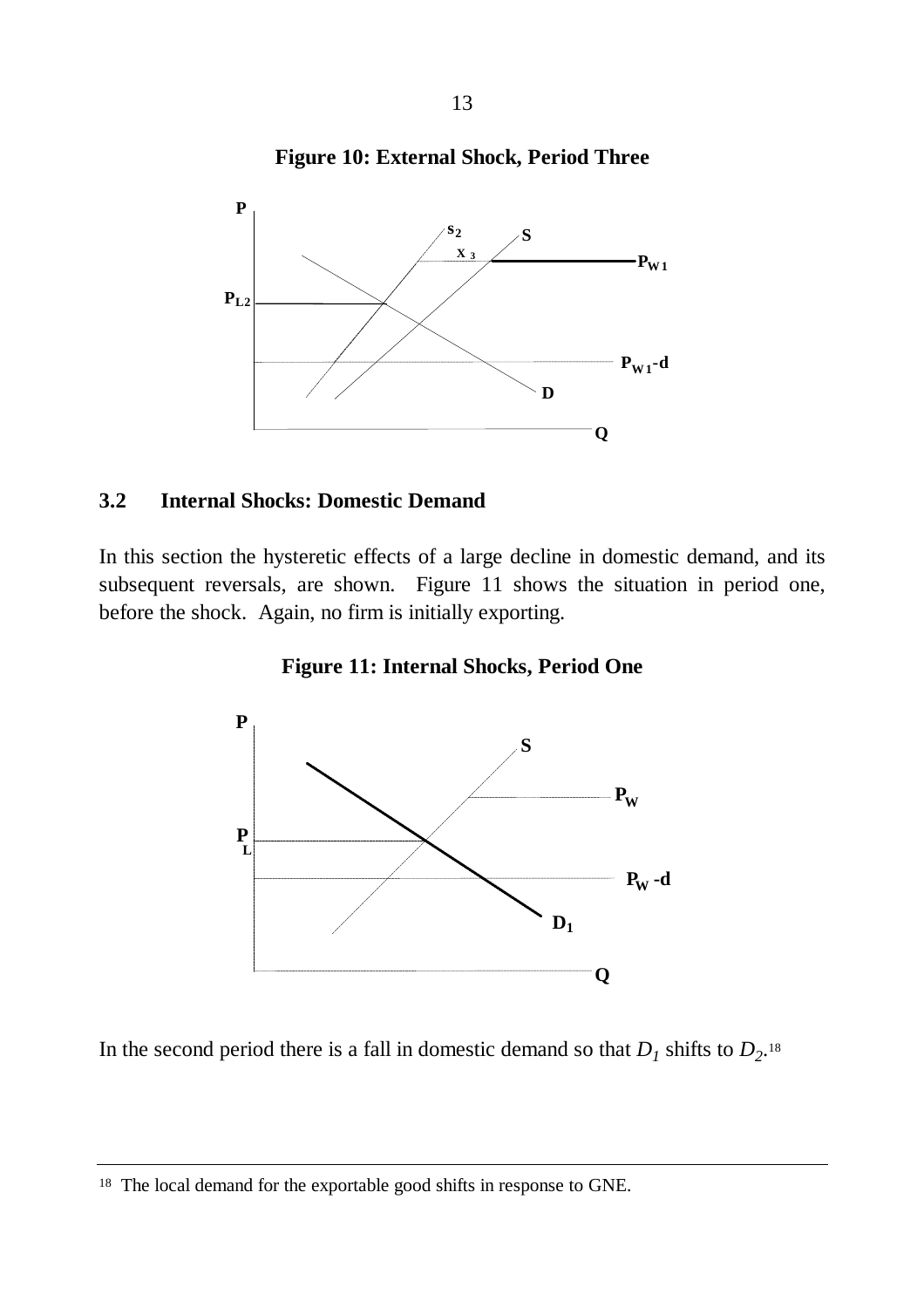



The decline in demand initially results in a local price which differs from the world price by more than *d*. Local supply will therefore fall to *s<sup>2</sup>* and exporting will occur. When the shock is reversed (and demand shifts back to  $D<sub>I</sub>$ ) what will happen to exports?





As local supply has contracted, the new local price will be higher than it was in period one. The price differs from  $P_W$  by less than *d*, stopping entry of *new* firms into the export market. However, *firms that have paid their entry costs will continue to export*. There is no change in aggregate exports because the output price for these exporting firms has not changed. This is in spite of the shock being reversed. *There is hysteresis.*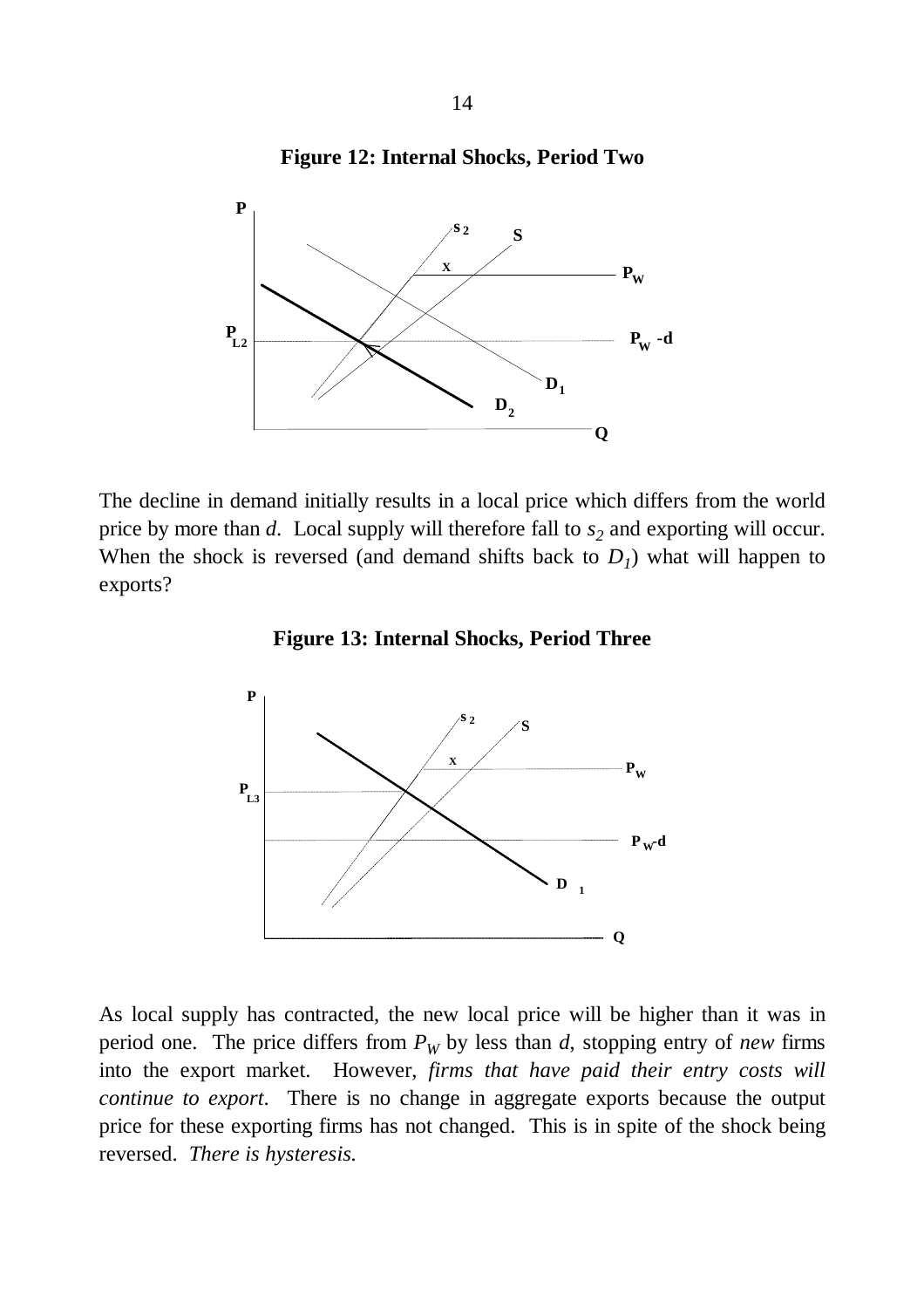The differences between the sunk cost model and the standard model are most apparent in the face of an internal shock. Unlike the standard model, shocks to domestic demand which leave  $P_W P_L$  in the band of inaction have *no effect* on aggregate exports. However, external shocks alter output for every exporting firm by changing  $P_W$  (the output price). Provided that some firms are exporting, *any external shock* will affect the aggregate (as in the standard model), even if there is no change in market structure.

### **3.3 The Vanguard Effect**

It has been shown that firms that have already paid their sunk costs will continue to export, so long as the world price is higher than the local one. In the popular vernacular, each firm has established a "beachhead" so that export sales are not given up when market conditions change. In fact, "beachhead" is often used as a metaphor for hysteresis in exports. However, the beachhead notion may be applied to a group of firms, as well as an individual firm. A military beachhead enables later forces to enter the battle more easily. With regard to exports, initial entrants may form a "vanguard" which reduces the sunk cost for subsequent entrants.<sup>19</sup>

In terms of the model, a fall in *C* makes it optimal for firms to leave the local market in response to a smaller price differential. Consider the extreme case where one firm paying *C* means that other firms do not have to pay *C*. The final period solution of the model for all three shocks is shown in the following diagram.

<sup>19</sup> A vanguard is the "foremost part of an army or fleet" (Oxford Dictionary). Its existence creates a free-rider problem. It also may help explain the existence of industry organisations the role of which is to facilitate entry of firms to foreign markets. If it is a policy objective to increase exports, the government can subsidize the vanguard. As well as encouraging outward focus, organisations such as AUSTRADE already fulfil this purpose. For example, Export Marketing Development Grants cover marketing expenditures of firms which export less than \$25 million worth of merchandise.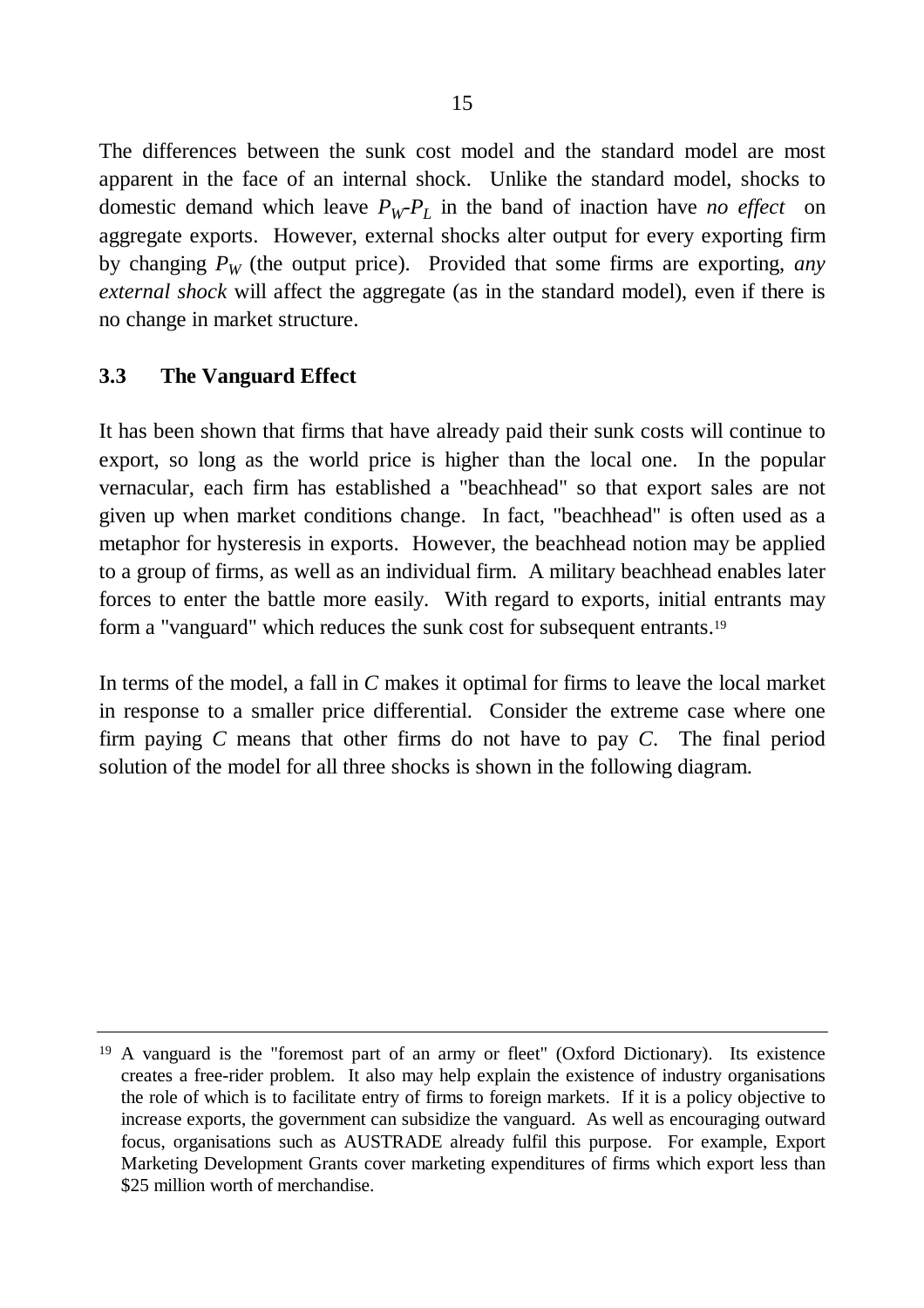



This can be recognised as the standard model. A comparison with the final equilibria for both the internal and external shocks shows that hysteresis can be *magnified* by the effects of a vanguard.<sup>20</sup>

#### **3.4 Tariff Reductions**

The discussion thus far has been restricted to movements in world price, domestic demand and sunk costs. This restriction has facilitated the discussion of *hysteresis* using the sunk cost model. However, an important class of shocks can be represented by a shift in the *supply* curve.21 If declines in protection result in cheaper imported inputs, the cost curves for Australian manufacturing will shift down. This is equivalent to an outward shift in the supply curve. In the following diagram, imported inputs are an argument of supply.

<sup>20</sup> An interesting corollary to the vanguard effect is that *future* hysteretic effects will be less pronounced if the sunk costs are made smaller by the vanguard.

<sup>&</sup>lt;sup>21</sup> Some of these shocks, such as microeconomic reform and tariff reductions, are not expected to be reversed and therefore cannot be "hysteretic" in the strict sense of the word. They are, nevertheless, interesting.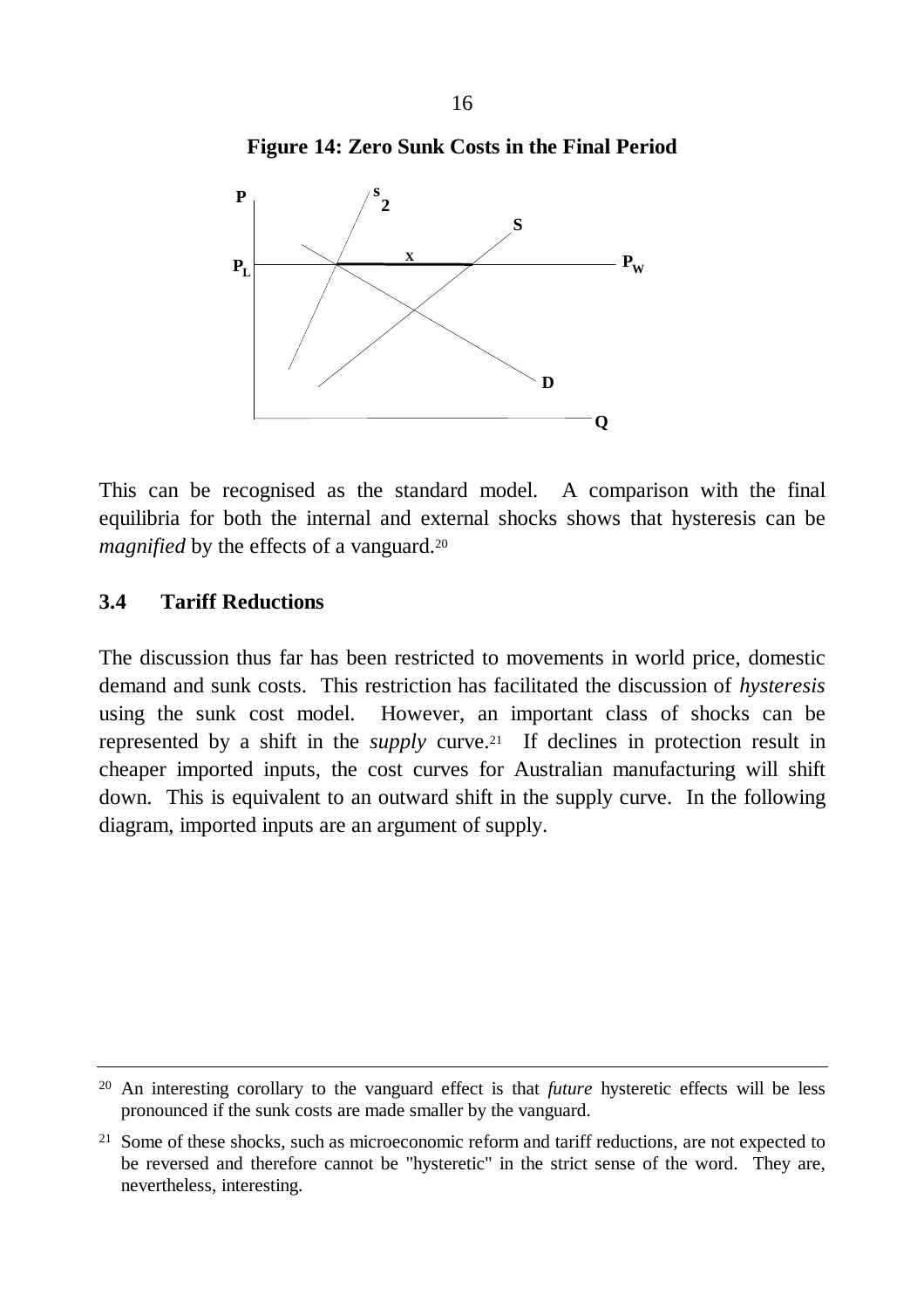



While  $P_W P_L$  remains in the band of inaction, no new firms will export. However, exports will increase if  $P_WP_L$  exceeds *d*. Therefore efficiency gains from cheaper imported inputs (or microeconomic reform) could induce an apparently "sudden" rise in exports.

It has been established that the presence of sunk costs brings with it the possibility of hysteresis. The source of hysteresis may be world demand or domestic demand, in addition to the more conventional exchange rate channel highlighted in earlier models. Furthermore, the sunk cost model describes two facets of international integration. Export vanguards reduce sunk costs for subsequent entrants, thereby accelerating the momentum of an export surge. Tariff reductions (or microeconomic reform) may proceed for some considerable time, apparently without effect. In reality, the outward shift in the supply curve places downward pressure on local prices without effecting exports, until a threshold is reached where new exporters can cover their sunk costs. The resultant growth in exports may appear to be sudden, and unrelated to its true explanators. In what remains of the paper, an attempt is made to relate the experience of the 1980s to the analytical framework that has been developed.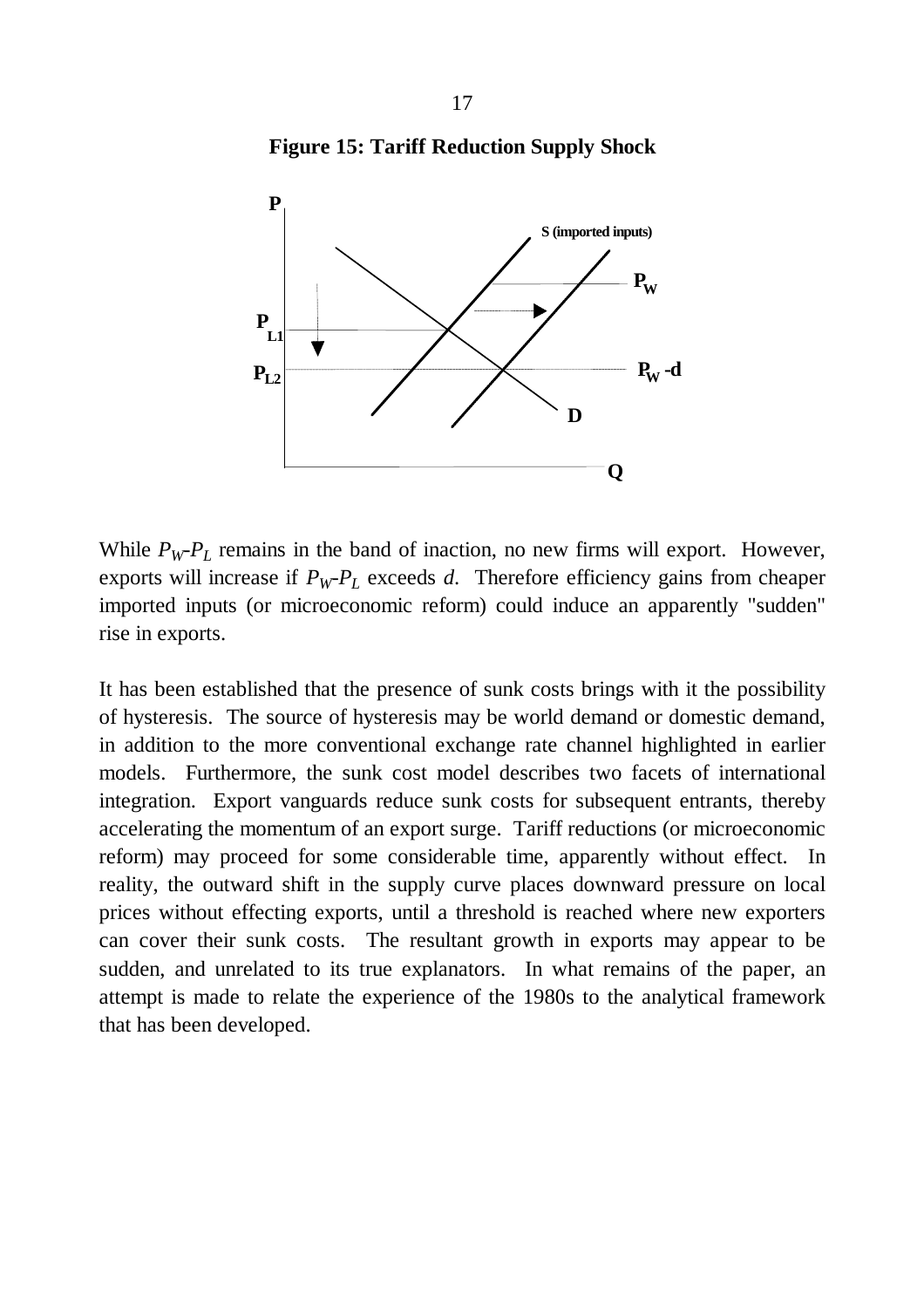#### **4. EVIDENCE OF HYSTERESIS**

The shocks examined in the theoretical framework were chosen because they occurred in the 1980s. In this section, it is asserted that the sunk cost model adds to the understanding of the recent growth in exports. Then evidence is brought to bear on that assertion.

### **4.1 History in Terms of the Model**

The *1982/83 recession* had little effect on exports. The model suggests a possible explanation for this; exporters faced a price differential in the band of inaction. Though the recession would have tended to reduce profits from domestic sales, the exchange rate may not have been low enough to generate export profits sufficient to cover sunk costs.

The historic *depreciation in the mid-1980s* was a catalytic event for would-be exporters. In the sunk cost model, the world price (in local currency) rose to an extent that encouraged firms to pay their sunk costs and export for the first time.<sup>22</sup> Even though the exchange rate movement was partly reversed in the latter half of the decade, the model predicts that firms that had paid their sunk costs would tend to remain in their established markets. The strength of this alleged hysteretic effect depends on the exchange rate expectations of the individual firms at that time. Optimistic firms may have believed that the favourable shock would persist. These firms would have had a narrower band of inaction because the expected present value of exporting would have been unrealistically high. Note the following statement made at that time by Senator Button:

"Manufacturers should be making their investment plans on the basis that the dollar will remain very close to its current levels and that the Government will successfully influence the course of wage and price growth to preserve gains we have made in international competitiveness" (quoted in Dunkerly 1986, p.80).

<sup>22</sup> Dwyer, Kent and Pease (1993) argue that export price pass-through is not as rapid for manufactures as it is for commodities. Nevertheless, to whatever extent an exchange rate depreciation causes a decline in the foreign currency price of Australian manufactures, the demand for exports should increase. In this case hysteresis may occur because the increased demand enables sunk costs to be covered.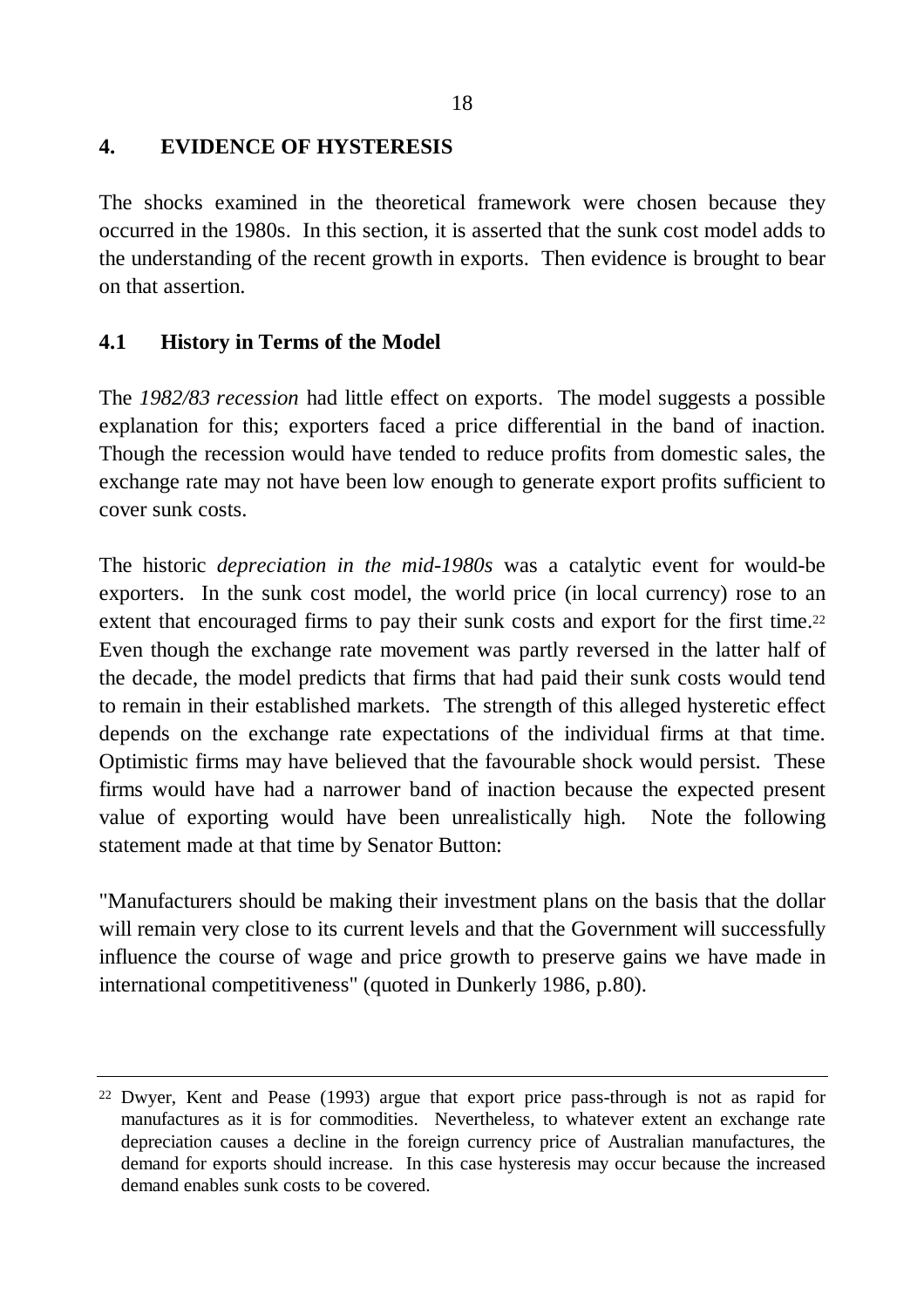However, other commentators, such as Dr. E. Shann, were more cautious:

"... eventually our real exchange rate will rise. There is thus a window of opportunity for manufacturers with short lead times to earn profits. However, for projects with longer lead times there is a risk of the real exchange rate rising before they have recouped their costs, or paid off the overheads involved in establishing markets overseas" (Shann 1986, p.15).

In the sunk cost model, the *recent recession* could have had a different effect on aggregate exports than the 1982/83 recession. This is because the exchange rate was lower, overall, than it was in the early 1980s. All other things held constant,  $P_W P_L$  was closer to the upper bound of the band of inaction. Slack domestic demand could have put downward pressure on prices in both recessions, but expected export profits in the early 1990s may have been relatively greater by virtue of the lower exchange rate.

The model can explain some of the surge in exporting since the mid-1980s by the *vanguard effect*. Responding to the depreciation and the recession, pathbreaking firms established themselves in overseas markets. Their presence reduced entry costs for subsequent firms. Furthermore, the influence of the *tariff reductions*, begun in the early 1970s, at some point began to have an influence. The efficiency gains from using imported inputs steadily improved the competitiveness of exporters. However, in the sunk cost model, the effect on exports could have been sudden, as the threshold was reached, rather than steady.<sup>23</sup>

### **4.2 Methodology**

Empirical analysis of sunk cost models is difficult. A comprehensive analysis would seem to require (unavailable) cost data for firms over a wide range of industries. There is the added difficulty of modelling export equations, which has traditionally met with little success.24 As a result, the literature tends to focus on hysteresis in

<sup>23</sup> Sunk costs issues aside, gradual tariff reductions could also exhibit a sudden effect if, at some indefinable point, they came to be regarded as permanent.

<sup>&</sup>lt;sup>24</sup> Consequently, the most established body of empirical literature on trade flows is that relating to single equation models of import demand. In contrast, modelling of exports is less established, Key examples of the literature on export models are Leamer and Stern (1970), Goldstein and Khan (1978) and, with respect to Australia, Ryder and Upcher (1990).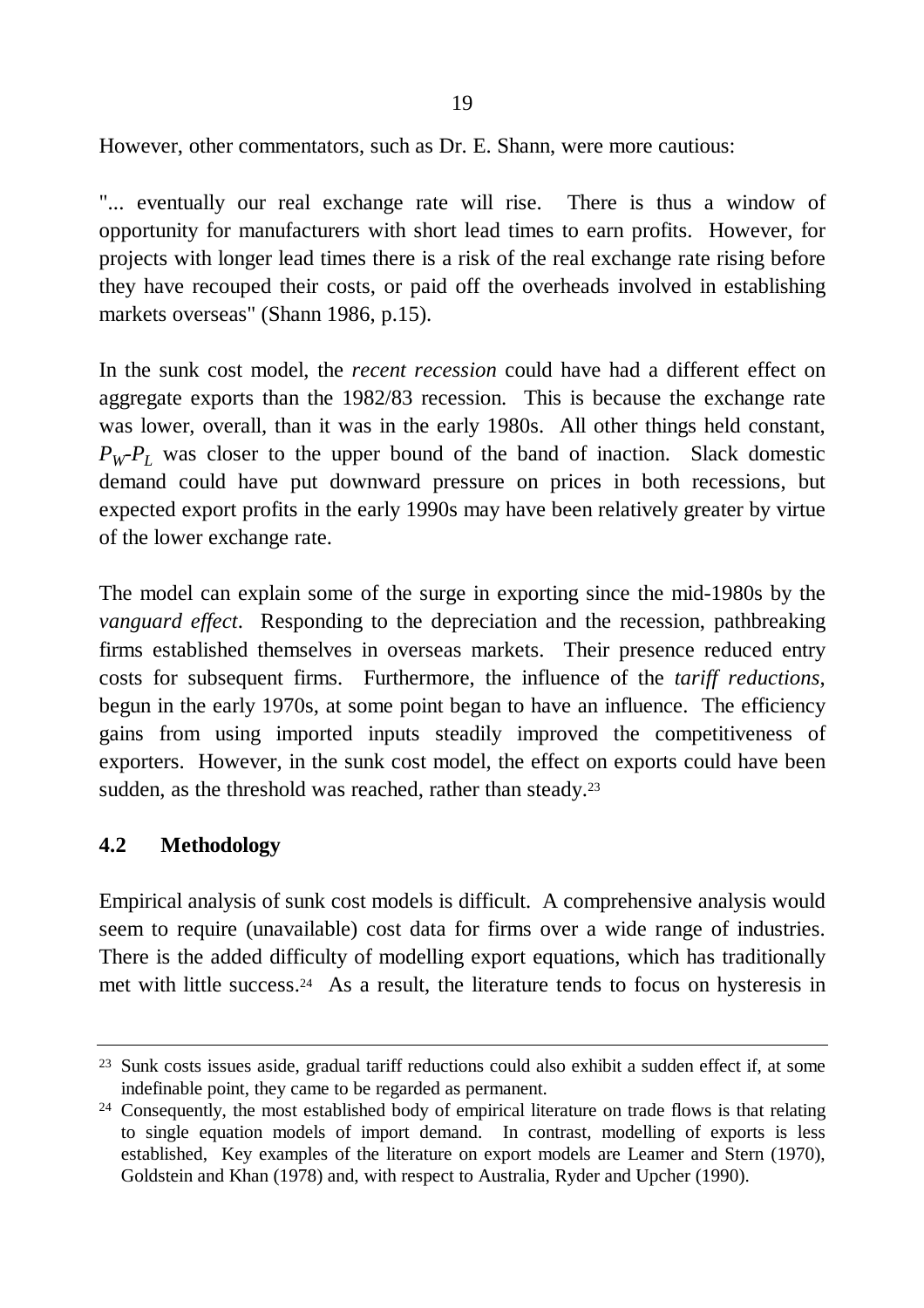*imports.* Econometric validation of various models, if it exists, rests on limited evidence, such as the significance of structural breaks.<sup>25</sup>

The approach adopted in this paper is to have a simple model which is open to the scrutiny of testable implications. Many of the implications of the sunk cost model, including the existence of a structural break, are observed in the data. With this a case is built for the sunk cost model and hysteresis. The difficulties experienced in modelling exports motivate a sample survey. The results of the survey are consistent with the econometric results.

At the outset, a distinction is made between building a case for the sunk cost model, on the one hand, and building a case for hysteresis on the other. These beliefs are discussed separately for both the survey and the econometric evidence. First, evidence is presented in support of the sunk cost model. However, even if sunk costs can be shown to have been important, the economy may not have received the sequence of shocks necessary to change the local supply curve. That is, evidence in favour of the sunk cost model is necessary but not sufficient to establish hysteresis. The second step, therefore, involves examining export growth since the mid-1980s in light of the sunk cost model. Armed with a prior about the correct model, statistical evidence builds a case for hysteretic effects.

## **4.3 A Sample Survey of Manufacturing Exporters**

A small scale survey was carried out to establish the importance of sunk costs. AUSTRADE provided the first 100 exporters from an alphabetical listing of its database. The listing was confined to companies in NSW with annual export revenue of between \$2 million and \$50 million.26 These firms were contacted in alphabetical order until 30 successful interviews occurred.27 This procedure

<sup>25</sup> Baldwin (1988) infers hysteresis from a structural break in an import equation, while Dixit (1989) discusses hysteresis using a model with imposed parameter values.

<sup>26</sup> The export revenue range was chosen to be comparable with the McKinsey and Co. (1992) study. See Appendix B.

<sup>27</sup> Some of the firms on the database did not export manufactured goods and some had ceased exporting. A preliminary screening question enabled those firms to be excluded from the sample. Furthermore, firms were also excluded when the first word of their name described their business (e.g. "Agribusiness") and therefore determined their alphabetical order.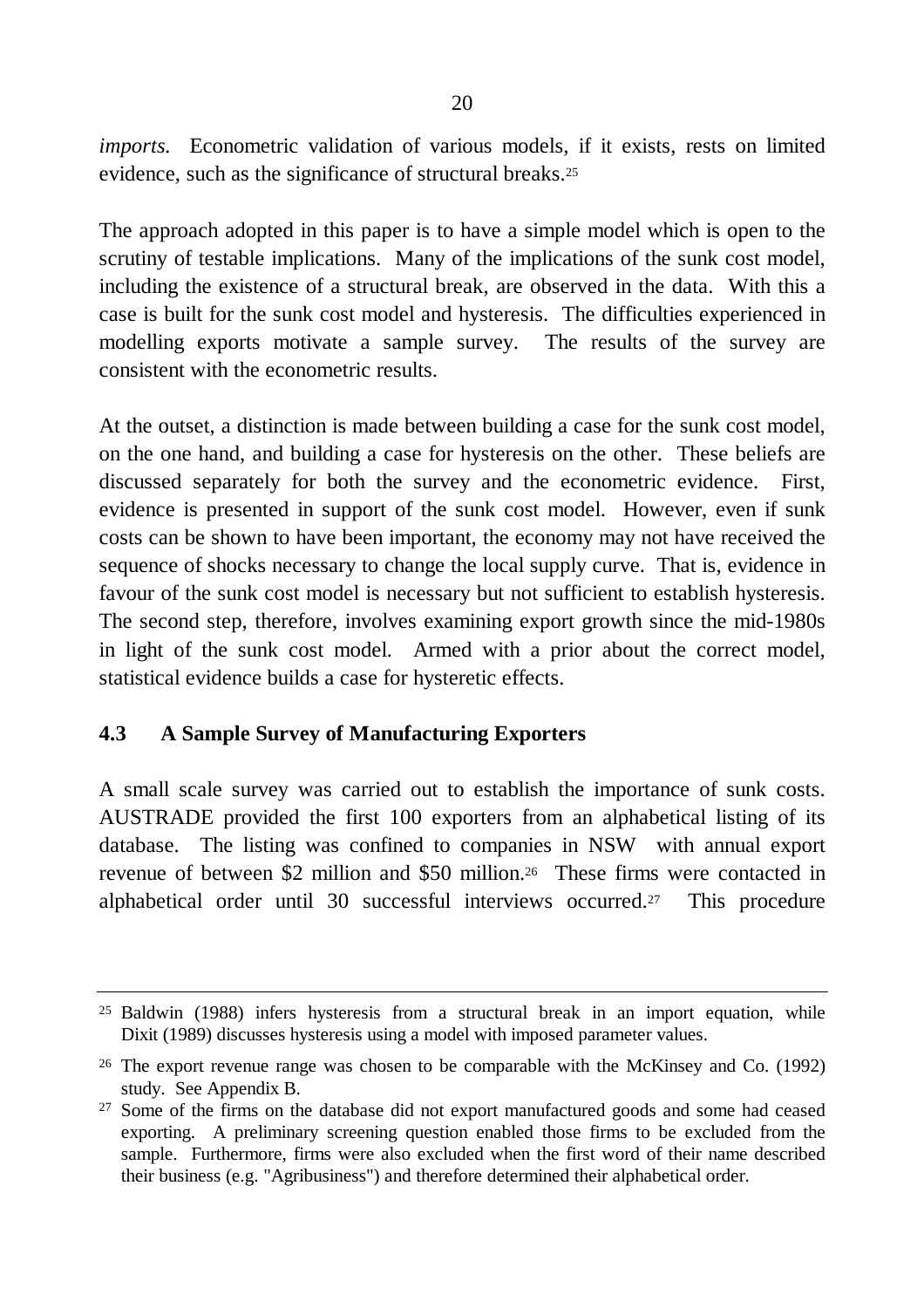approximates a random sample of Australian exporters that export between \$2 million and \$50 million.<sup>28</sup>

The survey supported the existence of a vanguard, where pathbreaking exporters reduce sunk costs for subsequent entrants. For example, some respondents argued that the profile of Australian goods established by the vanguard made subsequent entry easier. Other respondents indicated that the vanguard helped new firms by passing on information at industry forums or in networks.<sup>29</sup>



#### **Figure 16: Significant Sunk Costs**

- <sup>28</sup> It is reasonable to assume that companies' costs are totally unrelated to their order in the alphabetical listing. Also, it has also been argued that the characteristics of NSW exporting firms can be generalized to Australian firms (Daly et al. 1992). Companies consent to being on the AUSTRADE database because they have asked for assistance, to be informed of seminars or to be matched with buyers in overseas markets. A self selection problem may arise if only those companies with large sunk costs approach AUSTRADE. On the other hand, the fact that AUSTRADE has paid some of their sunk costs may mean that they do not realize the magnitude of them. It was usually necessary to contact Managing Directors or Financial Controllers and this meant that many of the interviews were conducted under time constraints. Anticipating this problem, an abbreviated version of the survey was offered to executives if they were too busy (questions 3 to 12 inclusive). This proved effective in raising the response rate.
- <sup>29</sup> Of the 25 firms answering the relevant question, 2 stated that other firms had made their entry easier and 2 claimed to have made subsequent entry by their competitors easier.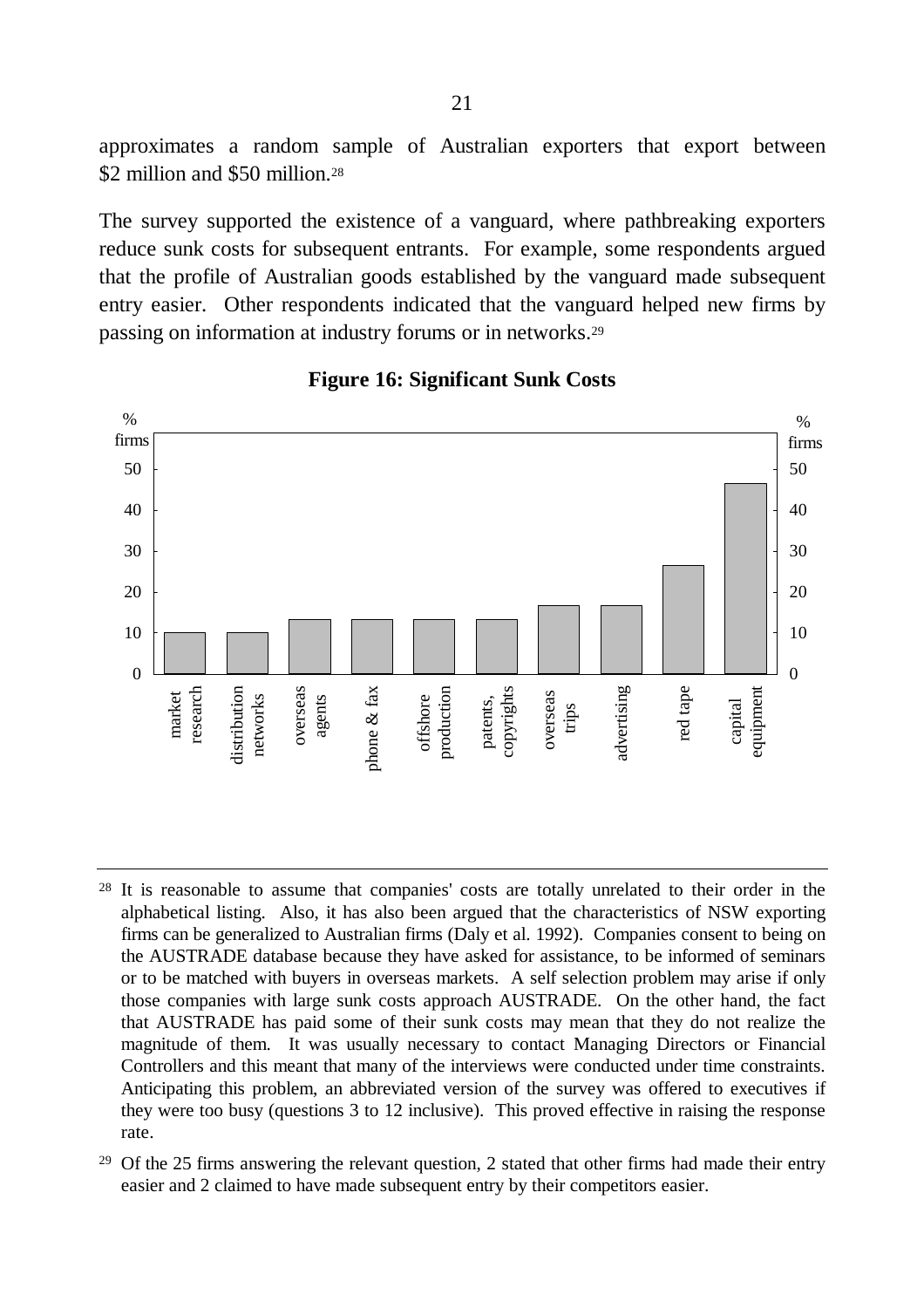The survey respondents indicated that there were large one-off fixed costs. At the 5 per cent level, it was established that *more than half* the firms had at least one significant sunk cost.<sup>30</sup> The most significant individual sunk costs were in the area of export-related plant and equipment.31 Even if the size of these costs are exaggerated, the analysis of Dixit (1989) has an important point to make. The combination of sunk costs and uncertainty means that *large economic shocks may be necessary to change market structure*. This implies that the sunk cost model is more realistic than the standard model. Armed with this prior, the late-1980s export surge is now given a sunk cost interpretation.

The exchange rate was nominated by 60 per cent of firms as being an important factor in their initial export decision.<sup>32</sup> Furthermore, the survey shows that one quarter of firms currently exporting began in 1986, the year of an historic \$A depreciation.33 If the sunk cost model is correct, this could signify that the depreciation enabled a large number of firms to cover their sunk costs and establish beachheads.

<sup>30</sup> "Significant" means that the cost was taken note of when firms were considering an export venture. In describing the costs as sunk, it is implicitly assumed that they cannot be recouped if the firm exits the market.

<sup>&</sup>lt;sup>31</sup> If capital is rented, then the costs are fixed rather than sunk. However, survey respondents indicated that their spending on these items declined once they had established themselves in a foreign market. The survey did not explore the issue of how saleable capital was in the event of exit.

<sup>32</sup> 12 respondents indicated this out of 20 who answered the relevant question.

<sup>&</sup>lt;sup>33</sup> Firms indicated the year in which they exported more than 10 per cent of their output. In a study by McKinsey and Co. (1992), 1986 was also highlighted as a significant entry year.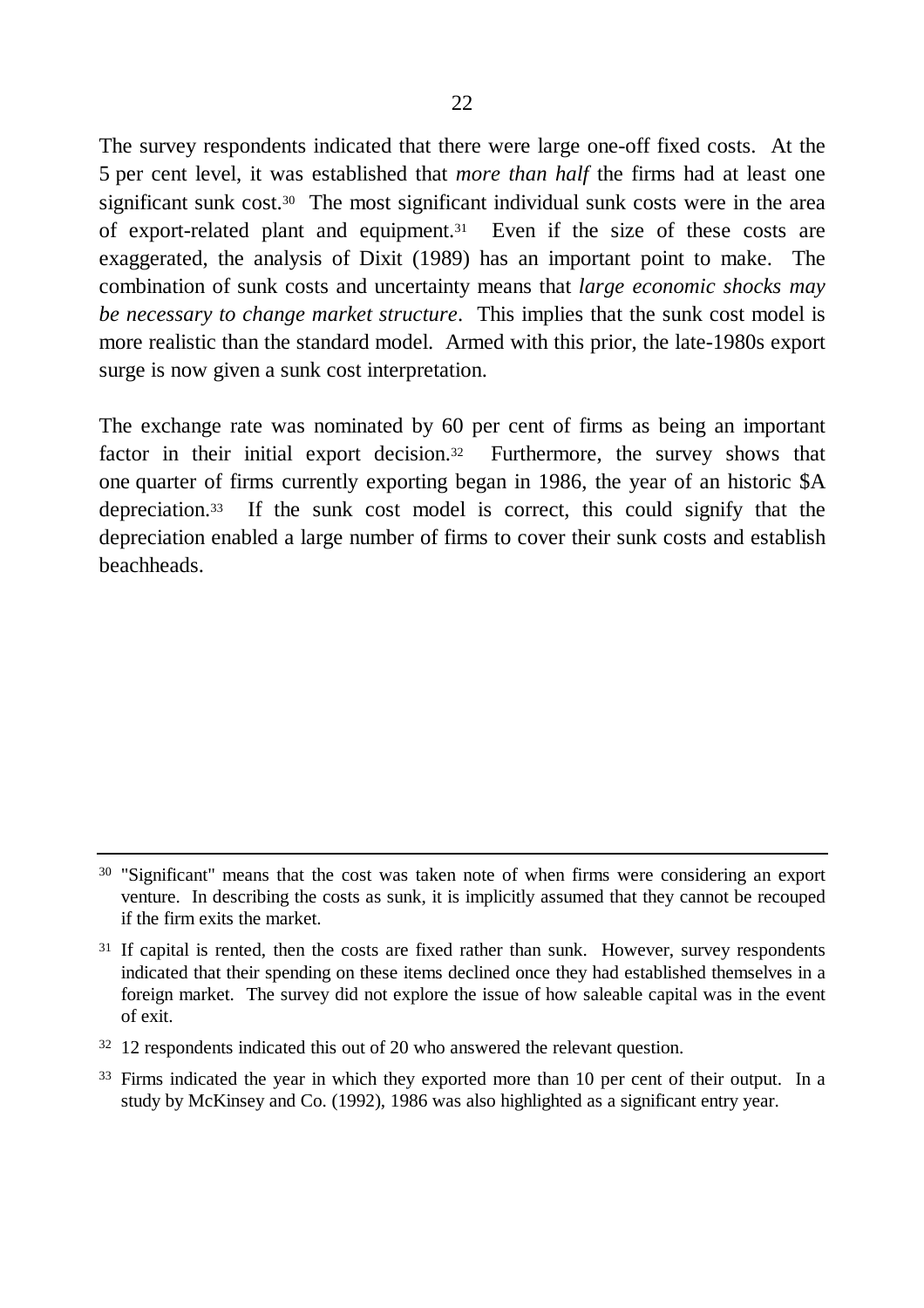

**Figure 17: First Year Exports Exceed 10 per cent of Production<sup>34</sup>** (20 firms from survey)

The survey also indicated that the most recent recession has had a greater impact on exports than any other recession. Of the respondents, 40 per cent indicated that they had significantly increased their exports in response to it. (Only one firm indicated that a previous recession had caused a significant increase in exports.35)

The importance of the last recession is consistent with the description of hysteresis in the late 1980s. The combination of slack domestic demand and a (generally) lower exchange rate pushed  $P_WP_L$  above *d*, increasing the discounted future stream of export profits to the point where paying sunk costs was optimal.

<sup>34</sup> It was confirmed that the 1986 observation did, in fact, reflect an increase in export *volumes*. All firms which nominated that year were contacted again to make sure that the increased share represented an increase in actual merchandise.

<sup>35</sup> 25 exporters answered the question about the effects of the "recent recession" and 20 answered the question about the effects of "any other recession". With regard to the 1982/83 recession, 9 firms first exported more than 10 per cent of their production prior to 1983. Of these, 2 increased their exports in response to the recent recession and 1 of those 2 increased its exports in response to "another recession" (probably 1982/83). Of the firms which indicated that they were exporting less than 10 per cent of sales in 1982/83, 2 said that the incentive to export was greater in the recent recession than it was in 1982/83.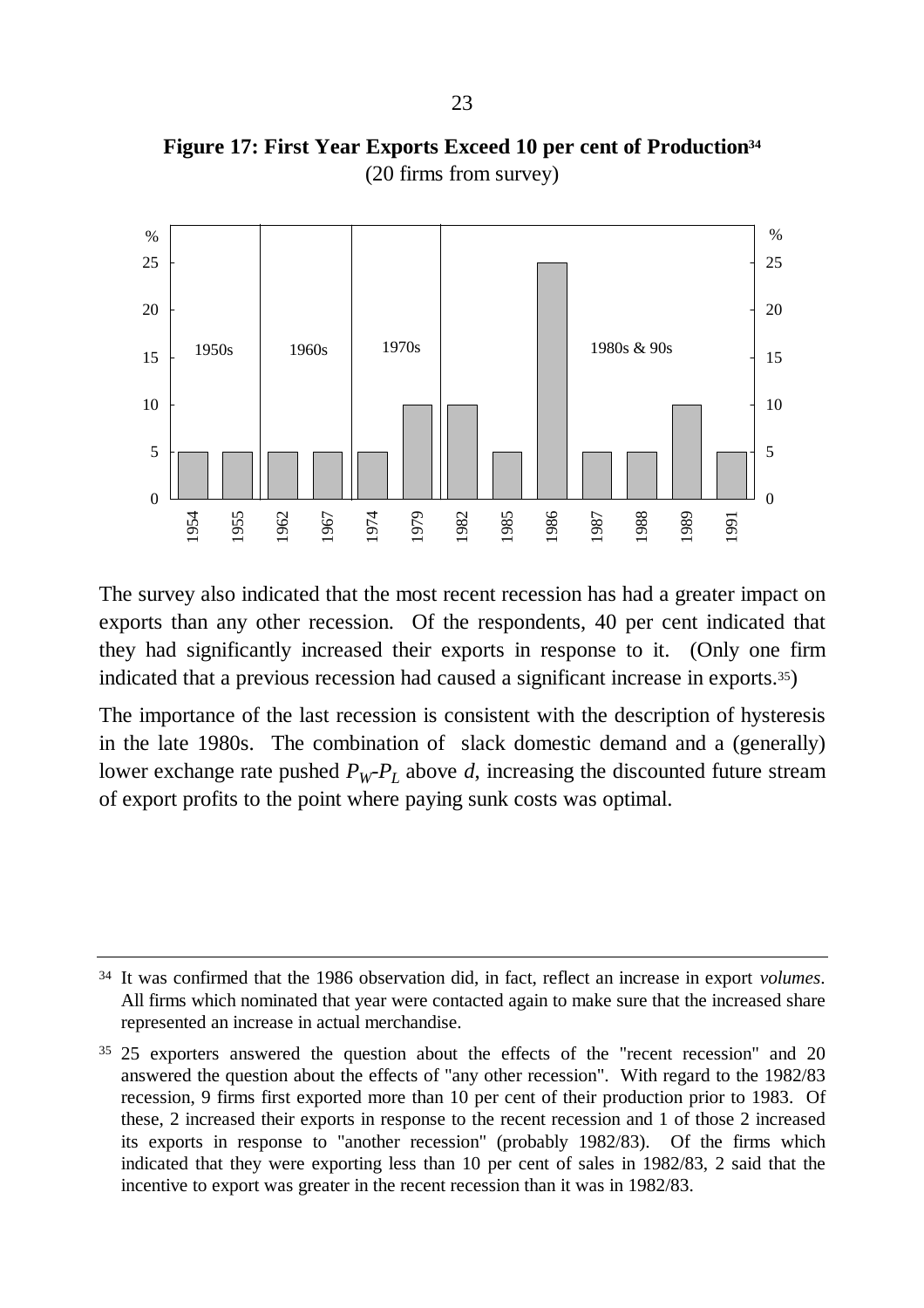#### **4.4 An Export Supply Equation**

In an attempt to gather evidence for sunk costs and hysteresis, the following model of manufactured exports was estimated using quarterly data from March 1970 to December 1992:

$$
x_{t} = \mathbf{1}_{I} + \mathbf{1}_{2}t + \mathbf{1}_{3}(t - 64)D + \sum_{i=1}^{4} a_{i}x_{t-i} + \sum_{j=0}^{4} b_{j}twi_{t-j} + \sum_{k=0}^{2} g_{k}protect_{t-k} + \sum_{l=0}^{2} d_{l}tp_{t-l} + \sum_{m=0}^{4} p_{m}gne_{t-m} + e_{t}
$$
 (1)

The following notation applies:

| $\boldsymbol{t}$ |                          | a time trend                                                                                                                                        |
|------------------|--------------------------|-----------------------------------------------------------------------------------------------------------------------------------------------------|
| D                | -                        | a dummy variable which takes the value unity on and after<br>March 1986 (the 65th observation)                                                      |
| protect          |                          | the effective rate of assistance to manufacturers <sup>36</sup>                                                                                     |
| $\mathcal{X}$    | -                        | real manufactured exports (logarithm)                                                                                                               |
| twi              |                          | the real trade-weighted exchange rate (logarithm)                                                                                                   |
| tp               | $\overline{\phantom{a}}$ | trading partner's industrial production index weighted by exports<br>(logarithm). (Moving weights capture the recent switch to Asia <sup>37</sup> ) |
| gne              |                          | real GNE (logarithm)                                                                                                                                |

A full list of estimates is provided in Appendix C.38 The variable *gne* was found to be insignificant (p-value  $= 0.14$ ). The following long-run estimates from a reparameterisation (a Bewley transformation) were obtained after *gne* was excluded:

<sup>&</sup>lt;sup>36</sup> The construction and interpretation of this series is described in Appendix D. It is measured as a proportion; that is, 20 per cent is 0.2.

<sup>&</sup>lt;sup>37</sup> This is because their share of Australia's exports has been rising recently.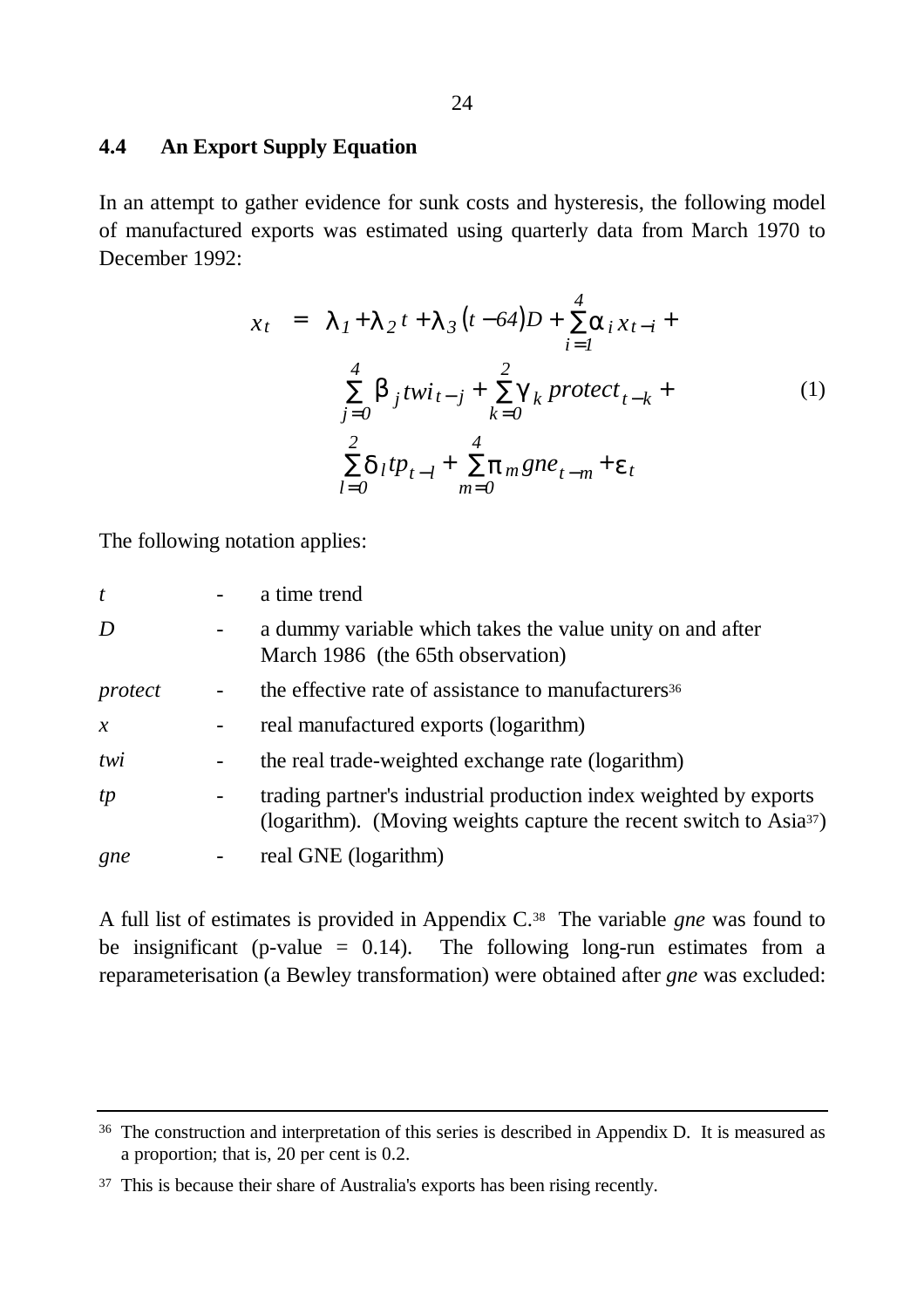| Variable              | Elasticity | t-Statistic |  |
|-----------------------|------------|-------------|--|
| twi                   | $-0.6701$  | $-1.7$      |  |
| tp                    | 1.6896     | 2.0         |  |
| protect <sup>39</sup> | 4.8034     | 3.8         |  |

**Table 1: Long-run Elasticities** (Estimation: March 1971 - December 1992)

As expected, exchange rate depreciations and world growth increase export volumes. The perverse sign of the coefficient measuring the effective rate of assistance results largely from an inexplicably strong decline in exports in the early 1970s, coincident with the large tariff reductions. To remove the effect of this episode, the model was re-estimated from December 1974 and the following estimated long-run coefficients were obtained:

#### **Table 2: Long-run Elasticities** (Estimation: December 1974 - December 1992)

| Variable | Elasticity | t-Statistic |  |
|----------|------------|-------------|--|
| twi      | $-0.2048$  | $-0.9$      |  |
| tp       | 0.2335     | 0.3         |  |
| protect  | $-3.6640$  | $-1.3$      |  |

This table illustrates the difficulties involved in modelling exports that were alluded to earlier. Though the significance of the parameters suffers substantially from the shorter estimation period, the main point to be made is that the declines in protection explain most of the growth in exports in this regression. The surprisingly

 $\overline{a}$ 

<sup>&</sup>lt;sup>38</sup> The estimation technique was OLS with a Newey-West correction for a nonscalar identity covariance matrix. Serial correlation was present, which implies inconsistent estimates, given the lagged dependent variable. The equation was estimated using IV with the broken trend as an instrument for *x*. The main result, namely that *gne* was insignificant and the broken trend was significant, was verified. A cointegrating relationship was found between exports and its explanators (excluding *gne).* Nevertheless, in order to verify the main result, the model was run in a difference form. Again *gne* was insignificant while the dummy was significant.

<sup>&</sup>lt;sup>39</sup> This elasticity is defined as the per cent increase in exports resulting from a one percentage *point* increase in the effective rate of assistance to manufacturers.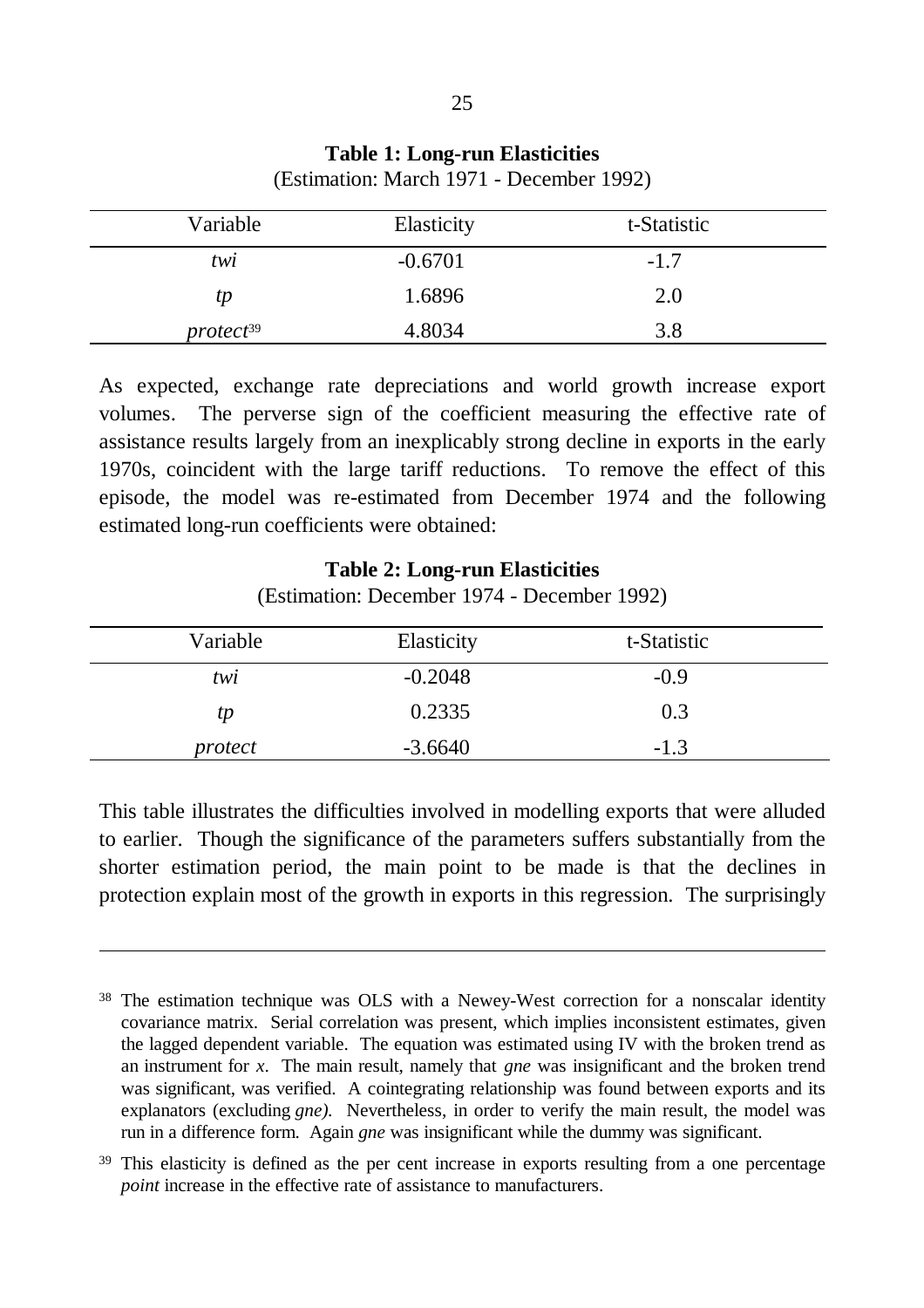low elasticities for the exchange rate and the growth of our trading partners may be the result of the timing of the late 1980s tariff cuts, which mirrored the export surge.40 The true values of the elasticities probably lie somewhere between the sets of estimates generated over the different sample periods. Having examined the properties of the export equation, it is now shown that it provides some evidence for the importance of sunk costs and the existence of hysteretic episodes in the late 1980s.

Econometric validation of sunk costs requires testing for a "hurdle" that exporters must surmount. Krugman (1989) argues that sunk costs should make trade flows "rather unresponsive" to the exchange rate. Developing this idea further, if the situation arose where exports were *totally* unresponsive to some range of changes in exchange rates, world demand and domestic demand, it might seem plausible that there was a "hurdle" for exporters in the form of sunk costs. This would contrast with the standard model where any shock to these explanators should cause exports to change.

However, this "hurdle test" is too broad. The sunk cost model has shown that external shocks change the world price in domestic currency. This induces a change in the output of every *exporting* firm. Therefore, changes in world demand or the exchange rate will alter aggregate exports *as in the standard model*: neither model predicts that exports will be totally unresponsive to changes in the exchange rate or world demand.<sup>41</sup> As seen above, our export model estimated over the full sample period showed that both the real exchange rate and a measure of world demand designed to capture the increased trade with Asia were significant, and took the correct signs.

However, the hurdle test works for domestic demand shocks since the output price for exporting firms,  $P_W$ , does not change. Therefore, a testable implication of the sunk cost model which clearly discriminates it from the standard model is that domestic demand shocks will not effect aggregate exports if  $P_W P_L$  is in a band of inaction. This differs from the standard model where any decline in domestic

<sup>&</sup>lt;sup>40</sup> An alternative is that tariffs really do explain all the growth in the late 1980s. If this is so, then a strong tariff effect on imports should also be observable.

<sup>41</sup> This is true if exports are already occurring.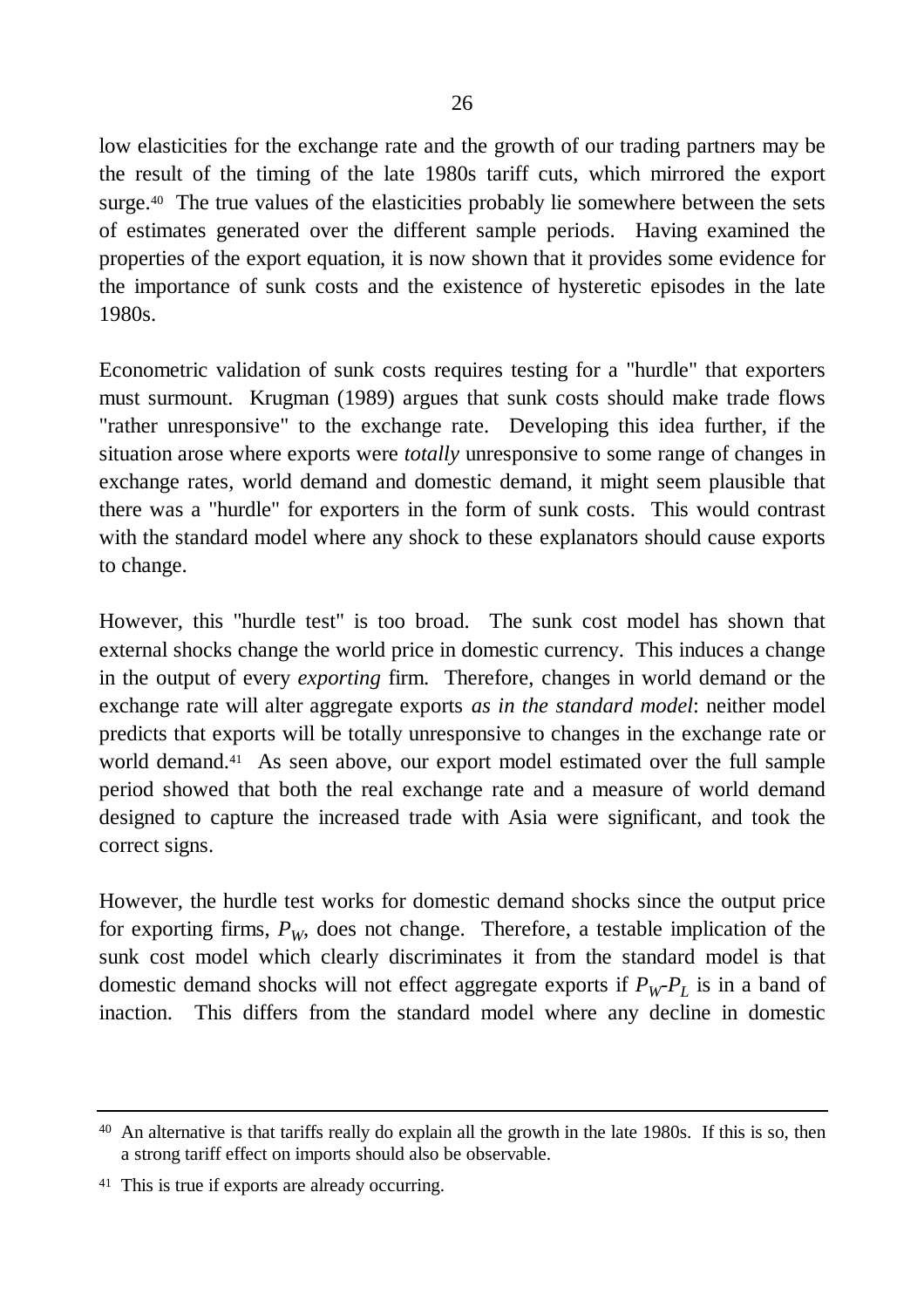demand will cause exports to increase.42 If the standard model is correct, the effect of domestic demand movements on manufactured exports should be detectable, given the large proportion of manufactured output that is sold domestically.43 The estimated export model failed to find a significant relationship between real manufactured exports and GNE. This can be thought of as a failure to reject a joint null hypothesis that the sunk cost model is correct and that  $P_W P_L$  was in a band of inaction due to sunk costs. Naturally this result has to be seen in the light of the econometric difficulties encountered. As with earlier studies, the identification of a well-specified export equation has proved difficult. However, *the insignificance of the domestic demand variable fails to support the standard model and is consistent with the sunk cost model.* Armed with this prior, the late 1980s export surge is given an hysteretic interpretation.

The structural break term in the export equation was significant when the model was estimated over the full sample  $(l_2 = 0.01, p-value = 0.00)$ .<sup>44</sup> This is consistent with the result that real manufactured exports have a unit root around a broken trend, with the break in 1986.<sup>45</sup> The conventional explanators in the preferred version of the model did not remove the need for the break; it remained significant and accounted for 4 percentage points of the 16 per cent average annual growth in real manufactured exports since 1986. This surge in exports is interpreted as arising partly from an hysteretic shock to local supply caused by the exchange rate depreciation.46 This empirical observation of a structural break forms *part* of a body

<sup>&</sup>lt;sup>42</sup> Despite this, bands of inaction do not always imply the possibility of hysteresis. A band of inaction may exist if *C* is incurred each period. The survey is relied upon to establish that some costs are sunk. Given this, bands of inaction do imply the possibility of hysteresis.

<sup>&</sup>lt;sup>43</sup> If a small proportion of manufactured output was sold domestically, it could be empirically difficult to find a significant relationship between exports and domestic demand. As it is, 70 per cent of manufactured output is sold domestically.

<sup>44</sup> In part, models with significant structural breaks were preferred to other models in the estimation process. The late 1980s surge in exports resulted in the estimated equations having either a significant structural break or, in a few versions of the model, very high exchange rate elasticities. Believing the latter result implied that exports were "explosive". See Appendix C.

<sup>&</sup>lt;sup>45</sup> There is very strong evidence that the series is "explosive" unless there is a structural break. That is, the effects of an innovation to exports will magnify through time rather than die down. As this is highly implausible for an economic time series, the few versions of the model which did not have a significant structural break were abandoned. See Appendix C.

<sup>46</sup> While the late 1980s surge is modelled as a broken trend, it is not anticipated that recent rates of growth will continue indefinitely after the effects of hysteretic shocks, tariff reductions and vanguards have run their course.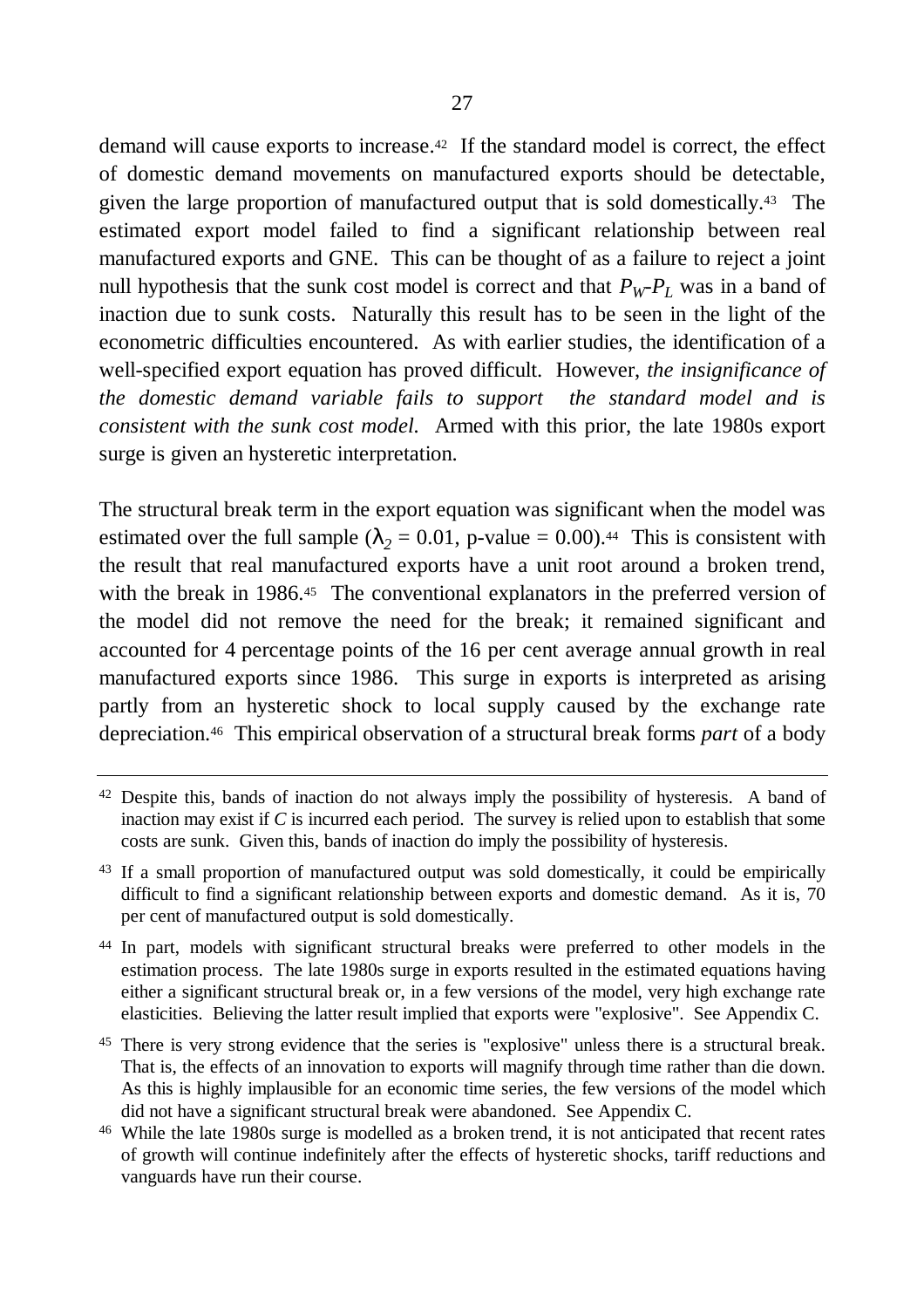of evidence which suggests hysteresis. Though other explanations for the structural break could conceivably be given, the econometric validation of the sunk cost model, together with the survey evidence, lends substantial weight to this interpretation.

It will be recalled that the sunk cost model offers an explanation for the belief (backed up by the survey evidence) that the most recent recession seems to have affected exports, in contrast to earlier recessions. This assertion is supported by the econometric model. In order to demonstrate this, the following term was added to the original regression:

$$
\sum_{m=0}^{4} \boldsymbol{q}_m(\boldsymbol{D}^* \boldsymbol{g} n \boldsymbol{e})_{t-m} \tag{2}
$$

The dummy variable, *D \**, took the value unity during the period March 1990 until September 1991. The inclusion of these terms had little impact on the other estimates. Nevertheless, these slope dummies were jointly significant (p-value = 0.00), and the p-value for the test of significance of the original *gne* terms rose from 0.13 to 0.75. In other words, almost all of the explanatory power of *gne* comes from the recent recession.

This suggests that the shock in 1986 set the stage for the subsequent recession having an impact on exports. Up until that time,  $P_W P_L$  was in a band of inaction. Nevertheless, in the sunk cost model, the subsequent recovery need not act to reduce exports.

#### **5. CONCLUSION**

This paper has attempted to explain recent manufactured export growth by a simple addition to the so-called standard model. The sunk-cost model explains firms' export success in terms of their cost structures, in particular their *sunk* cost structures. This consideration of sunk costs has been a fruitful exercise, both from a theoretical and empirical point of view.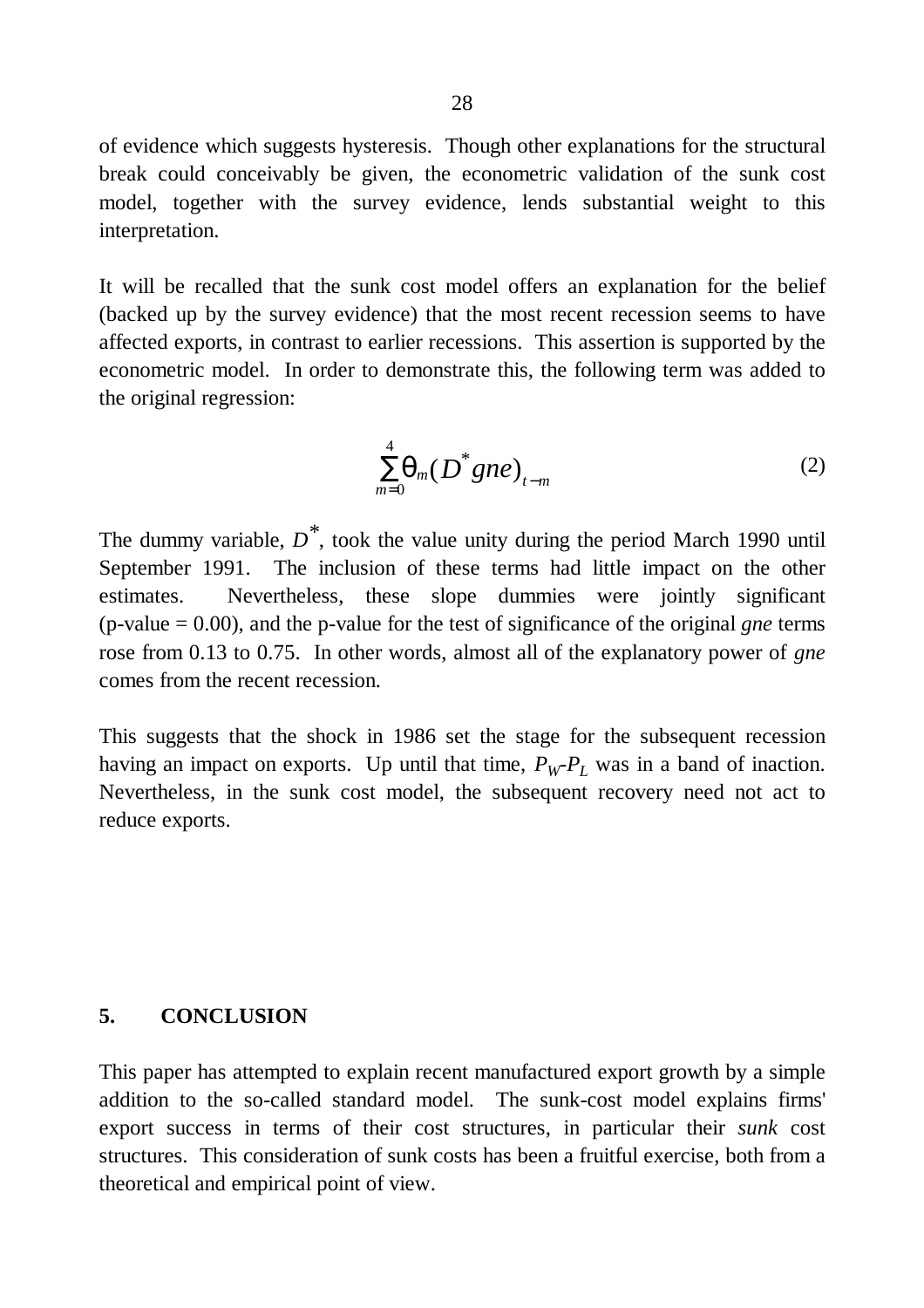Theoretically, the net of possible causes of hysteresis has been cast further to include world demand and domestic demand. Changes in these determinants of exports, or in the exchange rate, can permanently alter market structure. These hysteretic effects can be magnified if the initial entry into a market is made by an export vanguard that reduces sunk costs for subsequent entrants. The existence of these positive externalities is a theoretical aspect of the oft-cited "internationalisation" of Australia's manufacturing sector. Another aspect is the access to cheaper imported inputs which, to the extent that sunk costs are important, could help explain the discrete surge in exports.

Empirically, the sunk cost model has received some support on a macroeconomic level by the existence of bands of inaction and on a microeconomic level by the testimony of individual firms. It appears that the historic depreciation in the mid-1980s enabled many firms to cover their sunk costs and export for the first time. The claim that the most recent recession, in contrast to the 1982/83 recession, has encouraged export growth makes sense in the hysteretic framework. Even though the 1982/83 recession was of a comparable magnitude, the higher value of the exchange rate at that time meant that there was insufficient incentive to pay the sunk costs. The tariff reductions in the early 1970s, as well as being somewhat sudden, may not have induced a supply shock large enough to force firms to incur the sunk costs necessary for exporting. The gulf of opportunities between selling domestically and selling abroad did not widen until later.

The catalytic role of the exchange rate in the process of structural change cannot be overstated. As well as causing an increase in the number of exporting firms in the mid-1980s *directly*, the other macroeconomic shocks became effective in changing market structure in the late-1980s because the exchange rate had depreciated. Furthermore, the increased volatility in the exchange rate observed since the float is seen to be of less consequence when sunk costs are important. Small fluctuations in the exchange rate will not motivate firms to *become* exporters, even if they do motivate existing exporters to change the level or destination of their output. Nevertheless, the model does not support the view that exchange rate depreciations or recessions are *necessary* to motivate firms to pay sunk costs. If increasing exports were a policy objective, further tariff reductions, or government assistance to cover firm's sunk costs, would accomplish the same thing.

Whatever the nature of the shock, the assertion that hysteresis occurred in the late-1980s is equivalent to the assertion that a structural change occurred to Australia's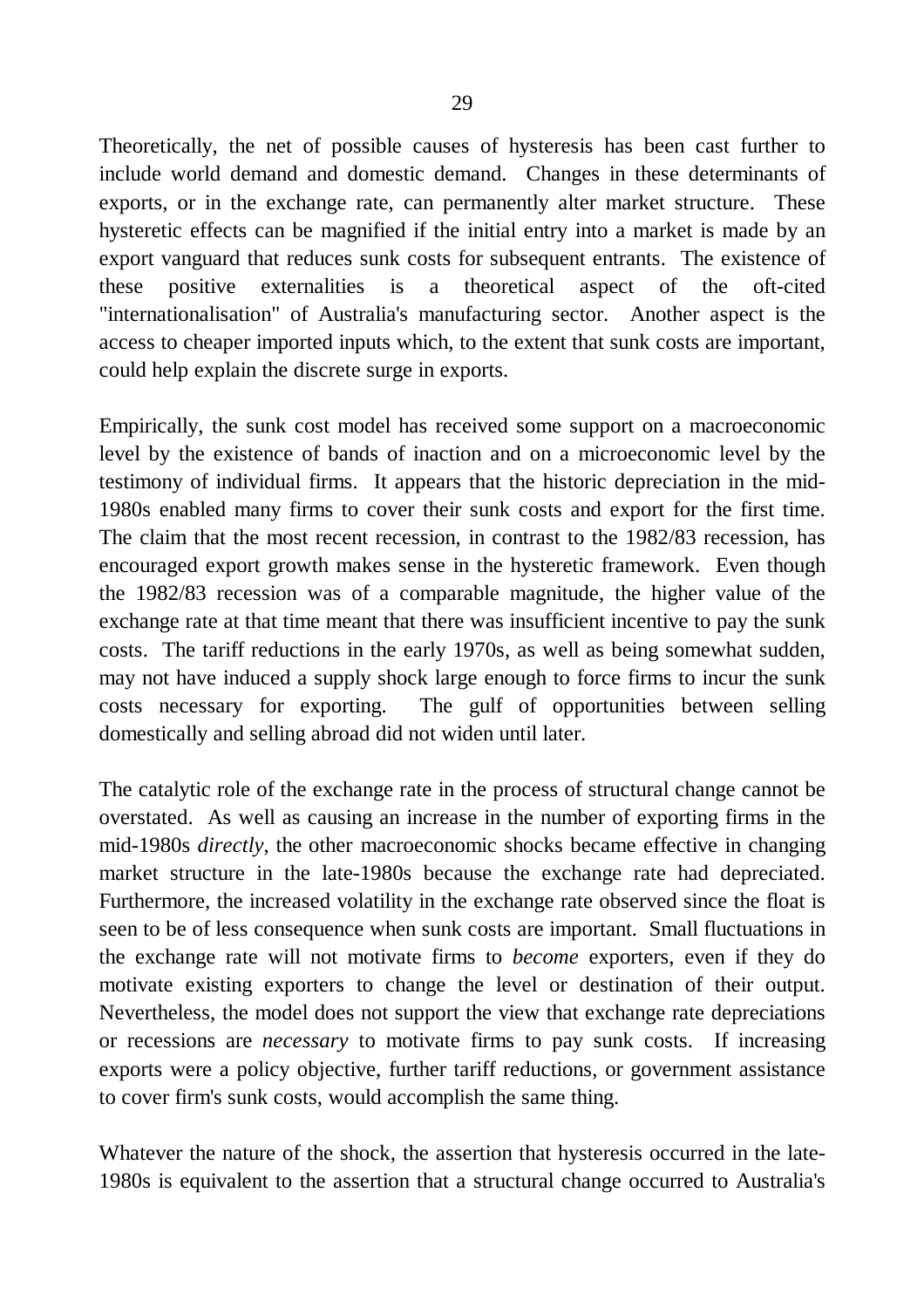balance of payments. Hysteresis, like structural change, implies a measure of *resilience* in the face of adverse shocks. If the late-1980s saw exporters establish beachheads around the world for Australia's manufactured exports, and, if this was aided by tariff reductions which will not be undone, it is to be expected that neither ebb nor flow of internal and external shocks will easily uproot them.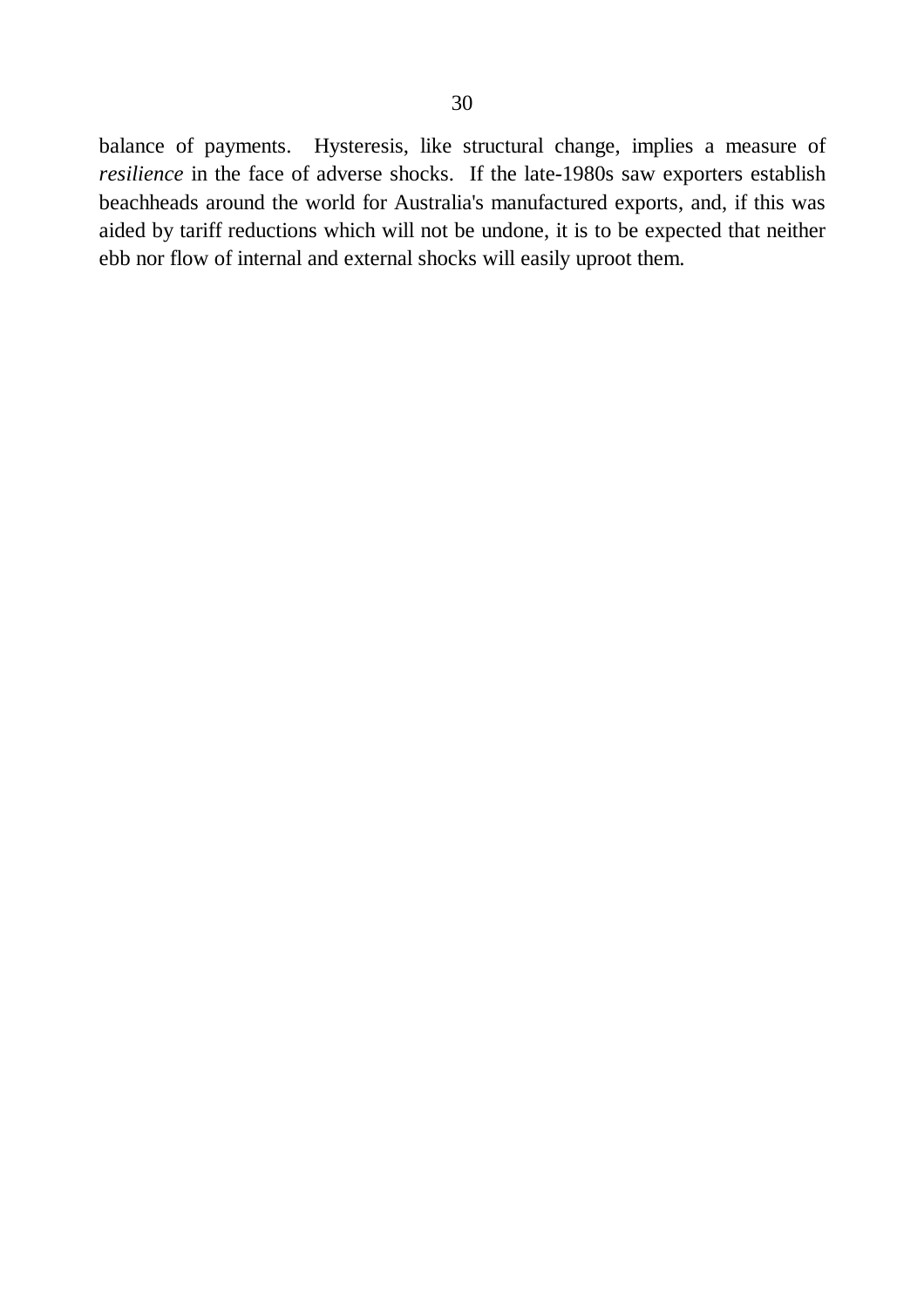#### **APPENDIX A: MODEL ASSUMPTIONS**

A three-period model is used to illustrate the effect of a shock that is subsequently reversed. The initial period is one in which there are no exports because of the presence of sunk costs. In the second period, a shock occurs that makes exports profitable; firms make the decision to export sequentially (one by one), changing the number of firms that export and, thereby, the market structure. In the final period, the shock is reversed but the changed market structure ensures that output continues to be sold overseas. In each period, a representative firm must decide how much to produce47 and whether it should export. Exporting output involves paying a sunk cost, *C*. There is an order of magnitude more firms in the world market than in the domestic market. Switching output between the two markets therefore changes *P<sup>L</sup>* but not  $P_W$ . For simplicity, it is assumed that an individual firm ignores its own effect on *P<sup>L</sup>* when it maximizes profits. However, the next firm in the sequential decision making process makes its decisions using the altered *P<sup>L</sup>* .

In the standard model, the gap between supply and demand at  $P_W$  is exported. However, in the presence of a sunk cost, if a firm is to export it must make extra profits (compared to selling domestically), the discounted sum of which is at least enough to cover the sunk costs. For the sake of simplicity, it is assumed that exports will occur *as soon as this is the case*. (This is contrary to Dixit (1989) where it is shown how it can be optimal to wait.)

In the presence of *C* it will be optimal for a risk-neutral firm to export all its output, if it exports any.48 Hereafter, an "exporting firm" is one that exports all its output. For a given number of exporting firms, local and total supply may then be defined.<sup>49</sup>

It is assumed that a firm will export as soon as the sum of the present value of profits from exporting exceeds the sum of the present value of profits from selling

<sup>&</sup>lt;sup>47</sup> It is assumed that there is no production smoothing and that firms maximise profits over the whole three periods.

<sup>&</sup>lt;sup>48</sup> Given  $P_W$  is higher than  $P_L$ , once the sunk cost is paid it makes sense to sell all the output at the higher price. A proof is available from the authors.

<sup>49</sup> Total supply (*S*) is the output of all firms for each price level. It is obtained by the horizontal summation of all firms' marginal cost curves. Local supply (*s*) is the sum of the marginal cost curves for the firms that sell all their output domestically.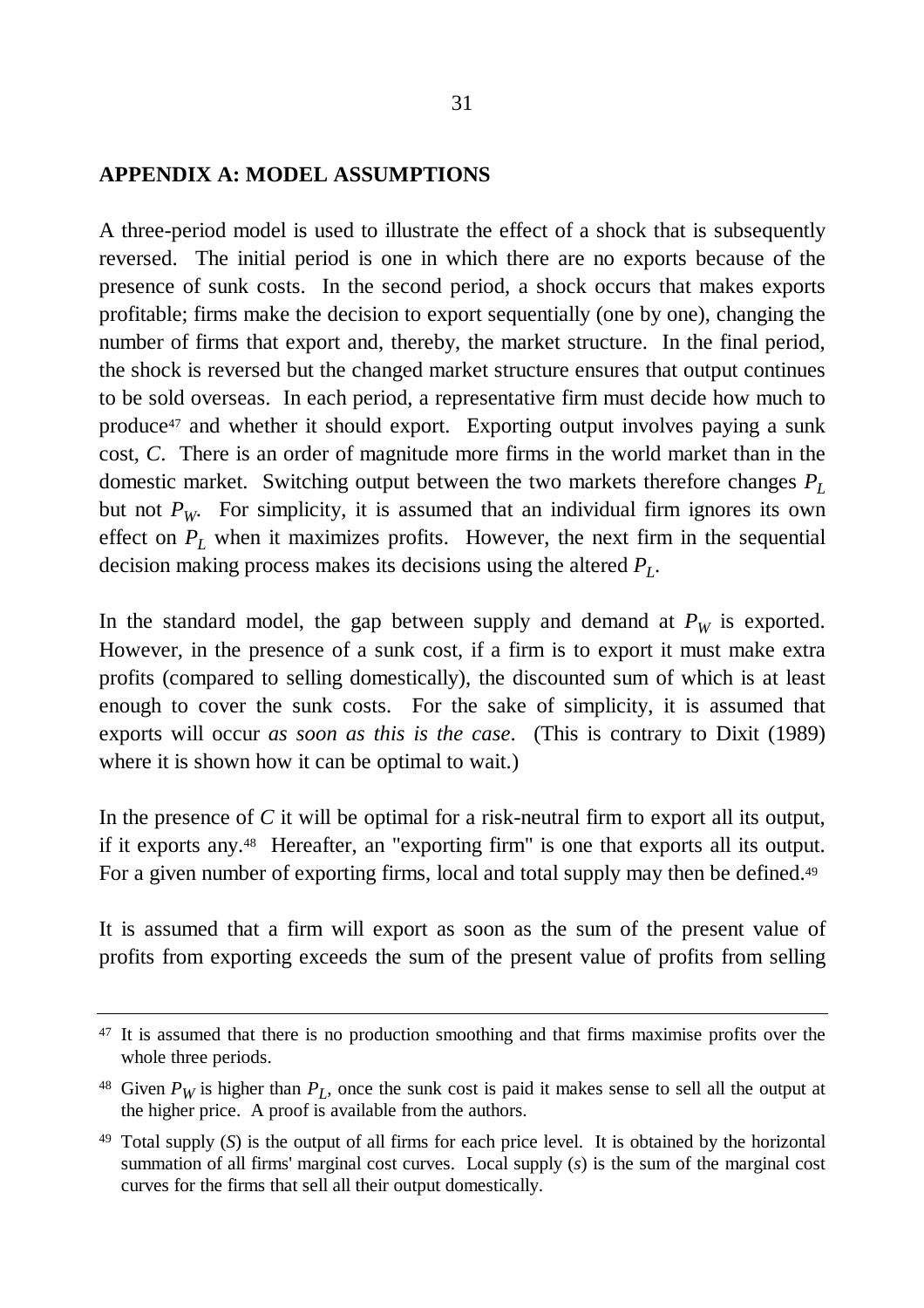locally. This requires that firms ignore the variance of prices. Given an assumption that all shocks are thought to be permanent, entry will occur in, say, the second period if:

$$
\left(\sum_{t=2}^{3} (P_{w}n_{w} - TC(n_{w}))d^{t-2}\right) - C > \sum_{t=2}^{3} (P_{L}n_{L} - TC(n_{L}))d^{t-2}
$$
(3)

where  $n_L$  output sold locally by a representative firm *n<sub>W</sub>* output exported by a representative firm  $TC(n_I + n_W)$  total cost function *d* 1 - the discount rate

If *d* is close to unity, this yields an expositionally useful approximation:

$$
[P_{w}n_{w} - TC(n_{w})] - [P_{L}n_{L} - TC(n_{L})] > \frac{C}{2d}
$$
\n
$$
(4)
$$

Ignoring discounting  $(d=1)$ , this approximation states that the decision to export will be made if, in each of the two remaining periods, at least one-half of the sunk cost can be recouped. The presence of discounting merely says that a firm needs to expect to do a little better than this before it will export, to cover the opportunity cost of spending *C*.

If the *TC* function were known, it would be possible to solve the above inequality for  $P_W$ - $P_L$  (*d* hereafter), at least numerically.<sup>50</sup> The "export premium", *d*, is clearly an increasing function of  $C^{51}$ . The top of the band of inaction is *d*. That is,  $P_W$  must exceed *P<sup>L</sup>* by at least *d* before it will be profitable to export. The bottom of the band of inaction is zero because a local price above  $P_W$  will immediately result in a representative firm ceasing to export.

The diagrams in the text are consistent with this simple model.

<sup>50</sup> Experimentation with simple *TC* functional forms often produced analytically intractable results because *n<sup>L</sup>* is functionally related to *P<sup>L</sup>* .

<sup>51</sup> Furthermore, in this three period model *d* will actually change size each period because there are fewer periods in which to cover the sunk cost. This is ignored as it does not change the sense of the results.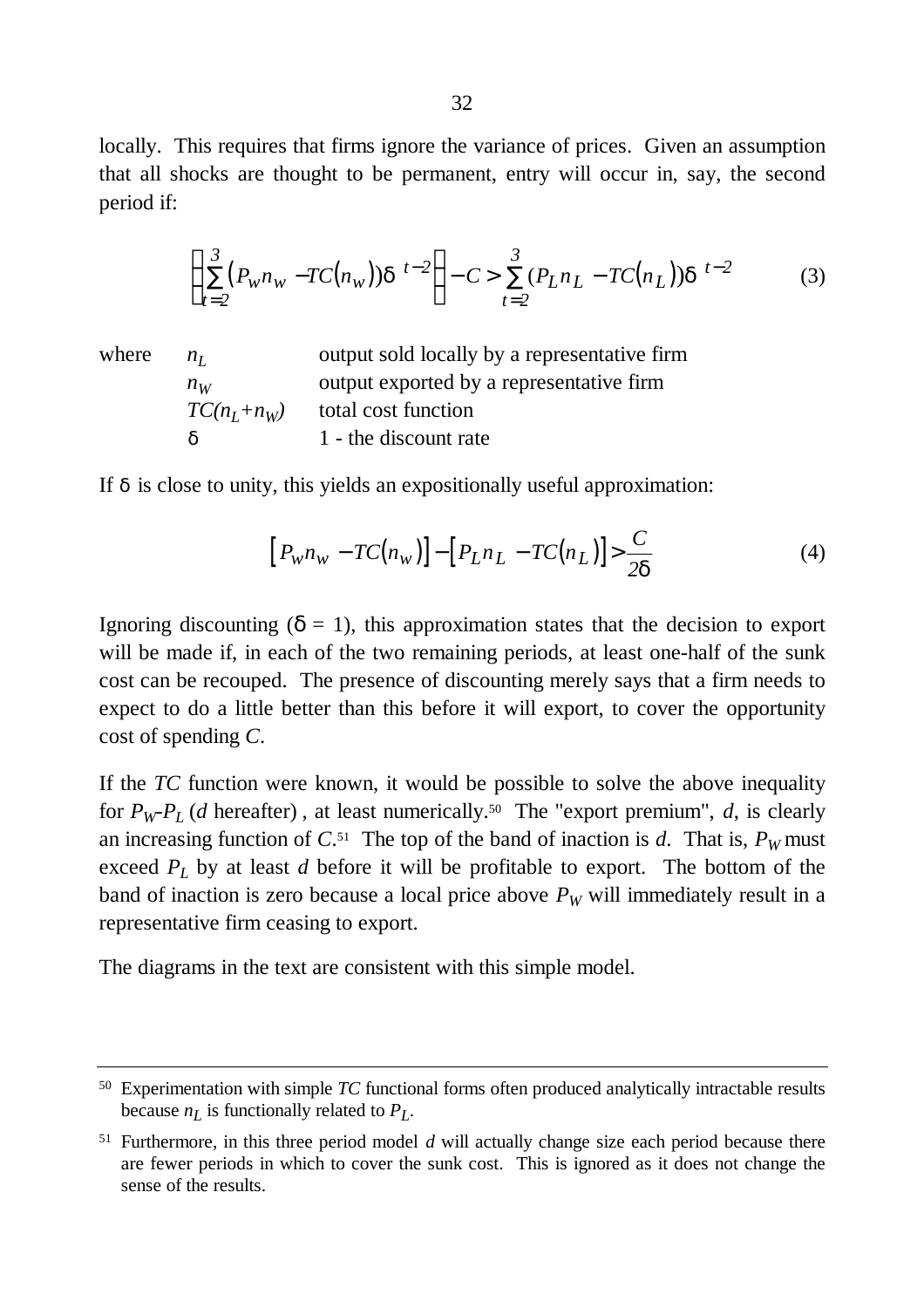## 33

# **APPENDIX B: SAMPLE SURVEY RESULTS**

# **Table B1: Survey Questions**

| Q1: Approximately what percentage of your produce<br>do you export? |         | mean = $30.9$ s= $31.6$      |
|---------------------------------------------------------------------|---------|------------------------------|
| Q2 : Name the first year in which you exported                      |         |                              |
| more than 10% of your produce (those who answered 1986 meant        |         |                              |
| volumes: see text)                                                  |         |                              |
| I am now going to read out some costs relating to exports.          |         |                              |
| When I say "cost" it can mean money, time, or                       |         |                              |
| inconvenience. For each type of cost I'm going to ask:              |         |                              |
| (a) Is it a significant cost?                                       |         |                              |
| (b) Does your spending on it fall                                   |         |                              |
| after you have established your                                     |         | % answering "Yes"            |
| presence in an overseas market.                                     |         |                              |
| Q3 : Overseas trips                                                 | $(a)\%$ | $(b)$ %                      |
| $(a)$ & $(b)$                                                       | 53      | 17                           |
| Q4 : Maintaining overseas reps.                                     |         |                              |
| $(a)$ & $(b)$                                                       | 43      | 13                           |
| Q5 : market research                                                |         |                              |
| $(a)$ & $(b)$                                                       | 20      | 10                           |
| Q6 : Long-distance communication                                    |         |                              |
| $(a)$ & $(b)$                                                       | 60      | 13                           |
| Q7 : Trade Fairs and establishing brand awareness                   |         |                              |
| $(a)$ & $(b)$                                                       | 30      | 17                           |
| Q8 : Red tape                                                       |         |                              |
| $(a)$ & $(b)$                                                       | 57      | 27                           |
| Q9 : Offshore production to get a foot in the door.                 |         |                              |
| $(a)$ & $(b)$                                                       | 13      | 13                           |
| Q10 : Protecting patents and copyrights                             |         |                              |
| $(a)$ & $(b)$                                                       | 37      | 13                           |
| Q11 : Running a distribution network                                |         |                              |
| $(a)$ & $(b)$                                                       | 23      | 10                           |
| Q12 : Purchases of plant or machinery specifically                  |         |                              |
| related to exports (a) $\&$ (b)                                     | 47      | 47                           |
| Q13 : Why did you commence exporting?                               |         |                              |
| Q14 : Has the recent recession (since 1990) caused                  |         |                              |
| your firm to significantly increase its exports?                    | 40      |                              |
| Q15 : Has any other recession in the past caused                    |         |                              |
| your firm to significantly increase its exports?                    | 14      |                              |
| Q16 : Do you think that when Australian import tariffs are cut      |         |                              |
| further your business will export more produce? Why?                | 9       |                              |
| Q17 : Has the reduction in tariffs on imported inputs               |         |                              |
| significantly reduced your firm's costs?                            | 20      |                              |
| Q18 : Was the exchange rate an important factor                     |         |                              |
| when you first decided to export?                                   | 60      |                              |
| Q19 : What region do you export the most produce to?                |         |                              |
| Has this region become easier to sell to since 1985?                | 48      |                              |
| Q20 : Have other Australian firms paved the way                     |         |                              |
| for your exports? If so, how?                                       |         | 2 yes, 2 firms helped others |
|                                                                     |         |                              |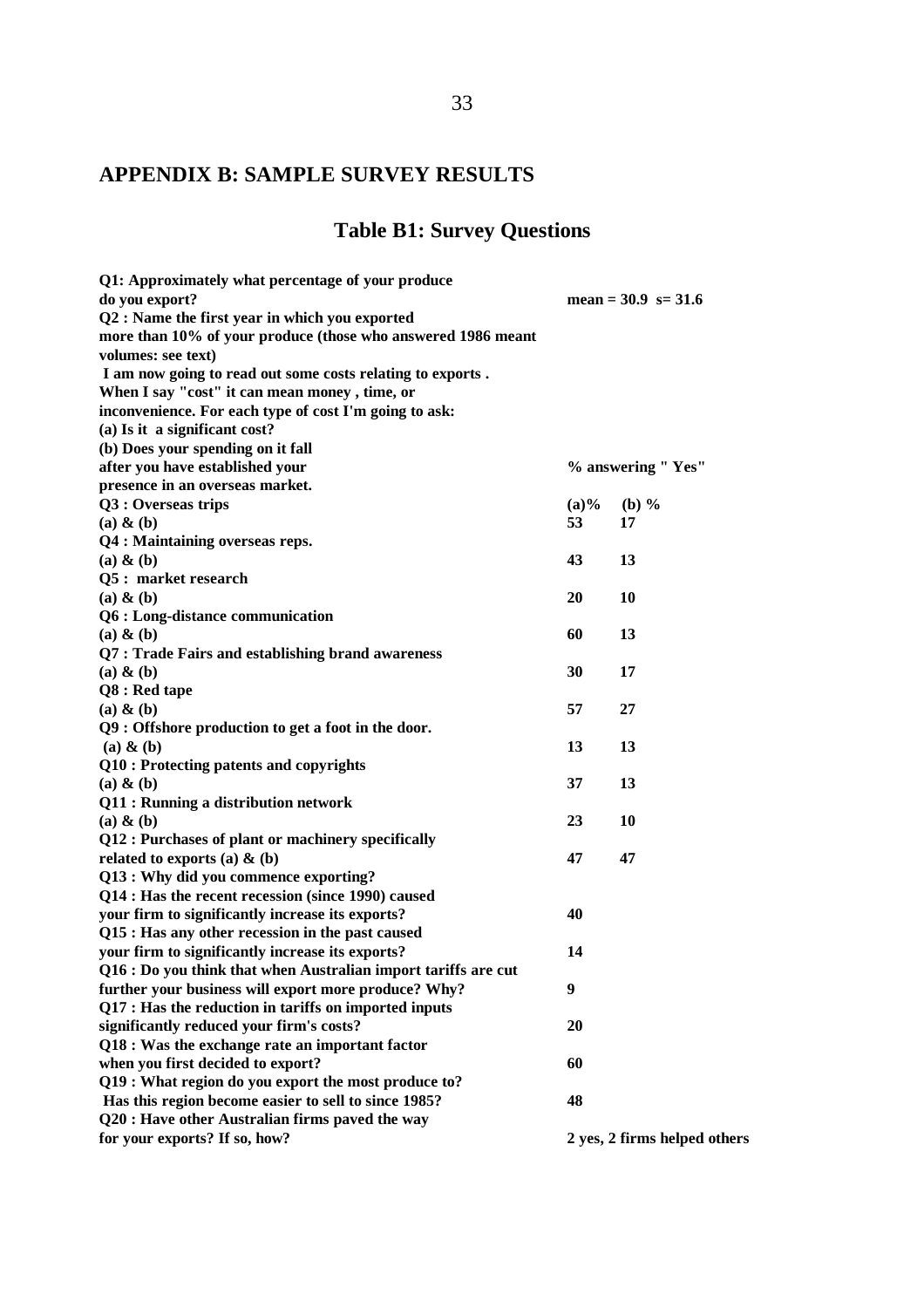Questions 3 to 12 aim to establish whether a group of fixed costs are sunk and significant. If respondents questioned what a "significant" cost was, they were asked if they considered it when evaluating an export project. Out of a total of 59 appropriate firms contacted<sup>52</sup>, there were 30 useable responses.<sup>53</sup> This was sufficient to invoke the Central Limit Theorem. A 95 per cent confidence interval for the proportion of firms with a certain characteristic can be no wider than:<sup>54</sup>

$$
\hat{p} \pm 1.96 \sqrt{\frac{.5(1-.5)}{n}} \tag{5}
$$

For a sample size of 30 the confidence interval for the proportion of firms with at least one significant sunk cost is [0.9122 0.5544]. Therefore, more than half of manufacturing exporters have at least one significant sunk cost. The confidence interval for the proportion of firms with significant sunk costs in the area of exportrelated plant and equipment is [0.6456 0.2878].

These results are in no way overturned by the small sample size. Examining equation (5), there is no need to make any allowances for the small sample size beyond those already made. The calculation of the standard error factors in the small sample size and widens the interval.

The really crucial issue for the robustness of the results is the random sampling assumption.55 In this regard, the survey uncovered a similar pattern of initial exporting as did the McKinsey and Co. report. The latter used more than ten times as many respondents (310) and had an Australia-wide focus. Yet both samples indicate that a large number of firms commenced exporting for the first time in 1986.

<sup>52</sup> Of the 100 names provided, 3 were excluded because their line of business determined their order on the alphabetical listing, and a further 5 were excluded because they appeared on the database more than once. Firms were then contacted in alphabetical order from the remaining list of 92. When the goal of 30 successful interviews had been reached 12 firms had not been contacted at all. Of the 80 firms contacted, 21 indicated that they were not exporters of manufactured output.

<sup>53</sup> 30 executives agreed to the telephone interviews, 2 declined and 27 could not be contacted.

<sup>54</sup> The width is conservatively large because it uses the maximum possible value of the variance of  $\hat{p}$ , rather than the estimated variance ( $\hat{p}(1-\hat{p})/n$ ).

<sup>55</sup> Selecting 30 respondents by a process that has been randomised is arguably better than, say, citing the views of 30 conference participants (a non-random sample) as "anecdotal evidence".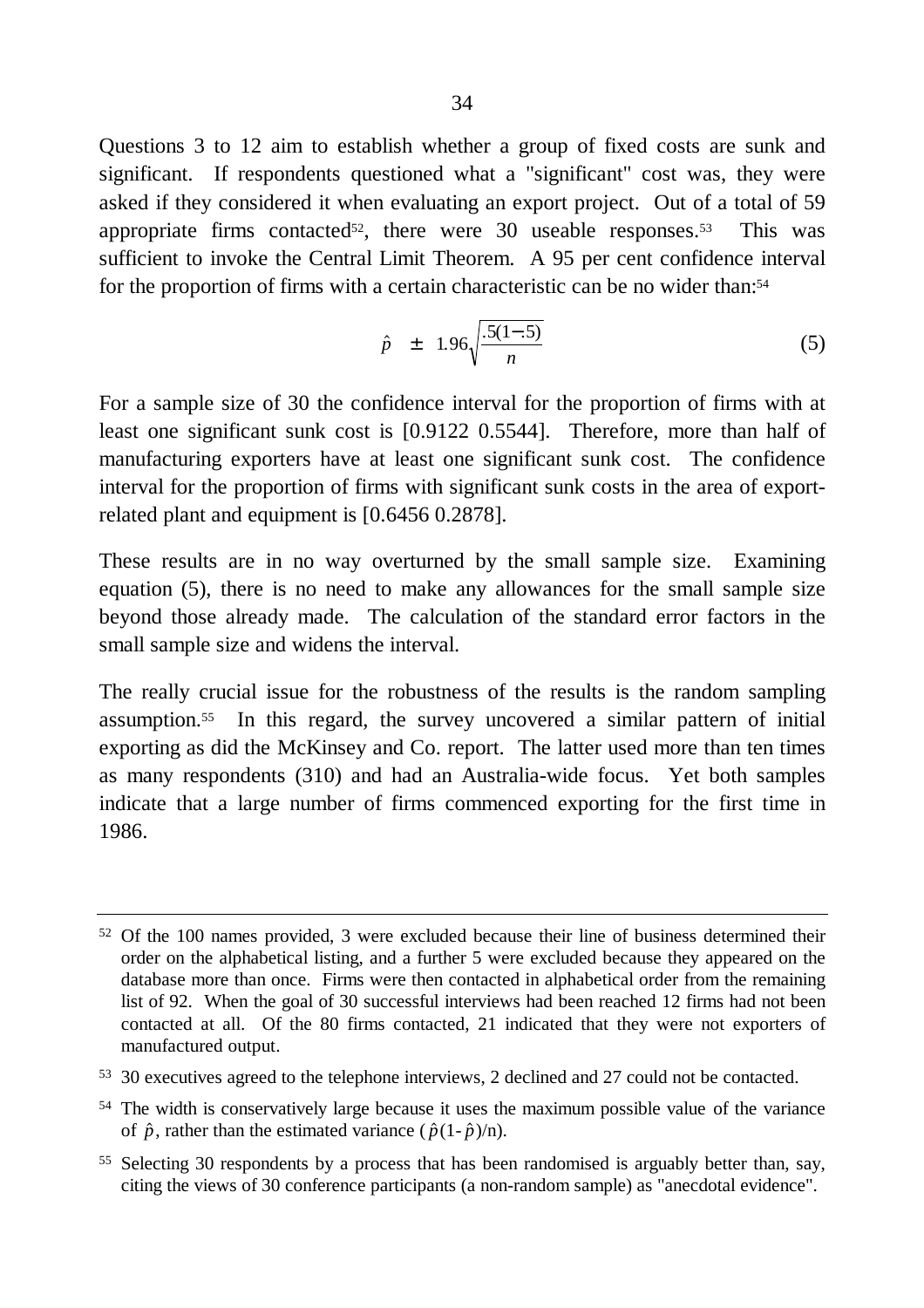# **APPENDIX C: REGRESSION RESULTS**

|                            |             | $(R^{2}_{\text{adj.}} = .98, \quad DW = 2.05, \quad$ p-value for $\chi^{2}$ test of all regressors = 0.0000) |             |                                             |
|----------------------------|-------------|--------------------------------------------------------------------------------------------------------------|-------------|---------------------------------------------|
| Variable                   | Lag         | Coefficient                                                                                                  | t-statistic | H <sub>0</sub> :explanators<br>jointly zero |
| constant                   |             | 2.9424                                                                                                       | 0.8         |                                             |
| t                          |             | $-0.0009$                                                                                                    | $-0.3$      |                                             |
| $(t - 64)D$                |             | 0.0111                                                                                                       | 3.6         |                                             |
| $\boldsymbol{\mathcal{X}}$ | $t-1$       | 0.4117                                                                                                       | 4.3         |                                             |
| $\boldsymbol{\chi}$        | $t-2$       | 0.0649                                                                                                       | 0.7         |                                             |
| $\boldsymbol{\chi}$        | $t-3$       | 0.2601                                                                                                       | 2.7         |                                             |
| $\boldsymbol{\chi}$        | $t-4$       | $-0.0685$                                                                                                    | $-0.9$      |                                             |
| twi                        | t           | $-0.0253$                                                                                                    | $-0.2$      |                                             |
| twi                        | $t-1$       | $-0.1236$                                                                                                    | $-0.6$      | twi                                         |
| twi                        | $t-2$       | $-0.4487$                                                                                                    | $-1.6$      | $\chi^{2}$ calc = 16.92                     |
| twi                        | $t-3$       | 0.8388                                                                                                       | 2.7         | $p$ -value=0.0047                           |
| twi                        | $t-4$       | $-0.3994$                                                                                                    | $-2.3$      |                                             |
| protect                    | t           | 1.6900                                                                                                       | 2.3         | protect                                     |
| protect                    | $t-1$       | 1.7362                                                                                                       | 2.3         | $\chi^{2}$ calc = 24.53                     |
| protect                    | $t-2$       | $-1.9943$                                                                                                    | $-2.8$      | $p$ -value= $0.0000$                        |
| tp                         | $\mathbf t$ | 0.3461                                                                                                       | 0.9         | tp                                          |
| tp                         | $t-1$       | $-0.1495$                                                                                                    | $-0.3$      | $\chi^{2}$ calc = 31.81                     |
| tp                         | $t-2$       | 0.5512                                                                                                       | 1.4         | $p$ -value=0.0000                           |
| Variable                   | Lag         | Coefficient                                                                                                  | t-statistic | H <sub>0</sub> :explanators<br>jointly zero |
| gne                        | $\mathbf t$ | $-0.2826$                                                                                                    | $-0.9$      |                                             |
| gne                        | $t-1$       | $-0.1958$                                                                                                    | $-0.5$      | gne                                         |
| gne                        | $t-2$       | $-0.0260$                                                                                                    | $-0.1$      | $\chi^2$ calc =8.37                         |
| gne                        | $t-3$       | $-0.2530$                                                                                                    | $-0.5$      | $p$ -value=0.14                             |
| gne                        | $t-4$       | 0.4425                                                                                                       | 1.3         |                                             |

# **Table C1: Estimates of the Auto-Regressive Distributed-Lag (ADL) Model**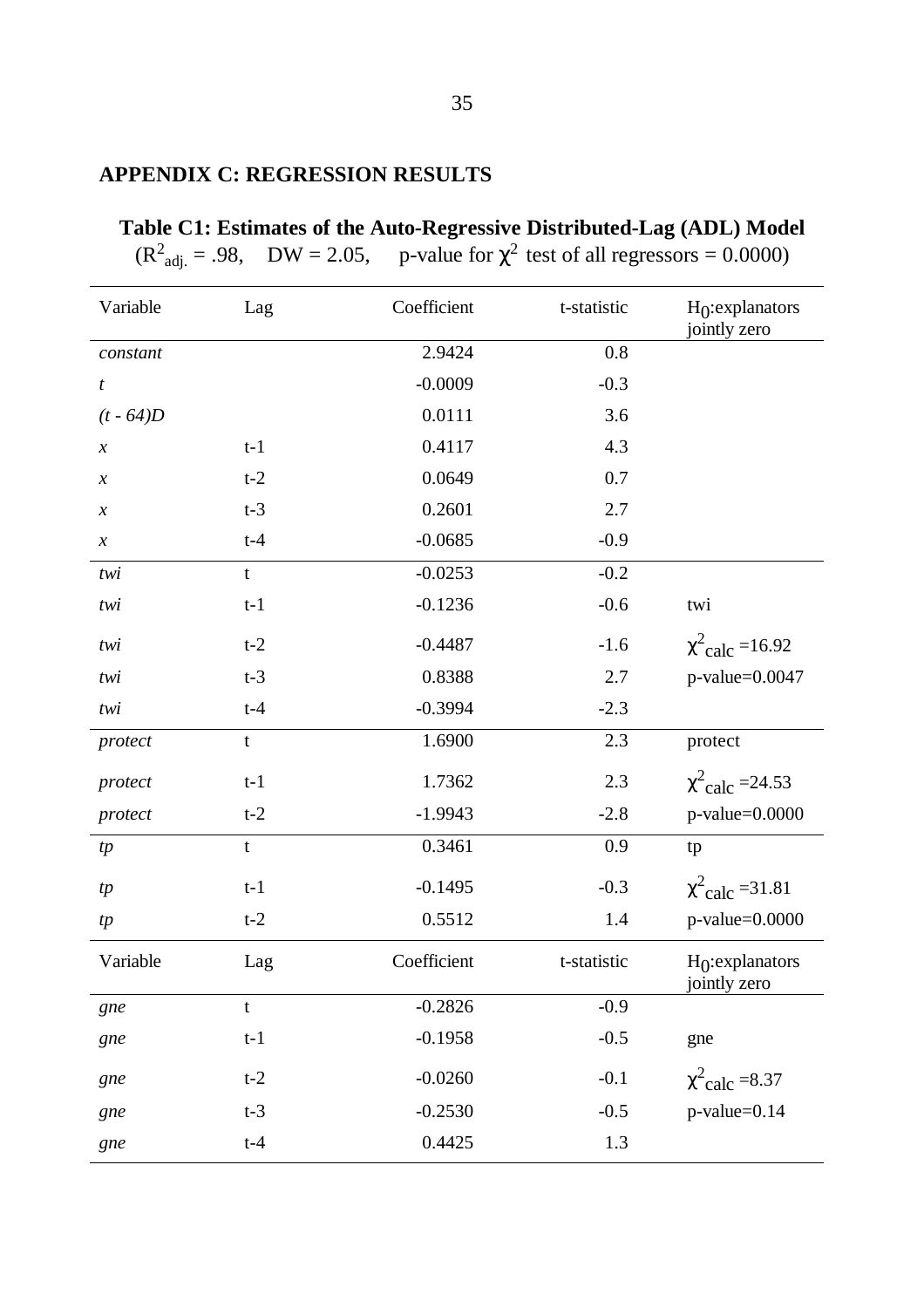GNE was excluded on the basis of these tests (with  $\alpha = .05$ ). A Bewley Transformation of the ADL was then estimated using  $x_{t-1}$  as an instrument for  $D x_t$ . The long-run coefficients cited in the text were then obtained. Even in the presence of a cointegrating relationship, the calculated test statistics in the Bewley transformation are not necessarily t-distributed. However, in small samples they may outperform the Phillips-Hansen fully modified estimator as Inder (1991) has shown. In any case, the model was also run in difference form. Both the insignificance of *gne* and the significance of the broken trend were verified.

A test for cointegration due to Kremers et al. (1992) rejects the null hypothesis of no cointegration at the 5 per cent level (test statistic, -5.3). The sum of the coefficients on *t* and *(t - 64)D* is approximately 0.01, implying that the broken trend after March 1986 adds 1 per cent per quarter (around 4 per cent per annum) onto export growth. That is, the conventional explanators explain roughly three quarters of the 16 per cent per annum average growth in manufactured exports since 1986.

An examination of the time series properties of exports indicates that the series is explosive<sup>56</sup>. The Phillips-Peron  $Z_t$  test, with a constant and no trend, rejects the null of a unit root in favour of the alternative that the series is explosive at the 5 per cent level (test statistic, 2.7190). Four lags are sufficient to eliminate autocorrelation for the Augmented Dickey-Fuller test. The null is rejected in favour of an explosive series at the 5 per cent level (test statistic, 1.98).

The conclusion that exports are explosive is highly suggestive of a structural break. Therefore, Peron's test for stationarity around a broken trend is an appropriate diagnostic procedure. The test requires that a structural break be imposed *a priori.* The first quarter of 1986 is used because both the McKinsey report and the sample survey in this paper indicate that many firms commenced exporting around then. The null that the series has a unit root around a broken trend is not rejected at the 5 per cent level (test statistic, -0.1627). Given this result, it became a prior that the final model should have a significant structural break. There were versions of the model where the structural break was insignificant and the exchange rate had a very

 $56$  That is, a time series model of  $x$  has the lagged-dependent variable coefficient significantly greater than unity.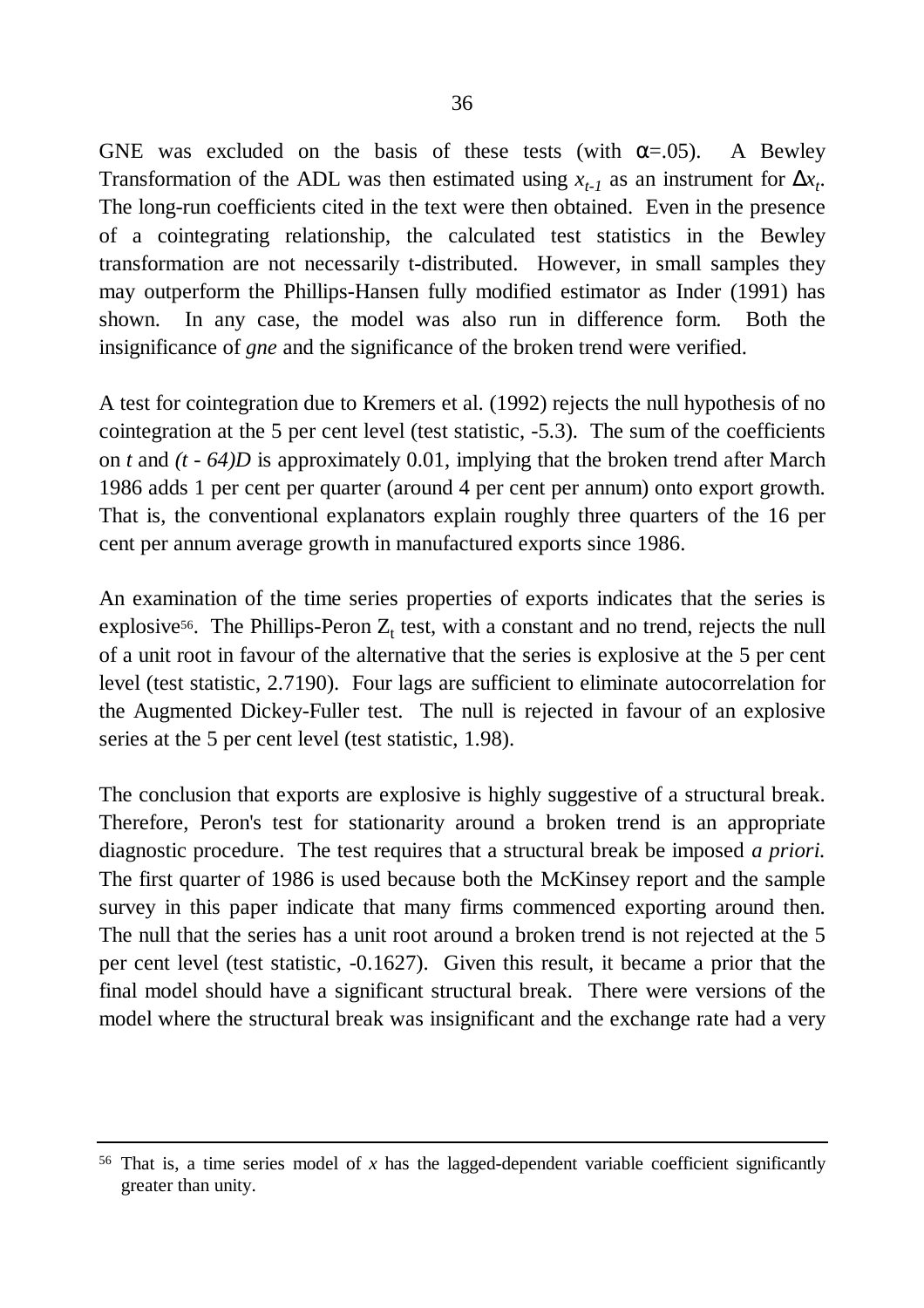high exchange rate elasticity, but these were abandoned because the time series properties of the model became very unclear.<sup>57</sup>

Heteroskedasticity and autocorrelation were often problems in the various versions of the ADL. Increasing the lag lengths58 fails to remedy autocorrelation and the resultant loss of degrees of freedom creates other problems.59 Therefore, the preferred version of the model is estimated using a Newey-West correction for serial correlation and heteroskedasticity<sup>60</sup>. The presence of serial correlation in the estimated model implies inconsistent estimates because of the presence of a lagged dependent variable. Therefore the model was estimated using instrumental variables. The somewhat unorthodox instrument used for exports was the broken trend. The significance of the broken trend was established as was the insignificance of *gne*.

The real exchange rate is used to capture changes in  $P_W$  relative to  $P_L$  in the model. Conventional measures of relative prices exhibit a perverse negative correlation with the broken trend.61 Including one of them in the regression introduces multicollinearity and implies a significant role for relative prices, but of the wrong sign. This is mistaken both from a theoretical and practical point of view. Some

<sup>57</sup> With a structural break on the RHS of the equation, premultiplication by the orthogonal projection matrix M (with X being the broken trend) collapses the problem into modelling an I(1) series. Without the structural break, an explosive series is being modelled. Inference is therefore unclear.

<sup>58</sup> The variables *gne* and *twi* appear in the model with four lags, indicating that adjustments to shocks takes considerable time. Somewhat arbitrarily, the variables *tp* and *protect* appear with two lags because it is judged that they are easier to adjust to. It is assumed that they can be foreseen to a greater degree.

<sup>59</sup> In some estimated versions increasing the lag length appeared to make autocorrelation worse, and, reduces the significance of other estimated parameters.

 $60$  In RATS, the command is (robusterrors, lags=8, damp=1). Eight lags are used because it is judged that this is a reasonable time for dynamic adjustments to occur. LM tests indicate that serial correlation of this order was a problem in some cases.

 $^{61}$   $p_x/p_{gne}$  is a proxy for the ratio of the domestic price of manufactured exports to the domestic price of non-traded manufactures. If *pman* is the local price of manufactured goods, *p<sup>x</sup> /pman* measures the incentive for a firm to export its output rather than sell it locally. Both relative prices trended down over the sample period with a pronounced downturn since the mid-1980s, coinciding with the export boom.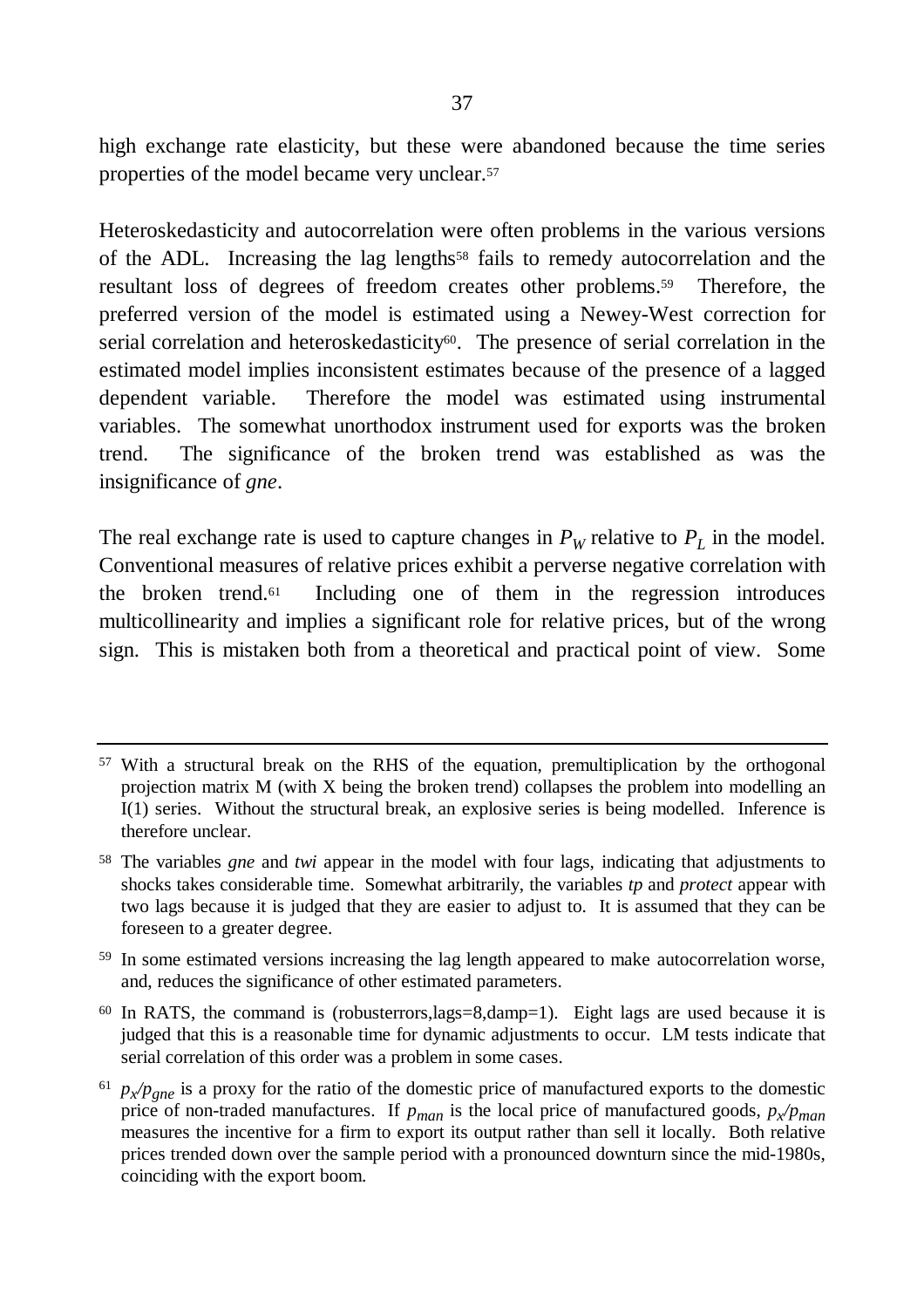exporters contacted in the survey clearly stated that relative prices were instrumental in their decision to export.<sup>62</sup>

A modified version of the Chow predictive failure test is useful for ascertaining the extent to which a model explains groups of observations. Several dummy variables are used to entirely explain a group of observations. The joint significance of the dummies is then tested. A model which fits the data well is not improved greatly by the inclusion of the dummies. Conversely, significant dummies indicate that a model does not easily explain the observations in question.

For this particular model, successive regressions are run starting at the beginning of the data set. In each regression four consecutive observations are "soaked up" by four dummies. After testing their joint significance, the same procedure is repeated with four new dummies advanced one time period. The results from these "rolling dummies" regressions are summarized in the following figure.



## **Figure 18 : Significance of Rolling Dummies (dummies "soak up" four quarters from date)**

<sup>62</sup> It may be that the relative price movement reflects declining Australian productivity *vis a vis* the rest of the world. However, the puzzle remains as to why some survey respondents indicated that they exported because of relative price differentials. (A case in point was a capital goods firm which started to export because the local price of its output fell considerably more than the export price). In the end it was decided to use the real exchange rate because its movements accorded with the survey evidence suggesting that export profitability must have recently improved.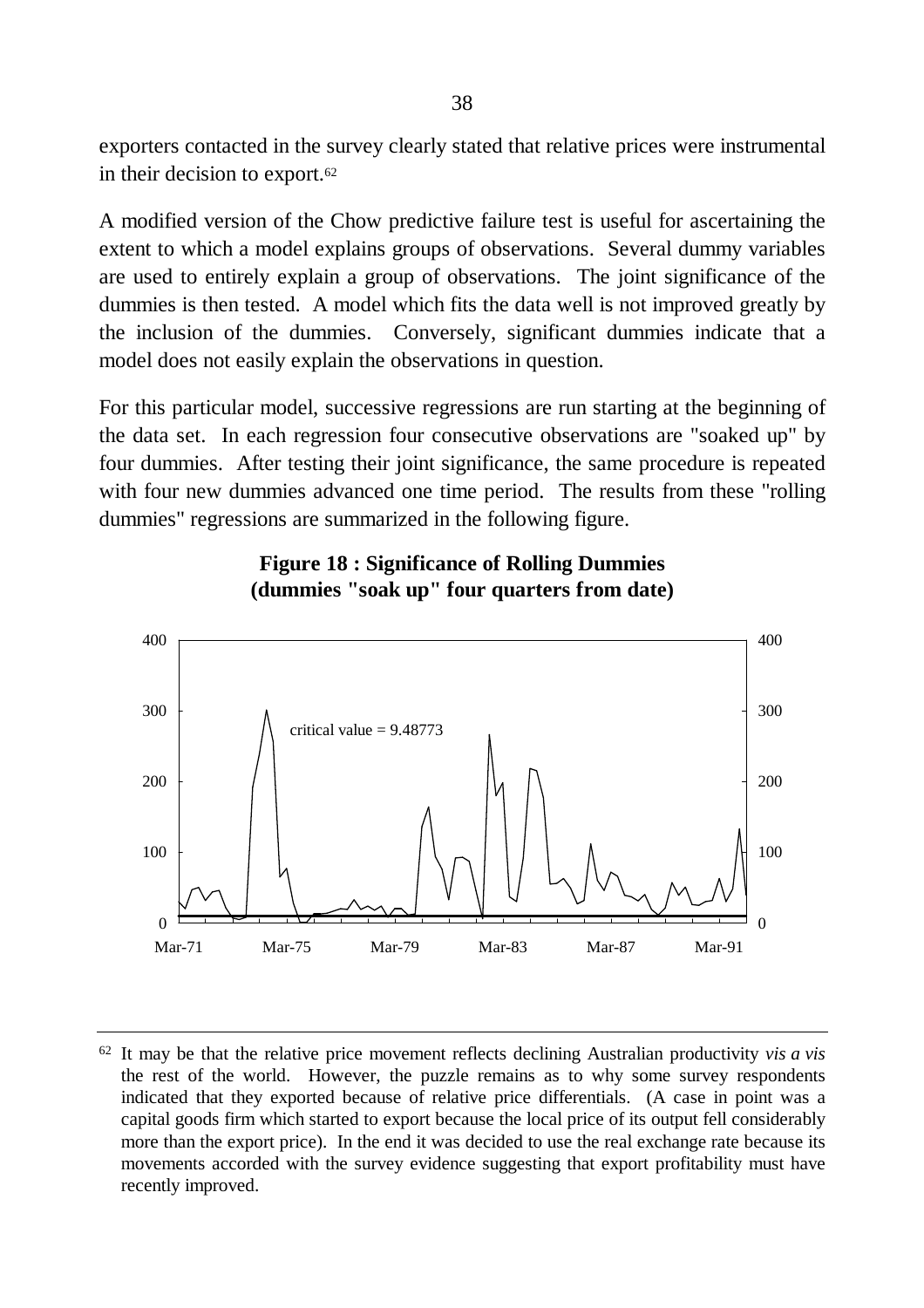These results imply that estimating the model over sub-periods could generate different coefficient estimates. This suspicion is borne out when the above model is estimated over the sub-period December 1974 to December 1992. This period is chosen because it excludes the effects of the massive 6 percentage point reduction in the effective rate of assistance to manufacturers in December 1973. Estimating the model over this period gives the long run coefficients in the text.

Given this feature of the model, the temptation is to estimate over the period that gives the best results. Therefore a discipline imposed on the procedure is that the preferred model uses the maximum amount of data available. Otherwise the exercise takes on an entirely *ad hoc* character.

Given the problems of serial correlation and parameter instability, the estimated model cannot claim to be a full representation of export supply. However, the most important results are robust to different specifications. A break occurred in 1986 and *gne* does not, in general, explain manufactured exports.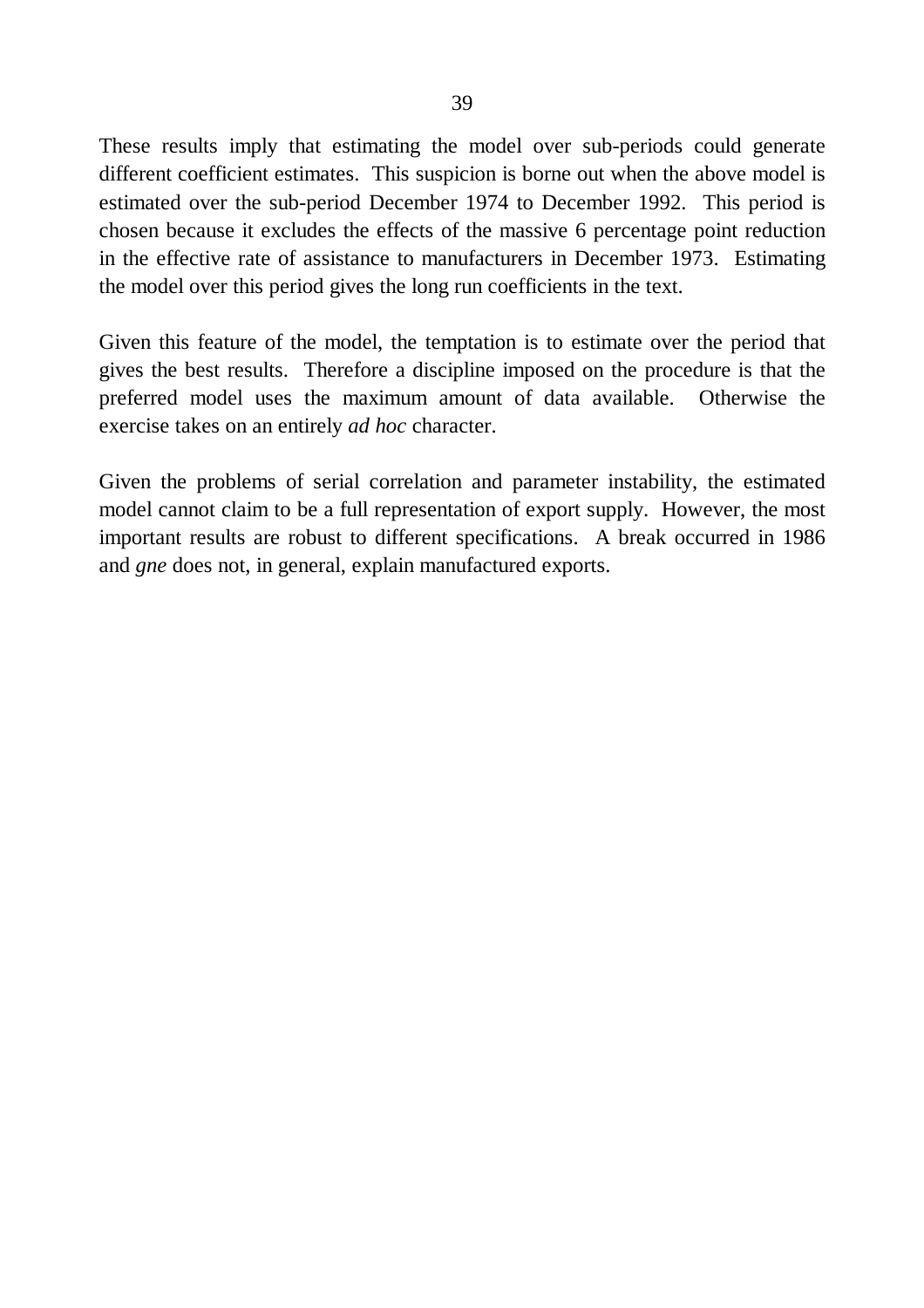## **APPENDIX D: DATA SOURCES AND DEFINITIONS**

### **Manufactured Exports**

In this paper Australian manufactured exports are defined to be the categories "Machinery", "Transport equipment" and "Other manufactures" as used in the ABS Catalogue No. 5302.0. This definition coincides with Standard International Trade Classification (SITC) sections 5-8, less divisions 67 and 68, and so excludes some Simply Transformed Manufactures (STMs) such as iron and steel.

Current price seasonally adjusted estimates of these series were available from the ABS from September quarter 1969. Constant price estimates, however, were only available from the same source from the September quarter of 1974. This series was extended back to September quarter 1969 by splicing the percentage changes of the implicit price deflator for the category "Metals, metal manufactures, machinery and transport equipment" as used in the ABS Catalogue no. 5421.0.

## **The Real Exchange Rate**

The measure of the real exchange rate used in this paper was first calculated by Jones and Wilkinson (1990). It is the geometric weighted average of the bilateral real exchange rates for 22 of Australia's major trading partners. The bilateral real exchange rates are estimated using each country's consumer price index as the price deflator. The weights are based on annual shares of merchandise trade, interpolated on a quarterly basis.

### **Overseas Demand**

The series for overseas demand is a geometric weighted average of changes in industrial production of 19 of Australia's major trading partners. The weights are based on three-year moving averages of merchandise export shares for those countries.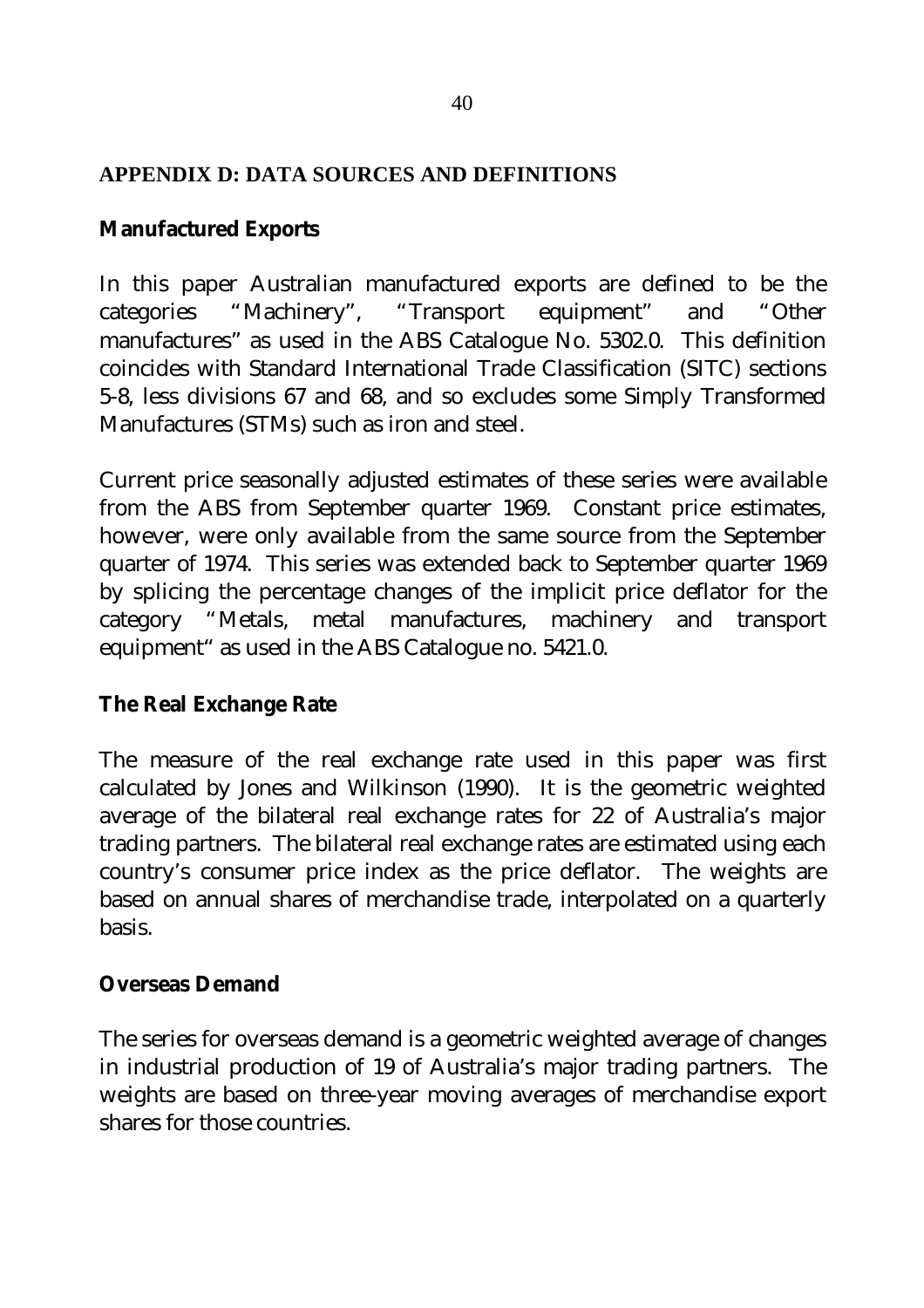#### **Domestic Demand**

The measure of domestic demand used in this paper is Gross National Expenditure in constant price terms, seasonally adjusted, as published by the ABS Catalogue No. 5206.0.

### **Effective Rate of Assistance**

The Industry Commission has published estimates the average effective rate of assistance for manufacturing on an annual basis since 1968-69 (Plunkett et al. 1992). The effective rate of assistance is a broader concept than the effective rate of protection. It includes non-border interventions that differentially influence the returns to value-adding factors in an industry. The estimates comprise four overlapping series compiled on different base years. Ideally, the series should be calculated with moving weights to reflect the changing patterns of manufacturing production. Therefore, " ...the estimates for all years other than the base year in each series should be regarded as only general indicators of the assistance levels received by the manufacturing sector." (Plunkett et al. 1992 p.49). These four overlapping series were spliced together and then converted to a quarterly series by assuming that changes in assistance only occurred at the start of the September quarter of each year, that is, the effective rate of assistance remained constant within each financial year.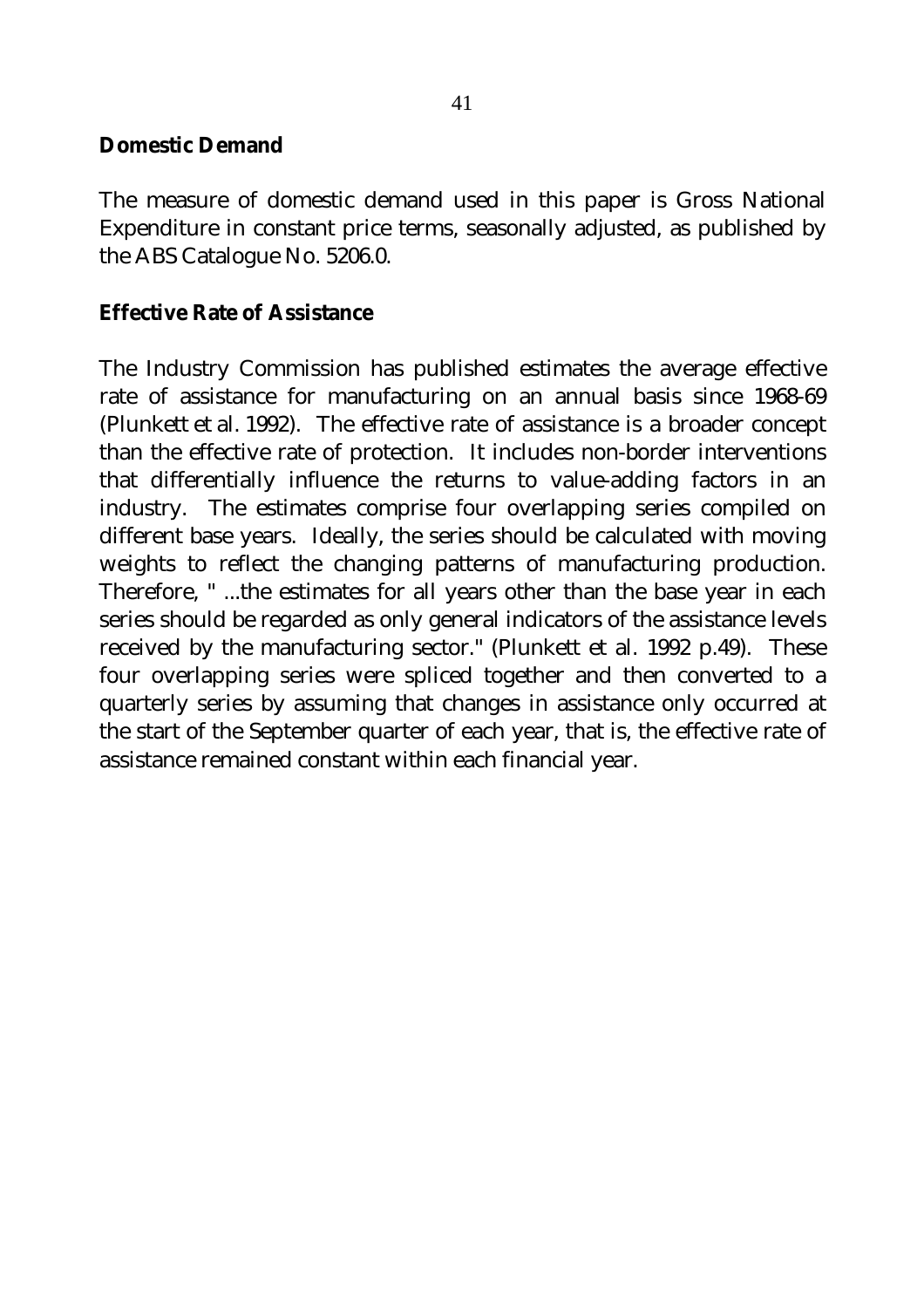#### **REFERENCES**

**Baldwin, R. (1988)**, "Hysteresis in Import Prices: the Beachhead Effect", *American Economic Review*, 78 (4-5), pp. 773-785.

**Baldwin, R. and P. Krugman (1989)**, "Persistent Trade Effects of Large Exchange Rate Shocks", *Quarterly Journal of Economics*, 104 (4), pp. 635-654.

**Daly, K., F. Evangelista and C. Kearney (1992)**, *Exporting Manufacturers from Western Sydney: a Survey (Preliminary Version)*, University of Western Sydney, Sydney.

**Dixit, A. (1989)**, "Entry and Exit Decisions under Uncertainty", *Journal of Political Economy*, 97(3), pp. 620-638.

**Dunkerly, R. (1986)**, "New Opportunities: A Manufacturer's Perspective", presented at "Devaluation and Australian Industry", Bureau of Industry Economics Conference, Sydney, 22 October.

**Dwyer, J., C. Kent and A. Pease (1993)**, Exchange Rate Pass-Through; the Different Responses of Importers and Exporters, Reserve Bank of Australia Research Discussion Paper No. 9304.

**Goldstein, M. and M.S. Khan (1978)**, "The Supply and Demand for Exports : A Simultaneous Approach", *The Review of Economics and Statistics*, 60 (2), pp. 275-286.

**Inder, B. (1991)**, Estimating Long Run Relationships in Economics: A Comparison of Different Approaches, Department of Economics, Faculty of Economics Commerce and Management Working Paper No. 18/91, Monash University, Clayton, Victoria.

**Jones, M. and J. Wilkinson (1990)**, Real Exchange Rates and Australian Export Competitiveness, Reserve Bank of Australia Research Discussion Paper No. 9005.